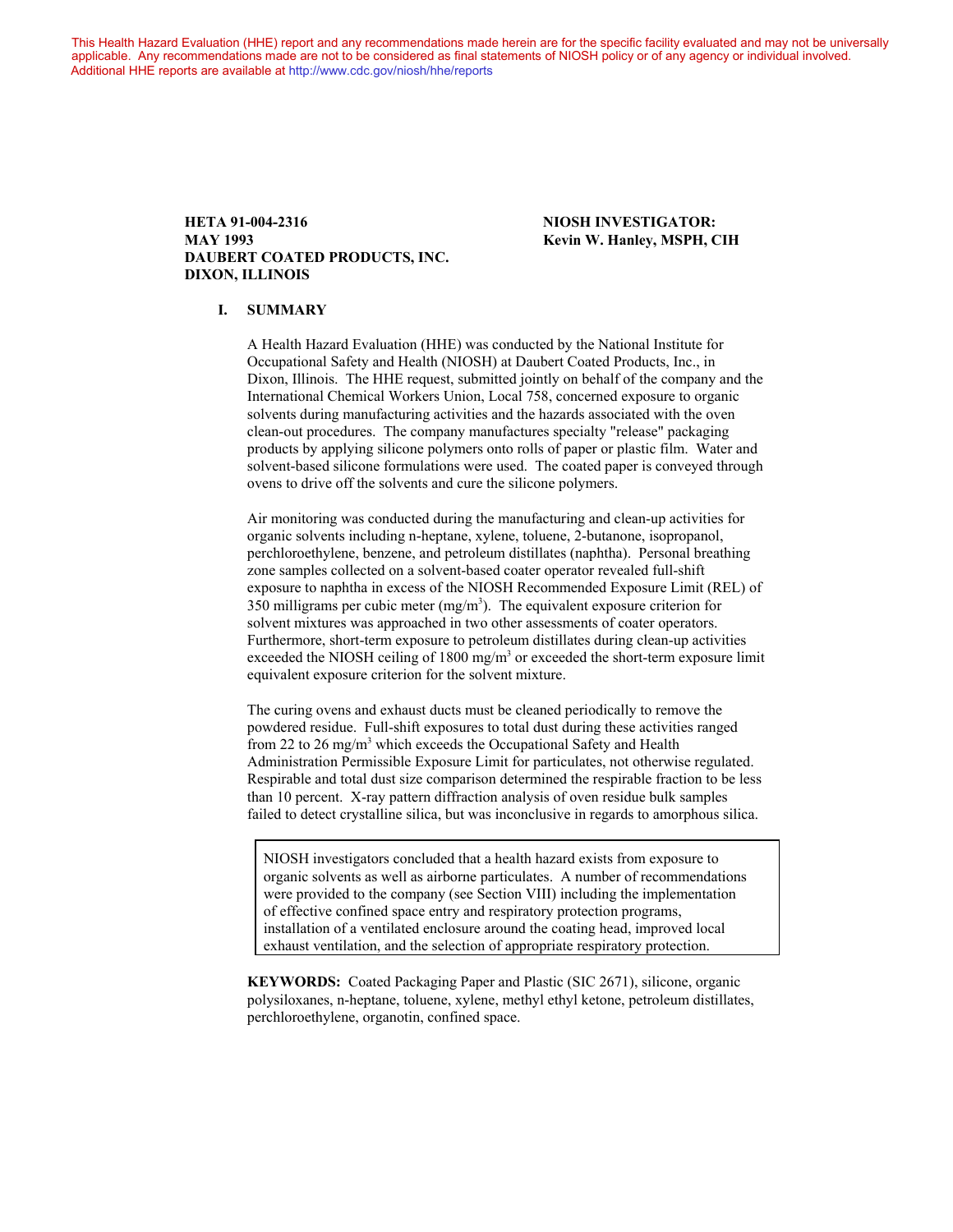## **Page 2 - Health Hazard Evaluation Report No. 91-004**

# **II. INTRODUCTION**

On January 9-10, 1991, a Health Hazard Evaluation (HHE) was initiated by the National Institute for Occupational Safety and Health (NIOSH) at Daubert Coated Products, Inc., in Dixon, Illinois. The HHE request was submitted jointly on behalf of the company and the International Chemical Workers Union, Local 758. The HHE request identified two concerns - exposure to organic solvents during manufacturing activities and the hazards associated with the oven clean-out procedures, including exposure to dust and the adequacy of the protective measures employed during this operation.

During the initial site visit an opening conference was conducted, a walk-through survey was performed, informal interviews were obtained, and records were reviewed. Area air samples were also collected and screened for organic solvents using mass spectrometry. Following the initial visit, an interim letter was submitted to the company and union representatives on February 8, 1991, providing preliminary recommendations including the development and implementation of effective confined space entry and respiratory protection programs.

On May 1-3, 1991, a follow-up visit was conducted during normal manufacturing activities and coater oven maintenance procedures. A more thorough air sampling survey for organic solvents was conducted during routine manufacturing which included area and personal monitoring. Employees removed the air distribution tubes from the coater ovens prior to the oven residue clean-out operation which was performed by a private contractor. Total and respirable dust air samples were collected during both of these oven maintenance activities.

The computerized coater was not operational during the initial follow-up visit due to damage it received from an explosion. On April 7-8, 1992, upon completion of the repairs, an additional follow-up survey was conducted to measure organic solvents in the new coater room as well as in the old coater room.

# **III. BACKGROUND**

Daubert Coated Products, Inc. manufactures specialty "release" packaging products and corrosion inhibiting packaging by applying silicone polymers onto paper or plastic film. These products are used in many different industries including the furniture, woodworking, health care products, automotive, aerospace, and steel industries, and also for consumer products.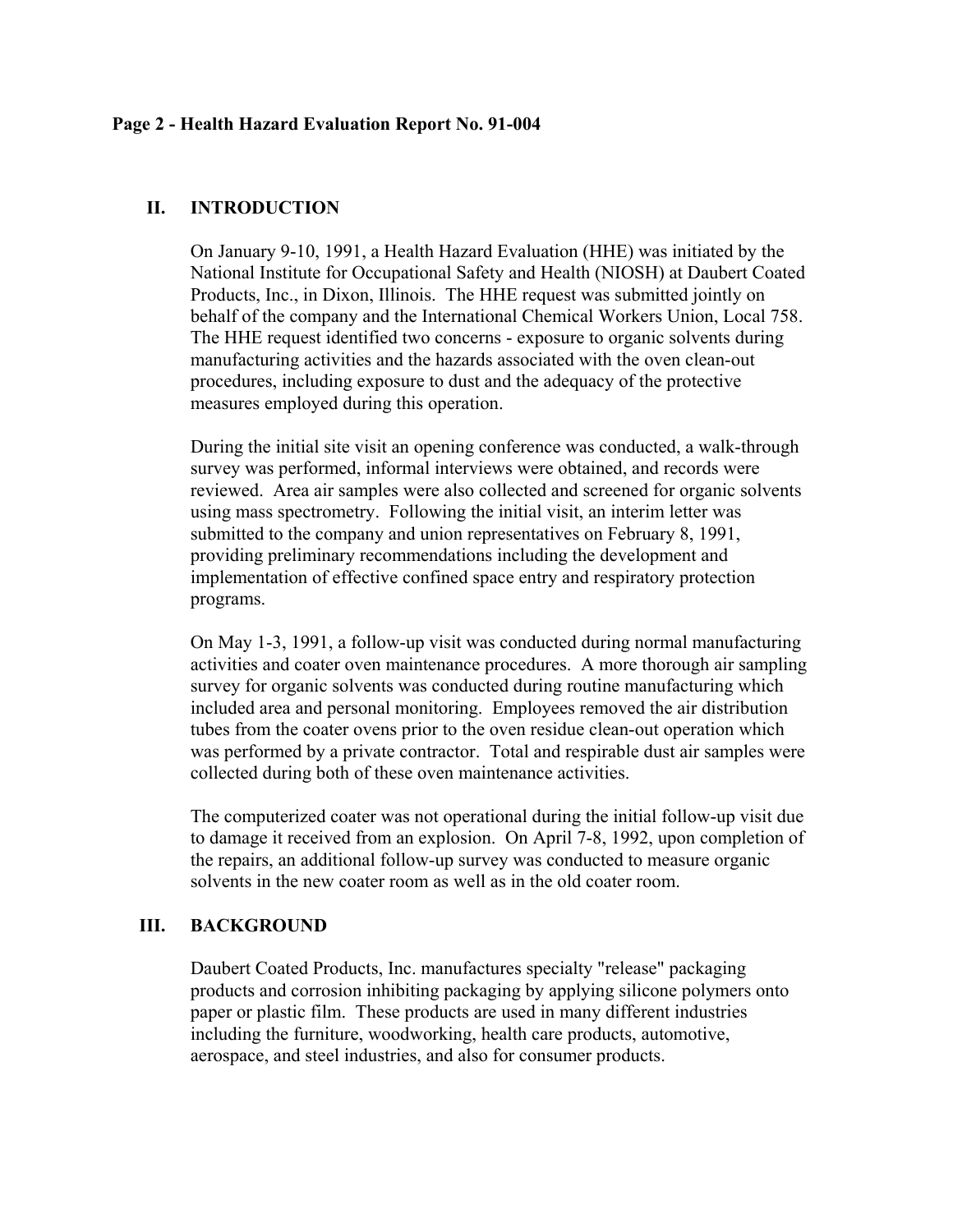## **Page 3 - Health Hazard Evaluation Report No. 91-004**

Industrial-sized rolls of backing paper (or plastic film) are unraveled and conveyed through a coating head consisting of a coating tray, applicating roller, and a leveling rod. The coated paper is then conveyed through ovens to drive off the solvents and cure the silicone polymers prior to being re-rolled. The finished rolls are cut to size, packaged, and shipped to the customer.

A number of silicone formulations, including both water and solvent-based mixtures, are utilized to manufacture a variety of products. The desired "release" characteristic of the product dictates the silicone composition of the formulation. Many raw material silicone emulsions are received from suppliers in 55 gallon containers and are typically viscous liquids of organic polysiloxane compounds mixed with petroleum distillates, xylene, toluene, or other organic solvents. These emulsions are diluted with additional organic solvents and/or water, and emulsion catalysts as prescribed by the product formulation. Xylene, n-heptane, and toluene are solvents used in the largest quantity in the solvent-based coatings. Other solvents include but are not limited to methyl ethyl ketone (MEK) and isopropanol.

A powdered residue forms on the interior surfaces of the ovens and associated exhaust ducts, especially from the water-based formulations. This residue must be removed periodically, otherwise the quality of the finished product is affected. Prior to this evaluation, the company submitted samples of this residue to an analytical laboratory for chemical analysis which revealed that the material contained approximately 20-35% silicon, 10-15% carbon, and 20-35% tin.

There are four coater machines and ovens at this facility - three in the old coater room and one in the new coater room (a computerized machine with a multitemperature zone oven capable of higher production). The company operates three shifts, with the majority of activity occurring on the day shift. Approximately 50 workers are employed at this site.

# **IV. METHODS**

## **A. Solvents**

During the initial site visit, area air samples were obtained near coating heads and compounding locations which were utilizing different coating solutions. These samples were collected on activated charcoal sorbent tubes, desorbed in carbon disulfide, and analyzed via gas chromatography with a mass spectrophotometer (GC/MS). GC/MS is a qualitative method which can identify the presence or absence of a substance, but only provides a relative quantity. Duplicate samples were collected in a few selected locations which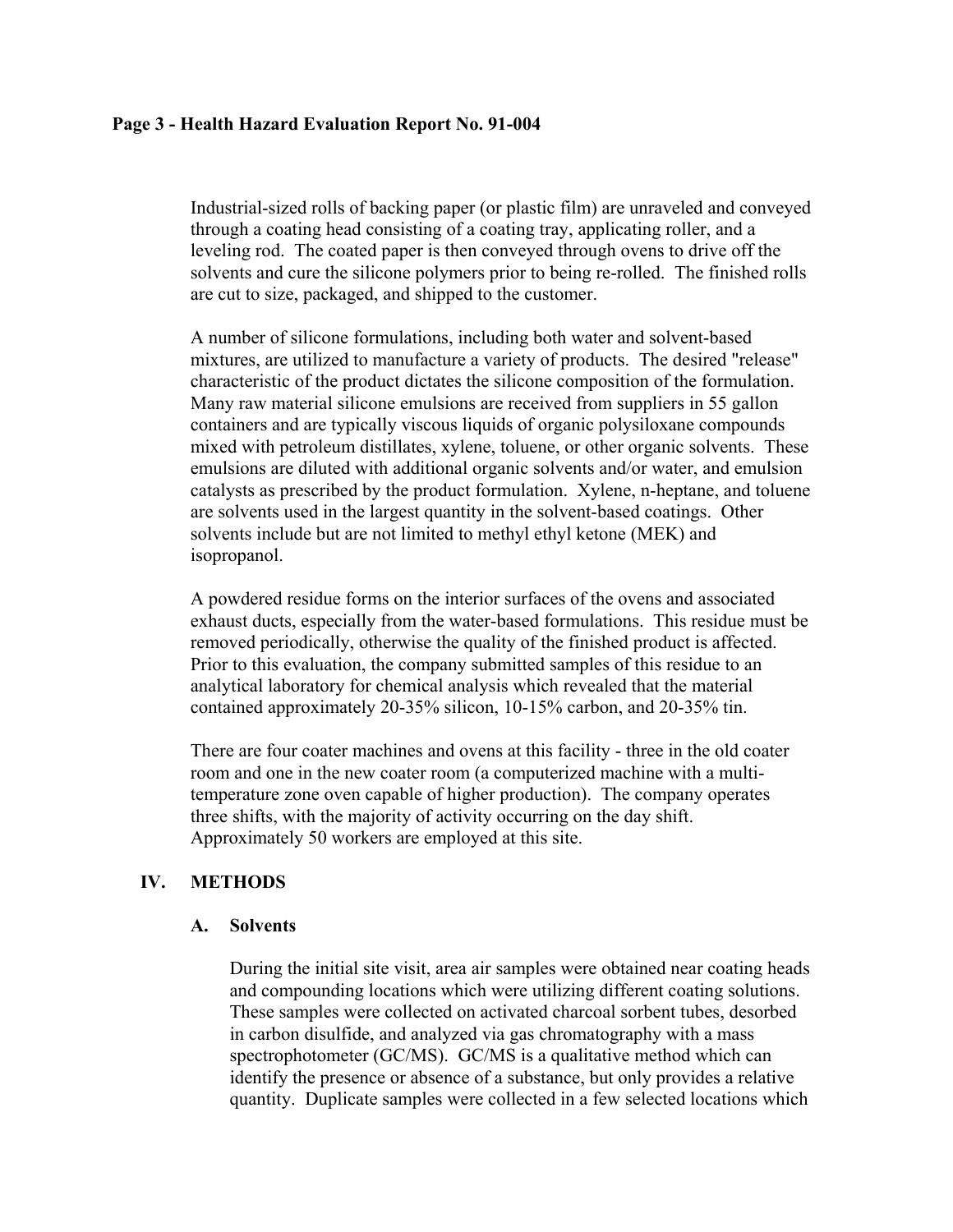### **Page 4 - Health Hazard Evaluation Report No. 91-004**

were analyzed by GC using a flame ionization detector (GC/FID), a method capable of providing accurate quantitation. Significant analyte peaks identified on the mass spectra were chosen for GC/FID analyses of the duplicate samples.

Air contaminants evaluated during the follow-up visits were selected based on the components present in the product formulations as well as the results of the mass spectra. Air monitoring was conducted during both manufacturing and clean-up activities for organic solvents including n-heptane, xylene, toluene, 2-butanone, isopropanol, perchloroethylene, benzene, and petroleum distillates (naphtha). Products which were manufactured during these surveys include a high volume product (referred to in this report as product  $Z$ ), a product reported to elicit employee complaints (product X), and a few products using water-based coating solutions (product W).

Personal breathing zone (PBZ) samples were collected on coating operators, operator assistants and compounders. Consecutive PBZ samples were obtained throughout the vast majority of the work shift so that full-shift time-weighted average (TWA-8hr) exposures could be calculated. Shorter duration PBZ samples were also collected during intervals of higher exposure including clean-up and batch mixing. In addition to PBZ samples, area samples were collected near solvent vapor emission sources to approximate worst case scenarios, and in the general work environment to assess background levels.

All of the solvent vapor air samples were collected using calibrated Gillian® low flow battery-operated sampling pumps with the appropriate sorbent tube connected via Tygon® tubing. The specific details pertaining to the sampling and analytical methodology employed (in accordance with the NIOSH analytical method) for each air contaminant is presented in Appendix A.1

## **B. Particulates**

Bulk samples of powdered residue obtained during the initial site visit from interior surfaces of coater ovens, exhaust ducts, and an afterburner chamber were submitted for laboratory analysis to provide additional background information regarding the composition of the residue. These samples were submitted for determination of total silicon, crystalline silica, and amorphous silica composition. The underlying objective for these analyses was to establish the chemical structure changes of the silicone polymers (if any) when heated in the curing ovens. Particle size analysis of the residue was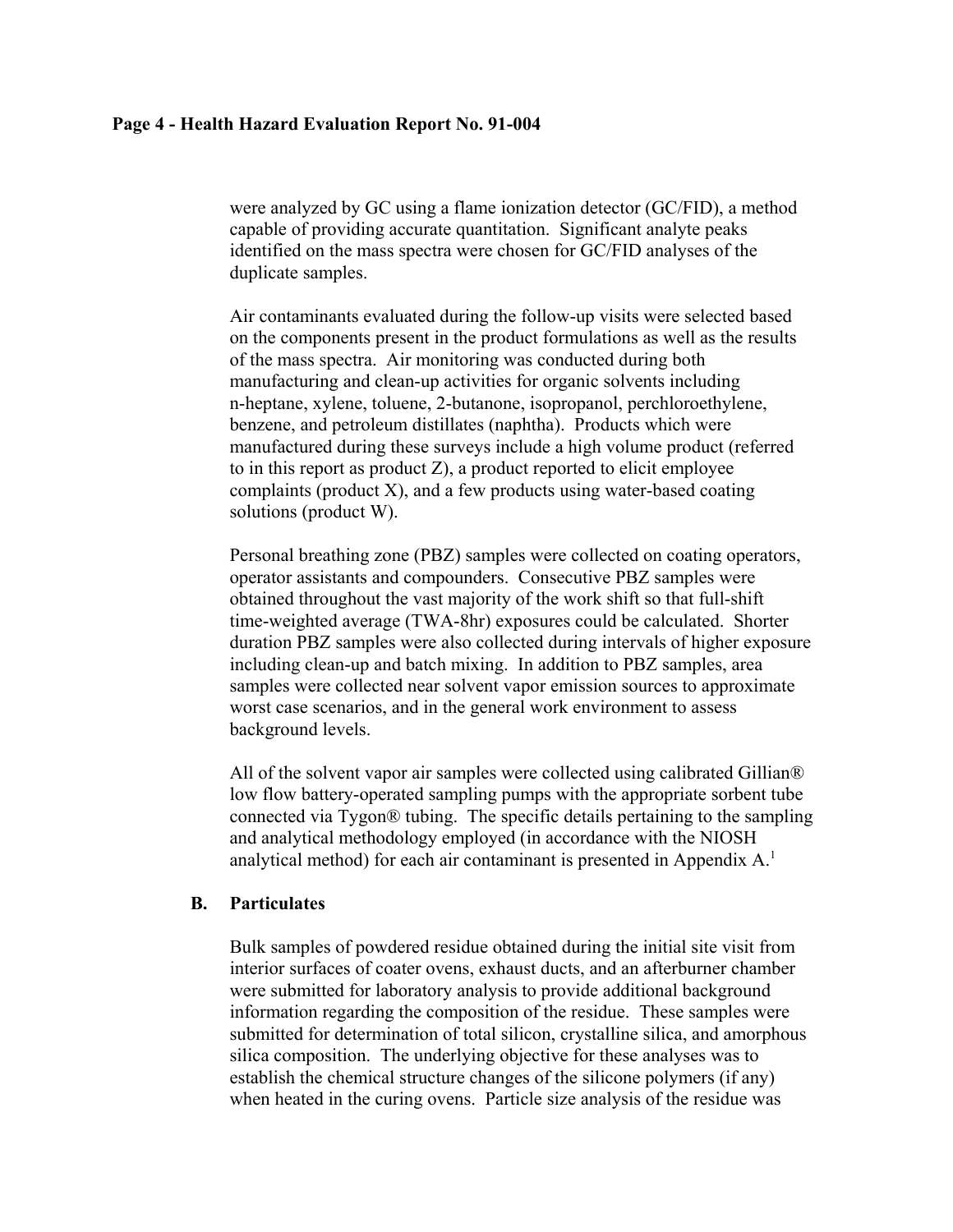## **Page 5 - Health Hazard Evaluation Report No. 91-004**

also conducted to assess the potential sites of deposition within the respiratory system, and trace metal composition was determined to assess the potential toxicity of the residue, so that an appropriate air sampling protocol could be planned for the follow-up visit. The details pertaining to the analytical methods used to characterize the bulk samples of the oven residue is provided in Appendix B.

During the first follow-up visit, an air sampling survey was conducted when powdered residue was removed from curing ovens and exhaust ducts. This operation occurred in two phases; first, the air distribution tubes were removed from the ovens by Daubert employees, then contractors cleaned-out the residue with hand brooms and vacuum hoses. Air monitoring was conducted on workers involved during both phases of this operation.

PBZ samples were collected for total and respirable size particulate concentrations. Total dust samples were obtained using Gillian® medium flow pumps at a flow rate of 2.5 liters per minute (lpm), with pre-weighed 37 millimeter (mm) diameter polyvinyl chloride (PVC) filters containing a  $5$  micrometer ( $\mu$ m) pore size. Respirable particulate samples were collected using the same PVC filters at a pump flowrate of 1.7 lpm using 10 mm nylon cyclone particle size selectors which remove particulates exceeding an aerodynamic diameter of 10 µm. All of these samples were submitted for gravimetric analysis in accordance with NIOSH  $0500$ .<sup>1</sup> Supplemental analyses of these air samples were not requested because of the lack of significant detectable results from the crystalline silica and trace metal bulk samples, as well as the analytical interference from silicon with the amorphous silica methodology.

# **V. EVALUATION CRITERIA**

As a guide to the evaluation of the hazards posed by workplace exposures, NIOSH field staff employ evaluation criteria for the assessment of a number of chemical (and physical) agents. The primary sources of environmental evaluation criteria for the workplace are the following: **1)** NIOSH Criteria Documents and Recommended Exposure Limits (RELs), **2)** the U.S. Department of Labor, Occupational Safety and Health Administration (OSHA) Permissible Exposure Limits (PELs), and **3)** the American Conference of Governmental Industrial Hygienists' (ACGIH) Threshold Limit Values (TLVs).<sup>2,3,4</sup> The objective of these criteria for chemical agents is to establish levels of inhalation exposure to which the vast majority of workers may be exposed without experiencing adverse health effects.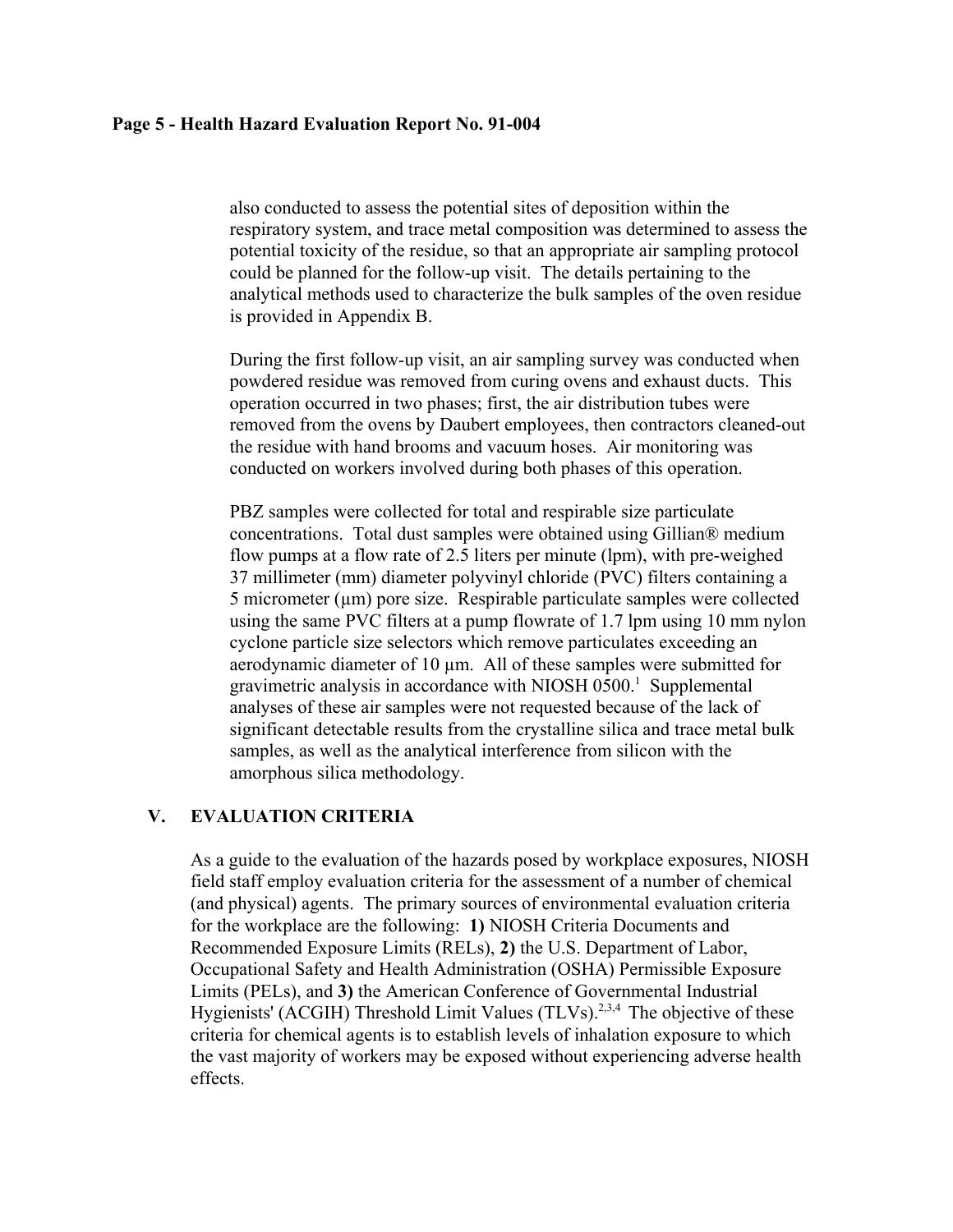#### **Page 6 - Health Hazard Evaluation Report No. 91-004**

Full-shift and shorter duration inhalation criteria are available depending on the specific physiologic properties of the chemical substance. Full-shift limits are based on the time-weighted average (TWA) airborne concentration of a substance that most workers may be repeatedly exposed to during a normal eight or ten-hour day, up to 40 hours per week for a working lifetime, without adverse effect. Some substances have recommended short-term exposure limits (STELs) or ceiling limits which are intended to supplement the full shift criteria where there are recognized irritative or toxic effects from brief exposures to high airborne concentrations. STELs are based on TWA concentrations over 15 minute time periods, whereas ceiling limits are concentrations which should not be exceeded even momentarily.

Occupational health criteria are established based on the available scientific information provided by industrial experience, animal or human experimentation, and epidemiological studies. Differences between the NIOSH RELS, OSHA PELs, and the ACGIH TLVs may exist because of different scientific philosophy and interpretations of technical information. When comparing the exposure criteria, it should be noted that *employers are legally required to meet those levels (and any conditions) specified by an OSHA PEL*. The legal rulemaking process for promulgation of OSHA PELs is an arduous and time consuming task and the OSHA PELs may be required to take into account the technical and economical feasibility of controlling exposures in various industries where the agents are used. Hence, OSHA PELs may not be established based on the most current scientific information. In contrast, the NIOSH RELs are primarily based upon the prevention of occupational disease without assessing the economic feasibility of the affected industries and as such tend to be very conservative. ACGIH is not a governmental agency, it is a professional organization whose members are industrial hygienists or other professionals in related disciplines and are employed in the public or academic sector. TLVs are developed by consensus agreement of the ACGIH TLV committee and are published annually. The documentation supporting the TLVs (and proposed changes) is periodically reviewed and updated if believed necessary by the committee. It is not intended by ACGIH for TLVs to be applied as the threshold between safe and dangerous inhalation exposure.

It is important to note that not all workers will be protected from adverse health effects if their exposures are maintained below these occupational health exposure criteria. A small percentage may experience adverse health effects because of individual susceptibility, a pre-existing medical condition, previous exposures, and/or a hypersensitivity (allergy). In addition, some hazardous substances may act in combination with other workplace exposures, or with medications or personal habits of the worker (such as smoking, etc.) to produce health effects even if the occupational exposures are controlled to the limit set by the evaluation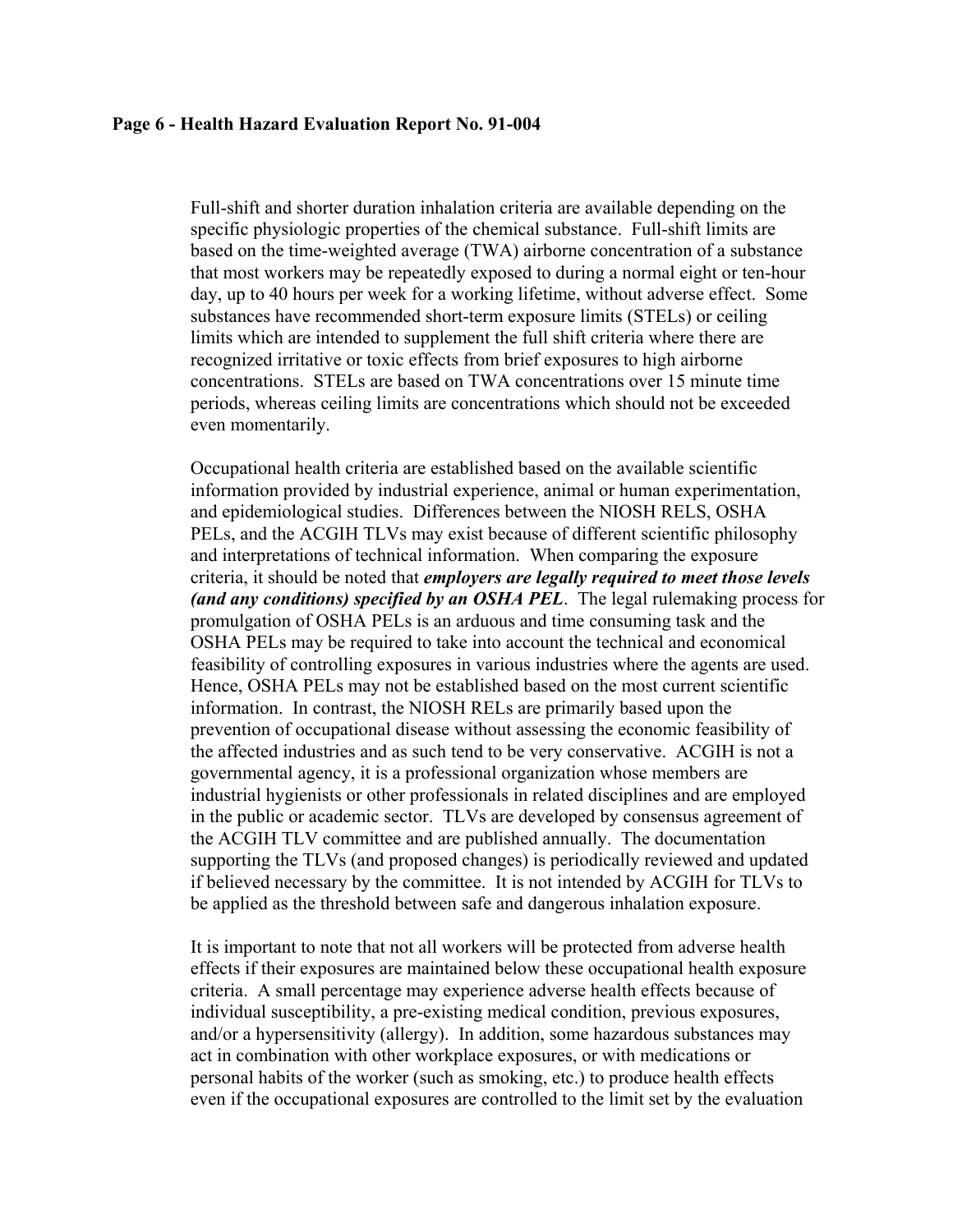## **Page 7 - Health Hazard Evaluation Report No. 91-004**

criterion. These combined effects are often not considered by the chemical specific evaluation criteria. Furthermore, many substances are appreciably absorbed by direct contact with the skin and thus potentially increase the overall exposure and biologic response beyond that expected from inhalation alone. Finally, evaluation criteria may change over time as new information on the toxic effects of an agent become available. Because of these reasons, it is prudent for an employer to maintain worker exposures well below established occupational health criteria.

The pertinent evaluation criteria and toxicological background information for the chemical substances evaluated during this HHE are presented below:

## *Heptane*

Heptane is an aliphatic hydrocarbon containing seven carbon atoms and is a volatile, flammable liquid at standard temperature and pressure. The industrial uses of heptane include serving as a fuel and solvent, as a raw material in organic chemical synthesis, and it is a component in gasoline and some refined petroleum distillate fractions.<sup>5</sup>

Inhalation of n-heptane can cause loss of appetite, nausea, vertigo, incoordination, giddiness, and other symptoms of central nervous system (CNS) depression.<sup>6</sup> Dermal contact is capable of producing immediate irritation leading to erythema and hyperemia.<sup>6</sup> The symptoms associated with n-heptane-induced CNS depression appear to be reversible acute effects as opposed to chronic neurotoxic effects. The criteria document published by NIOSH for the class of alkanes (with carbon atoms ranging from  $C_5-C_8$  which includes pentane, hexane, heptane, and octane) suggests these hydrocarbons have the potential for producing polyneuropathy.<sup>7</sup> However, the ACGIH TLV committee believes n-hexane is unique among alkanes in producing this neurotoxicity.5

The OSHA PEL and ACGIH TLV for n-heptane is 400 parts per million (ppm) TWA over an 8-hour workshift, with a corresponding STEL of 500 ppm averaged over 15 minutes. The recommended NIOSH REL for n-heptane, however, is 85 ppm TWA over 8 hours and the NIOSH STEL is 440 ppm for a 15 minute duration.

# *Toluene*

Toluene is a colorless, aromatic organic liquid containing a six carbon ring (a benzene ring) with a methyl group substitution.<sup>5</sup> It is a typical solvent found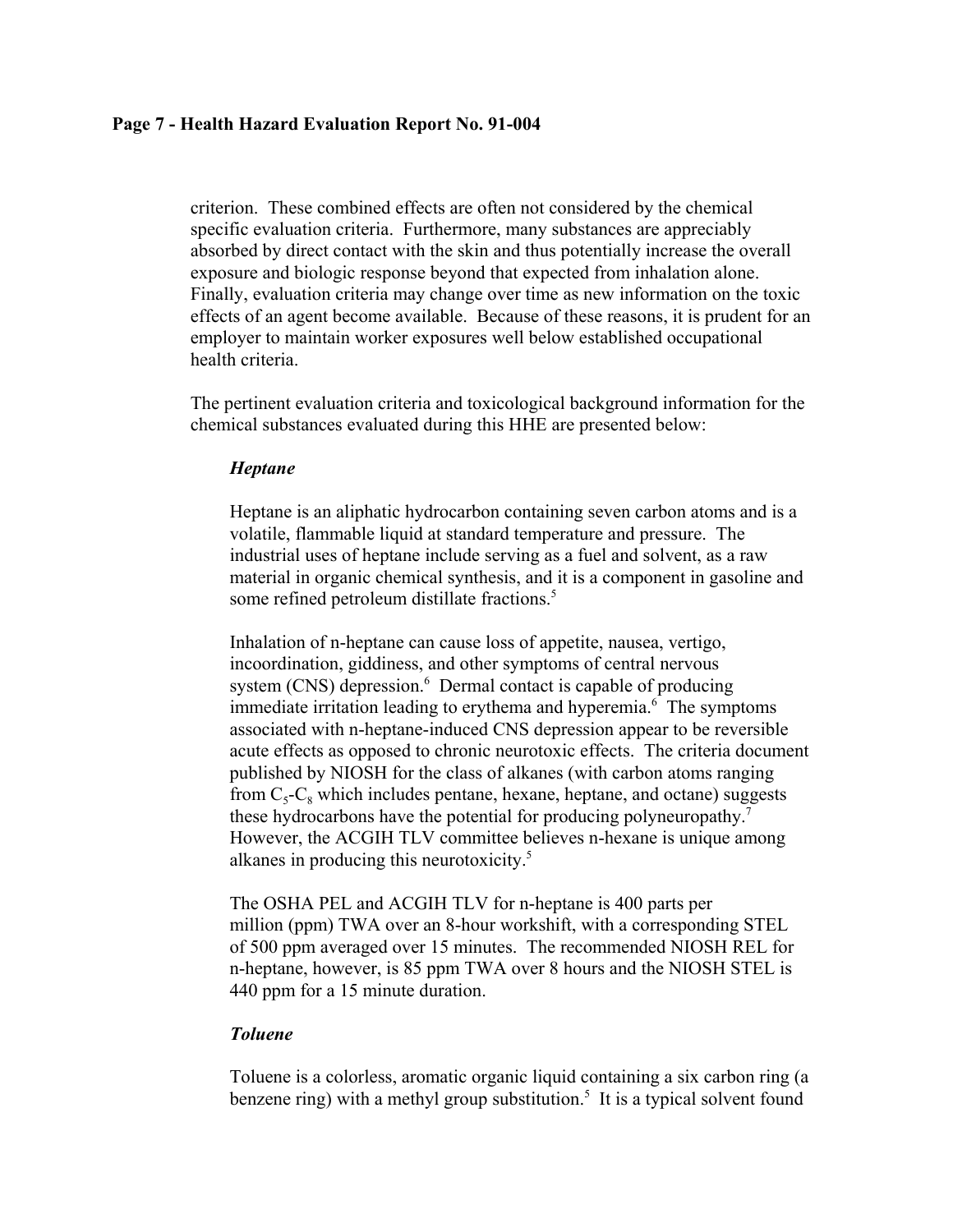### **Page 8 - Health Hazard Evaluation Report No. 91-004**

in paints and other coatings, used as a raw material in the synthesis of organic chemicals, dyes, detergents and pharmaceuticals, and is an ingredient of gasoline and some petroleum solvents.<sup>5</sup>

Inhalation and skin absorption are the major occupational routes of entry. Toluene can cause acute irritation of the eyes, respiratory tract, and skin. Since it is a defatting solvent, repeated or prolonged skin contact will remove the natural lipids from the skin which can cause drying, fissuring, and dermatitis. $6,8$ 

The main effects reported with excessive (inhalation) exposure to toluene are CNS depression and neurotoxicity.<sup>6</sup> Studies have shown that subjects exposed to 100 ppm of toluene for six hours complained of eye and nose irritation, and in some cases, headache, dizziness, and a feeling of intoxication (narcosis).<sup>9,10,11</sup> No symptoms were noted below 100 ppm in these studies. There are a number of reports of neurological damage due to deliberate sniffing of toluene-based glues, resulting in motor weakness, intention tremor, ataxia, as well as cerebellar and cerebral atrophy.12 Recovery is complete following infrequent episodes, however, permanent impairment may occur after repeated and prolonged glue-sniffing abuse. Exposure to extremely high concentrations of toluene may cause mental confusion, loss of coordination and unconsciousness.<sup>13,14</sup>

Concern for the potential to produce hematopoietic toxicity as a result of toluene exposure existed because of the benzene ring present in the molecular structure of toluene.<sup>5,8</sup> Toluene does not produce the severe injury to bone marrow characteristic of benzene exposure as early reports suggested. It is now believed that simultaneous exposure to benzene (present as a contaminant in the toluene) was responsible for the observed toxicity.<sup>5,8</sup>

The NIOSH REL and OSHA PEL for toluene are 100 ppm for an 8-hour TWA. Both OSHA and NIOSH have set a recommended STEL of 150 ppm for a 15-minute sampling period. The recently adopted ACGIH TLV is 50 ppm for an 8-hour exposure level. This ACGIH TLV carries a skin notation, indicating that cutaneous exposure contributes to the overall absorbed inhalation dose and potential systemic effects.

## *Xylene*

Xylene is a colorless, flammable organic liquid with a molecular structure consisting of a benzene ring with two hydroxyl (OH) substitutions. Xylene is used in paints and other coatings, as a raw material in the synthesis of organic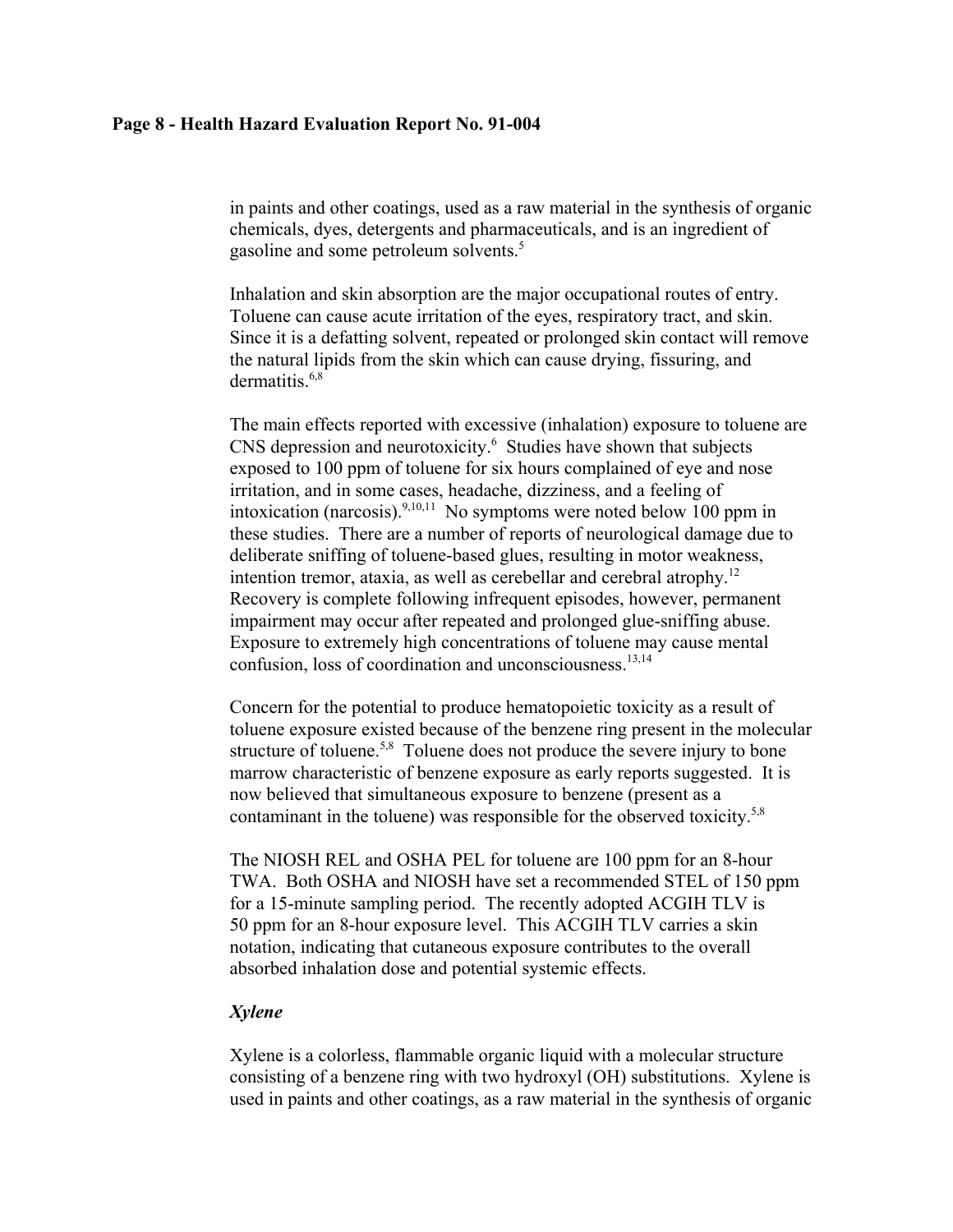## **Page 9 - Health Hazard Evaluation Report No. 91-004**

chemicals, dyes, and pharmaceuticals, and it is an ingredient of gasoline and many petroleum solvents.<sup>5</sup>

The vapor of xylene has irritant effects on the skin and mucous membranes, including the eyes and respiratory tract. This irritation may cause itching, redness, inflammation, and discomfort. Repeated or prolonged skin contact may cause erythema, drying, and defatting which may lead to the formation of vesicles. At high concentrations, repeated exposure to xylene may cause reversible damage to the eyes.<sup>6</sup>

Acute xylene inhalation exposure may cause headache, dizziness, incoordination, drowsiness, and unconsciousness.15 Previous studies have shown that concentrations from 60 to 350 ppm may cause giddiness, anorexia, and vomiting.<sup>6</sup> At high concentrations, exposure to xylene has a narcotic effect on the CNS, and minor reversible effects on the liver and kidneys.<sup>6,16</sup>

Historical accounts of hematopoietic toxicity as a result of xylene exposure are likely due to the high concentration of benzene contamination in xylene prior to 1940.15,17 These effects previously reported are no longer associated with contemporary xylene exposure.<sup>15,17</sup>

The current OSHA PEL, NIOSH REL, and ACGIH TLV for xylene are 100 ppm over an 8-hour TWA. In addition, OSHA and NIOSH have published STELs for xylene of 150 ppm averaged over 15 minutes.

## *Methyl ethyl ketone*

Methyl ethyl ketone (MEK) is a colorless, flammable organic solvent with a characteristic odor similar to acetone and is typically used as a solvent in the surface coating and synthetic resin industries.<sup>5</sup>

MEK is absorbed primarily through inhalation and causes irritation of the eyes, mucous membranes, and skin; at high concentrations MEK may cause CNS depression. Short duration inhalation exposure to 100 ppm of MEK was reported to cause slight nose and throat irritation, 200 ppm caused mild eye irritation, and 300 ppm was associated with headaches, throat irritation as well as an objectional odor.<sup>6</sup> Additional studies indicate that MEK by itself does not cause neurologic toxicity of the extremities (peripheral neuropathy), but may potentiate the toxic effects of substances known to cause peripheral neuropathy, such as n-hexane.18,19,20 Continued or prolonged skin contact with MEK liquid can cause dermatitis.<sup>6</sup>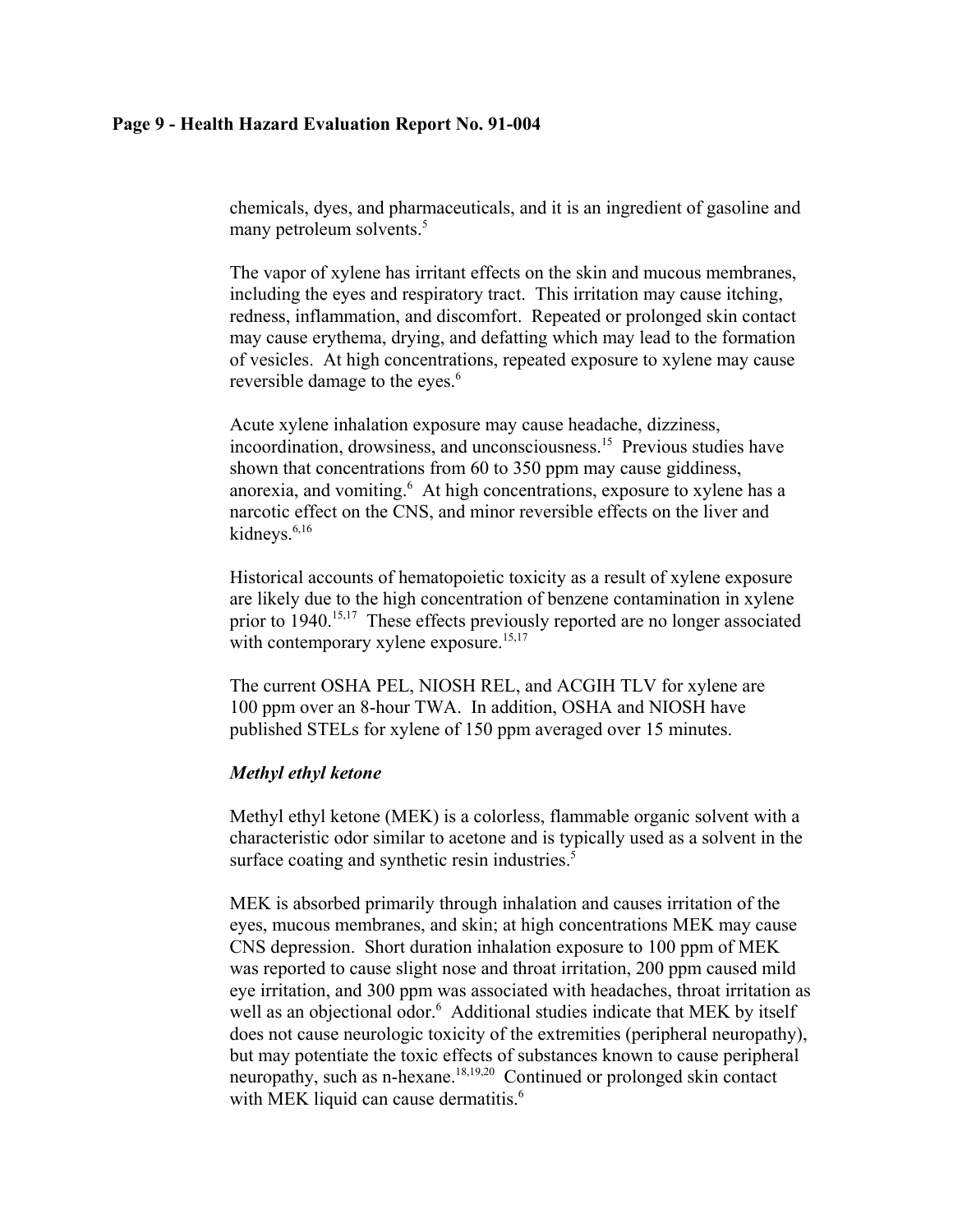### **Page 10 - Health Hazard Evaluation Report No. 91-004**

The National Toxicology Program, a interagency research program, has not found evidence supporting an association between MEK exposure and the development of cancer in humans or experimental animals. $^{21}$ 

NIOSH, OSHA, and ACGIH have proposed the same full-shift inhalation criteria for MEK at 200 ppm averaged over an 8-hour exposure and a STEL of 300 ppm for 15 minutes.

## *Petroleum distillates (Naphtha)*

Petroleum distillates (naphtha), also referred to as refined petroleum solvents, is a general term used to describe a class of complex hydrocarbon solvent mixtures.<sup>22</sup> Petroleum naphtha is composed mainly of aliphatic hydrocarbons (as distinguished from coal tar naphtha which is mixture composed primarily of aromatic hydrocarbons).6,23 Petroleum distillates are further characterized by the boiling range of the mixture; typically, the larger hydrocarbon chain length equates to a higher distillation fraction.<sup>22</sup> Specific names for some typical petroleum distillate mixtures are presented below, in order of increasing temperature of boiling ranges: petroleum ether, rubber solvent, varnish makers' and painters' (VM & P) naphtha, mineral spirits, stoddard solvent, and kerosene.<sup>22</sup> Boiling ranges of these mixtures overlap, therefore, some of these mixtures contain the same hydrocarbons but in different proportions.

Effects from exposure to refined petroleum solvents are primarily acute, unless significant amounts of substances that have chronic toxicity are present, such as benzene or glycol ethers. Epidemiologic studies have shown that exposure to similarly refined petroleum solvents (i.e., mineral spirits, Stoddard solvent) can cause dry throat, burning or tearing of the eyes, mild headaches, dizziness, CNS depression, respiratory irritation, and dermatitis.<sup>22</sup>

Petroleum naphtha appears to have weak skin cancer causing potential in laboratory mice. $24$  The International Agency for Research on Cancer (IARC) has determined that there is only limited evidence implicating petroleum naphtha as a carcinogen in animals and insufficient evidence associating exposure to petroleum naphtha and the development of cancer in humans.<sup>25</sup> However, depending upon the manufacturing process, petroleum naphtha may sometimes contain varying amounts of aromatic hydrocarbons such as benzene.

Many petroleum naphtha mixtures used throughout industry contain *n*-hexane or other simple alkanes. Prolonged and repeated exposure to *n*-hexane may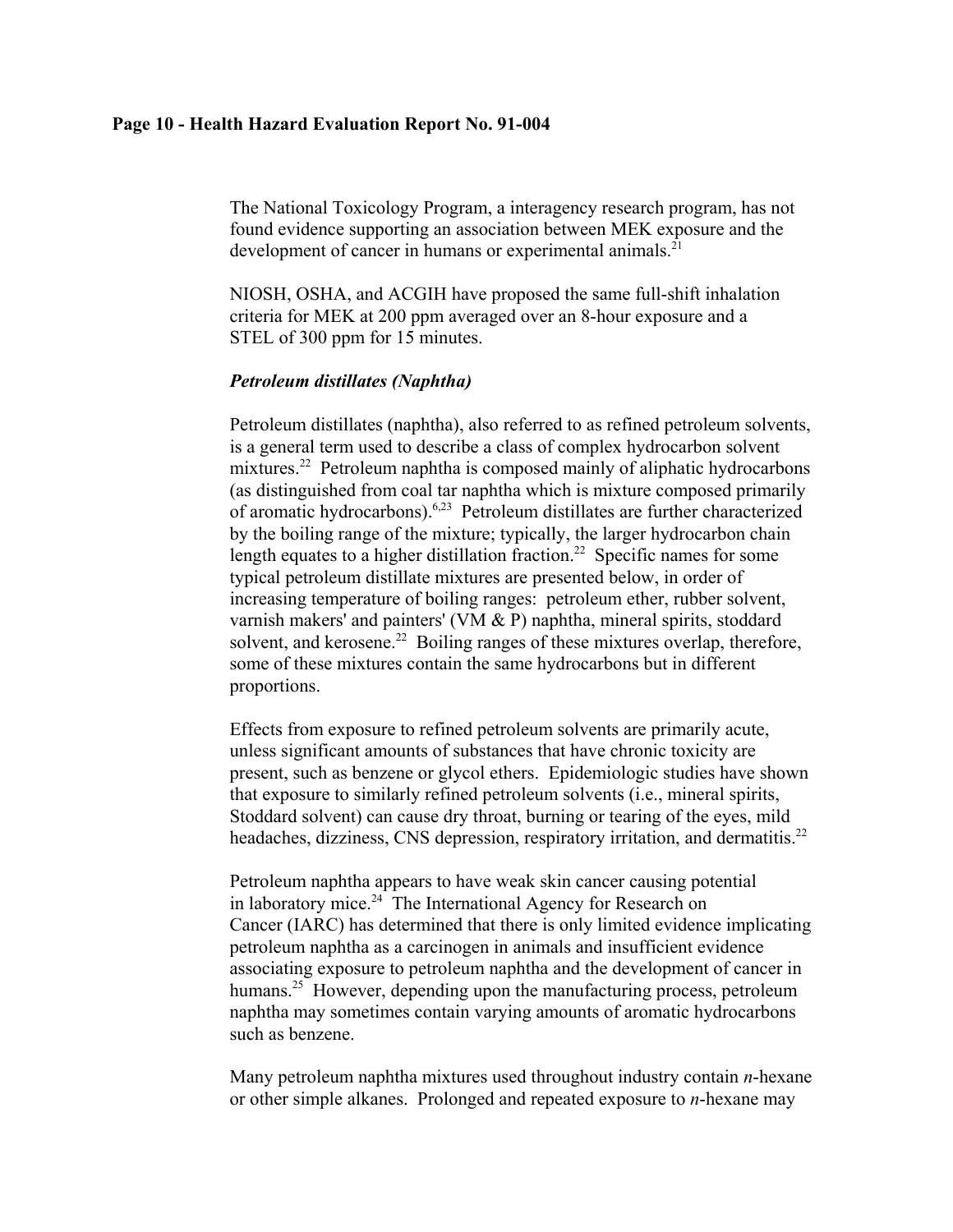### **Page 11 - Health Hazard Evaluation Report No. 91-004**

damage peripheral nerve tissue and result in muscular weakness and loss of sensation in the extremities.<sup>22</sup> Studies indicate that MEK may potentiate peripheral neuropathy caused by *n*-hexane.18

Since naphthas are mixtures of aliphatic hydrocarbons, the evaluation criteria are based upon the mixture composition in relation to the most commonly available products - petroleum ether, rubber solvent, varnish makers' and painters' naphtha, mineral spirits, and stoddard solvents. The NIOSH REL for all of the petroleum distillate mixtures is 350 milligrams per cubic meter of air  $(mg/m<sup>3</sup>)$  as a full shift TWA exposure, for up to 10 hours per day providing a 40-hour work week is not exceeded. In addition, a ceiling concentration limit (for a 15 minute duration) of 1800 mg/m<sup>3</sup> is recommended by NIOSH. The OSHA PEL for petroleum distillates (naphtha) is  $1600 \text{ mg/m}^3$  TWA, while the PEL for stoddard solvents is  $525$ mg/m<sup>3</sup>. The ACGIH has also established a TLV-TWA (for 8 hours) of 1600 mg/m<sup>3</sup> for rubber solvent, 1350 mg/m<sup>3</sup> for VM & P naphtha, and 525 mg/m<sup>3</sup> for stoddard solvents (and mineral spirits), and a 15-minute STEL of 1800 mg/m<sup>3</sup> for VM & P naphtha. NIOSH, OSHA, and the ACGIH have established evaluation criteria for *n*-hexane equal to 180 mg/m<sup>3</sup>, for an 8-hour TWA.

### *Benzene*

Benzene is an aromatic organic hydrocarbon containing a six carbon chain with alternating double bonds. Benzene was formerly an important solvent especially in the rubber and surface coating industries, but is rarely used as a solvent currently because of its toxicity. $5$  The organic chemical industry may still use benzene as a raw material, and it is present as a trace contaminant in gasoline and other refined petroleum products.<sup>5</sup>

Acute inhalation exposure to high concentrations of benzene can cause drowsiness, fatigue, nausea, vertigo, narcosis, and other symptoms of CNS depression as noted with excessive exposure to other aromatic hydrocarbons.<sup>5,6,26</sup> However, the most remarkable health effects associated with benzene exposure are chronic effects due to exposure to low concentrations repeatedly over long durations (years).<sup>6</sup>

Benzene is classified by IARC as a known human carcinogen and has been associated with the irreversible bone marrow injury and the development of hematopoietic toxicity including aplastic anemia and leukemia in humans.<sup>21,25,26</sup> NIOSH classifies benzene as a human carcinogen, and as such the NIOSH REL for benzene is to reduce exposure to the "lowest feasible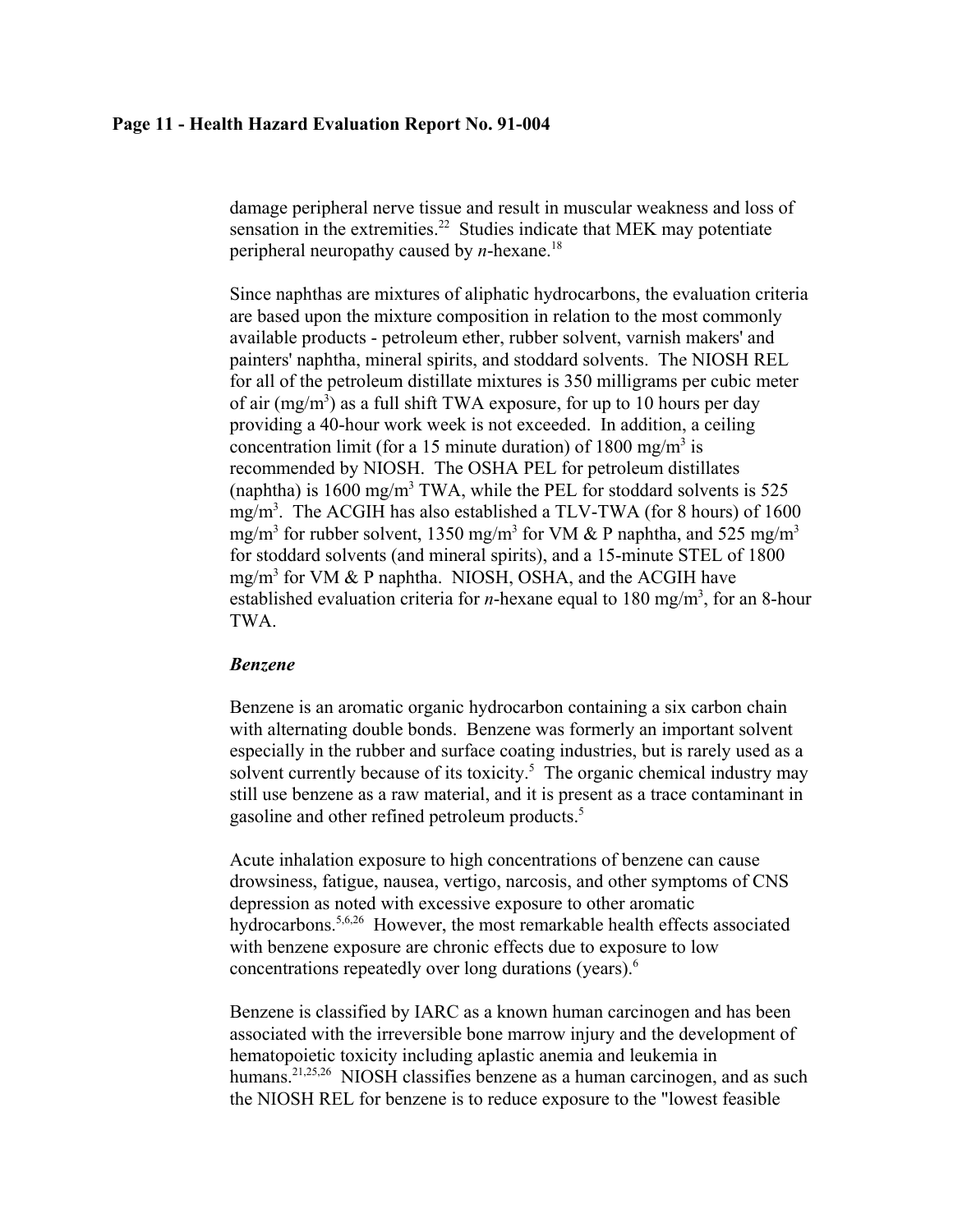### **Page 12 - Health Hazard Evaluation Report No. 91-004**

level" (LFL), considered 0.1 ppm based on the limit of detection (LOD) of the conventional analytical methods. The OSHA PEL is 1 ppm 8-hour TWA with a 15-minute STEL of 5 ppm; the current ACGIH TLV® is 10 ppm as a suspected human carcinogen. ACGIH has proposed to lower the TLV® to 0.1 ppm and classify it as a proven human carcinogen.

## *Perchloroethylene*

Perchlororethylene, also named tetrachloroethylene, is a non-flammable liquid with a molecular structure containing two carbon atoms and four chlorine atoms. The primary function of perchloroethylene includes use as a commercial dry cleaning agent and metal degreasing.<sup>5</sup>

Inhalation exposure to perchloroethylene can cause CNS depression (producing symptoms of vertigo, dizziness, narcosis, incoordination, headache, and unconsciousness, if exposures are sufficient), and direct contact with the liquid may impair the mucous membranes, eyes, and skin.<sup>5,27</sup> Chronic exposure to perchloroethylene has been reported to cause liver damage, peripheral neuropathy, and it has produced liver carcinomas in experimental animals.<sup>6</sup> IARC's position regarding perchloroethylene is that there is insufficient epidemiological evidence among dry cleaning and laundry workers to establish the carcinogenic risk to humans.<sup>28</sup>

NIOSH considers perchloroethylene to be an occupational carcinogen, and recommends that exposure be reduced to the lowest feasible level.<sup>29</sup> The 8-hour TWA OSHA PEL is 25 ppm; ACGIH has proposed a notice of intended change for the current TLV of 50 ppm to be reduced to 25 ppm averaged over an 8-hour period, and a reduction of the 15-minute STEL from 200 to 100 ppm. ACGIH lists perchloroethylene as an animal carcinogen (A3) and, based on the available evidence, considers it is unlikely for human carcinogenicity given the common routes and levels of occupational exposure. $5$ 

# *Isopropanol*

Isopropanol is a colorless, volatile, flammable liquid of low toxicity that is used as a chemical intermediate, as a general purpose solvent, and is present in skin lotions, cosmetics, and pharmaceuticals. $5,6$ 

The vapor of isopropanol is irritating to the eyes and mucous membranes; inhalation of high concentrations can cause depression of the central nervous system.<sup>6,30</sup> The potential effects from dermal contact with the liquid are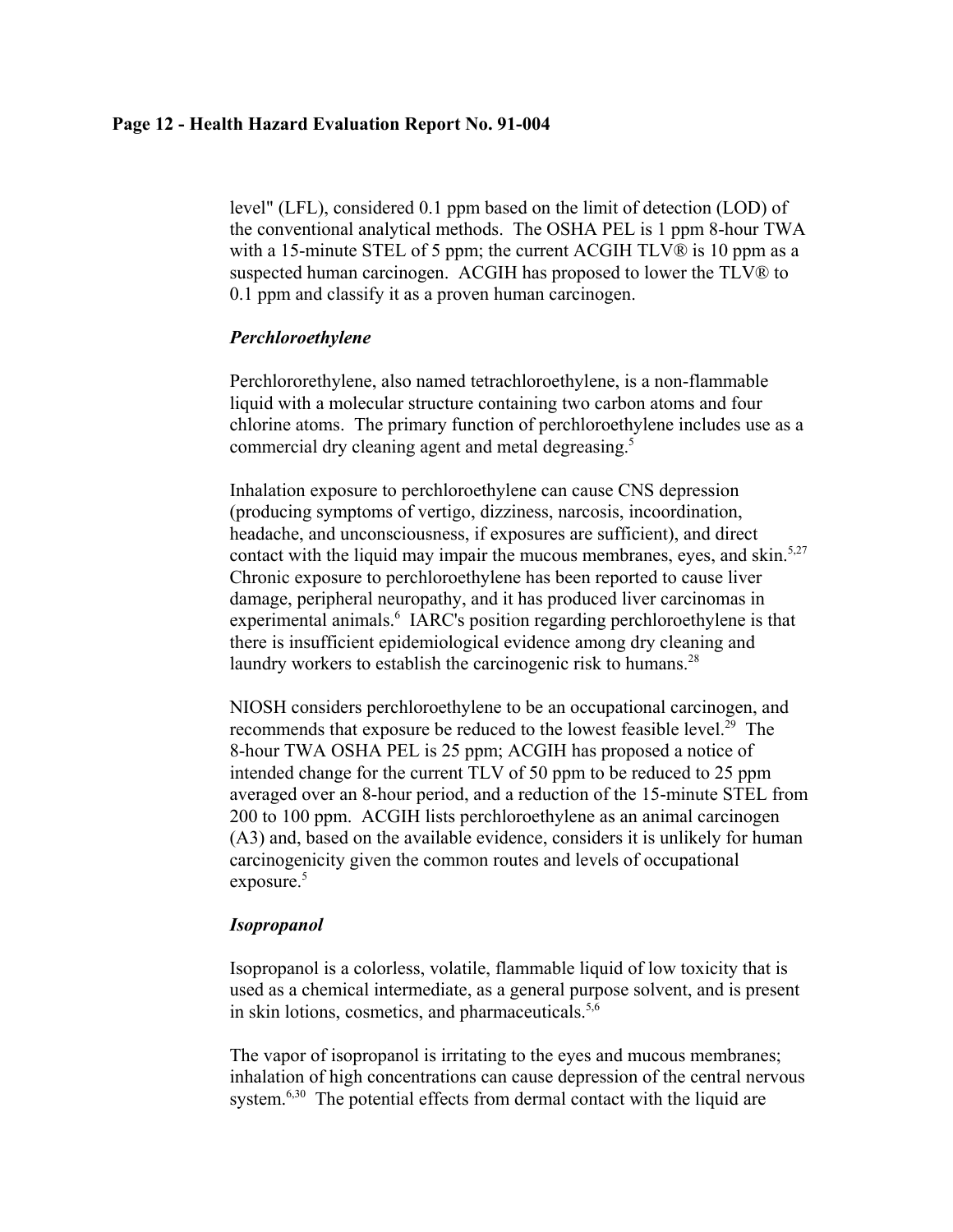### **Page 13 - Health Hazard Evaluation Report No. 91-004**

insignificant; cutaneous absorption should not contribute to systemic toxicity, and generally does not produce skin irritation, except with hypersensitive individuals. $5,6,30$ 

The inhalation exposure criteria established for isopropanol by NIOSH, OSHA, and ACGIH are equivalent - a full-shift TWA of 400 ppm, and a 15 minute STEL of 500 ppm.

#### *Equivalent exposure criterion for mixtures*

Concurrent exposure to two or more hazardous substances which act upon the same target organ system should be considered as additive exposures. In the absence of information to the contrary, the combined effect, rather than that of either individually, should be given primary consideration when evaluating worker exposure to substances with similar physiologic effects.

To evaluate the additive effect, the exposure level of each substance is computed as a fraction of the evaluation criterion for that substance. If the sum of these fractions exceeds unity (1.0), employee exposure to that mixture of substances is excessive. This concept is described by the following formula:

$$
C_1/T_1 + C_2/T_2 + \cdots + C_n/T_n
$$

where  $C_n$  indicates the observed atmospheric concentration of an air contaminant and  $T<sub>n</sub>$  refers to the corresponding occupational health exposure criterion.3,4 (The underlying assumption is that each of the relevant exposure criteria used for this computation was established to prevent the same "additive effects" and not for control of some other health effect unique to one of the substances.)

When evaluating exposure to chemical mixtures, it is important to note that synergistic action or potentiation may occur with some combinations of atmospheric contaminants. Synergistic effect is where the combined effect of two (or more) chemicals is much greater than the sum of the effect from separate exposure to the chemicals.<sup>31</sup> Potentiation is the case where a chemical agent does not have a toxic effect on an organ system, but when present with exposure to another chemical agent it makes that agent much more toxic.<sup>31</sup> Applying the equivalent exposure evaluation criteria for synergistic or potentiating cases may underestimate the true impairment to the workers' health as a result of exposure to chemical mixtures.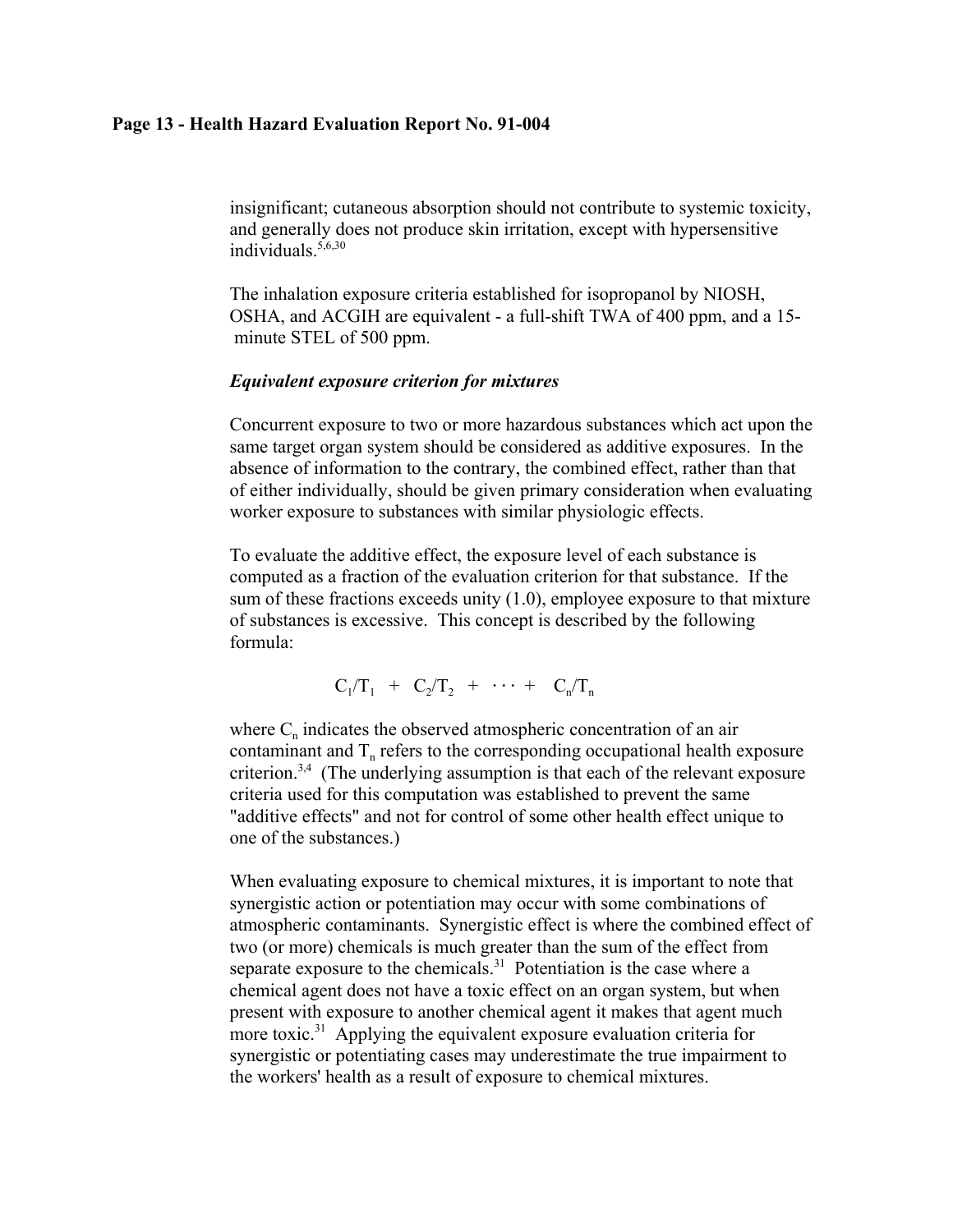### **Page 14 - Health Hazard Evaluation Report No. 91-004**

The effects of n-heptane, toluene, xylene, MEK, and naphthas were considered additive for the purpose of this investigation due. Exposure to organic solvents such as those utilized at Daubert Coated Products is the classic example of when to apply the equivalent exposure criteria for additive effects from chemical mixtures due to the ability of these substances to produce narcosis and other symptoms related to CNS depression. The equivalent exposure criteria for the solvent mixture was calculated by incorporating the most stringent evaluation criterion for each of these compounds into the sum of fractions presented previously. Therefore, if the resulting sum of the following fractions exceeded unity (1), then the exposure to this mixture exceeded the recommended full-shift exposure limit:

 $C_h/85 + C_t/50 + C_x/100 + C_m/200 + C_n/350$ 

(where  $C_h$ ,  $C_t$ ,  $C_x$ ,  $C_m$ , and  $C_n$  are the airborne concentrations of n-heptane, toluene, xylene, MEK, and naphtha, respectively). Short-term exposures were evaluated in a similar manner using the most conservative STEL for each of the solvents present in the mixture.

#### *Particulates, not otherwise classified*

Often the chemical composition of the airborne particulate does not have an established occupational health exposure criterion. It has been the convention to apply a generic exposure criterion in such cases. Formerly referred to as nuisance dust, the preferred terminology for the non-specific particulate ACGIH TLV criterion is now *"particulates, not otherwise classified (n.o.c.),"* [or *"not otherwise regulated"* (n.o.r.) for the OSHA PEL].

The OSHA PEL for total particulate, n.o.r., is 15.0 mg/m<sup>3</sup> and 5.0 mg/m<sup>3</sup> for the respirable fraction, determined as 8-hour averages. The ACGIH recommended TLV for exposure to a particulate, n.o.c., is  $10.0 \text{ mg/m}^3$  (total dust, 8-hour TWA). These are generic criteria for airborne dusts which do not produce significant organic disease or toxic effect when exposures are kept under reasonable control. $<sup>5</sup>$  These criteria are not appropriate for dusts</sup> that have a biologic effect and may not be appropriate for evaluating the curing oven residue.

### *Silicon*

The element silicon exists as black to gray, needle-like crystals and is practically insoluble in water.<sup>5</sup> It is the second most abundant element on earth and can form more compounds than any other element except carbon,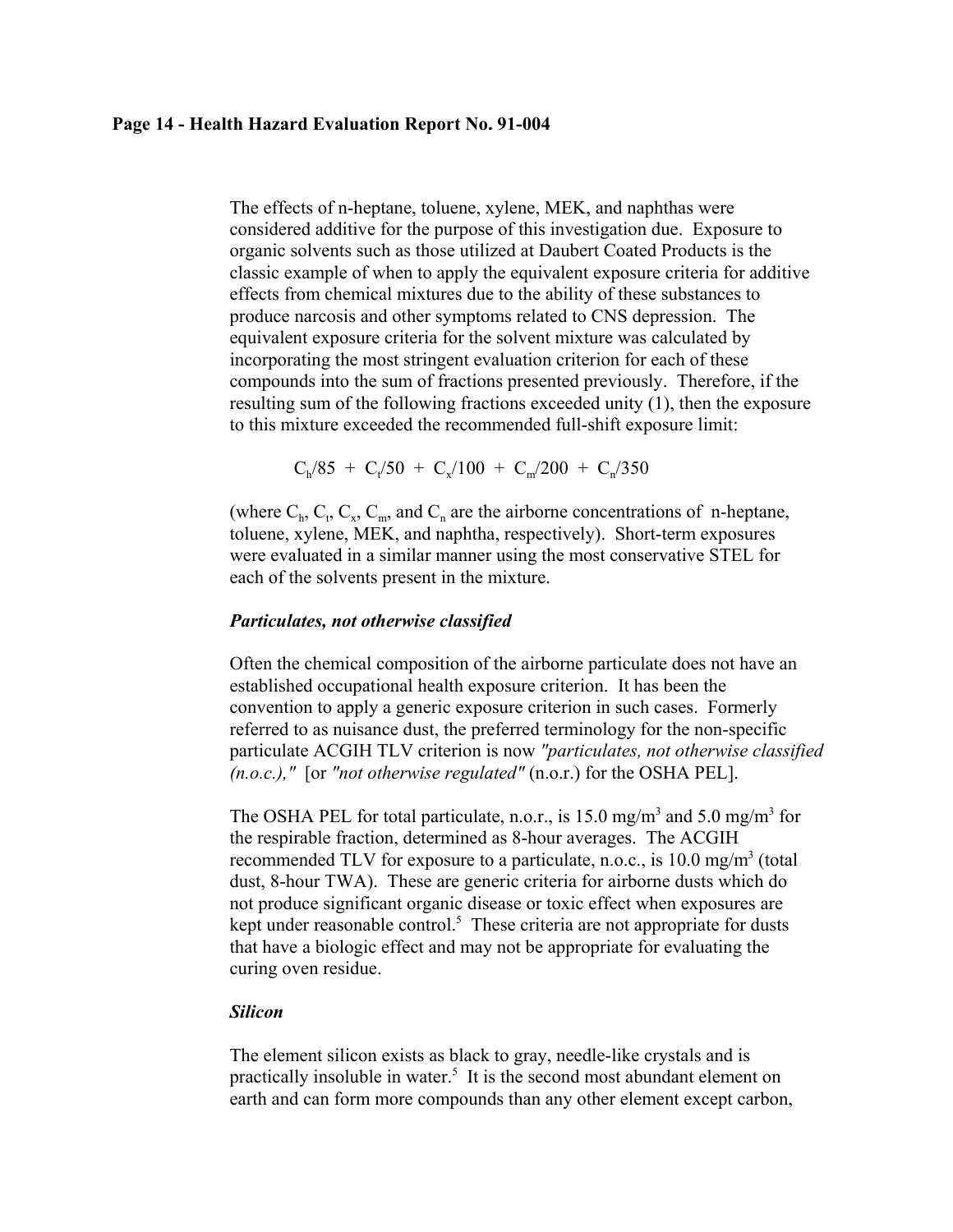## **Page 15 - Health Hazard Evaluation Report No. 91-004**

but it does not occur free naturally.<sup>32</sup> Elemental silicon is used in the manufacture of semiconductors, in the metal industry to produce alloys, as a reducing agent in high temperature reactions, and in the chemical industry especially for organosiloxane formulations.

Elemental silicon is a relatively inert material which has not been reported to cause fibrosis in lung tissue.<sup>5</sup> Furthermore, silicon dust does not appear to produce other adverse effects of the lungs, produce significant organic disease, or toxic systemic effects when exposures are kept under reasonable control. Hence, the ACGIH recommended TLV for silicon is an 8-hour TWA of 10 mg/m<sup>3</sup>, total particle sizes.

In addition to a 10 mg/m<sup>3</sup> total dust full-shift TWA, NIOSH and OSHA have an 8-hour TWA respirable dust limit of 5 mg/m<sup>3</sup> for silicon dust.

## *Organosiloxanes*

Organosiloxanes, commonly called silicone, is a class of siloxane polymers with a chemical structure consisting of alternating silicon and oxygen atoms with organic hydrocarbon substitutions.<sup>32</sup> The physical form of these compounds varies from liquid, semi-solid, to solid depending on the molecular weight and degree of polymerization, and includes powder, emulsion, solution, resin, and paste formulations. There is an enormous diversity of industrial applications for silicone polymers, including but not limited to adhesives, lubricants, sealants, protective coatings, coolants, release agents, anti-foaming agents, water repellents, insulation, and rubber products.

Silicone polymers are compounds which are generally regarded as possessing a low toxicity potential.<sup>33</sup> NIOSH, OSHA, and ACGIH have not established occupational exposure criteria specific for silicone polymers. Total (and respirable) airborne particulate exposure to silicone products could be evaluated using the particulates, n.o.c., (or n.o.r.) criteria as recommended by ACGIH (or promulgated by OSHA).

## *Crystalline silica*

Silica is composed of silicon dioxide  $(SiO<sub>2</sub>)$  which occurs in three major mineralogical crystalline forms - quartz, cristobalite, and tridymite. These minerals are characterized by the tetrahedral configurations of the atoms creating crystal lattices.<sup>5</sup> Silica is used in a large variety of applications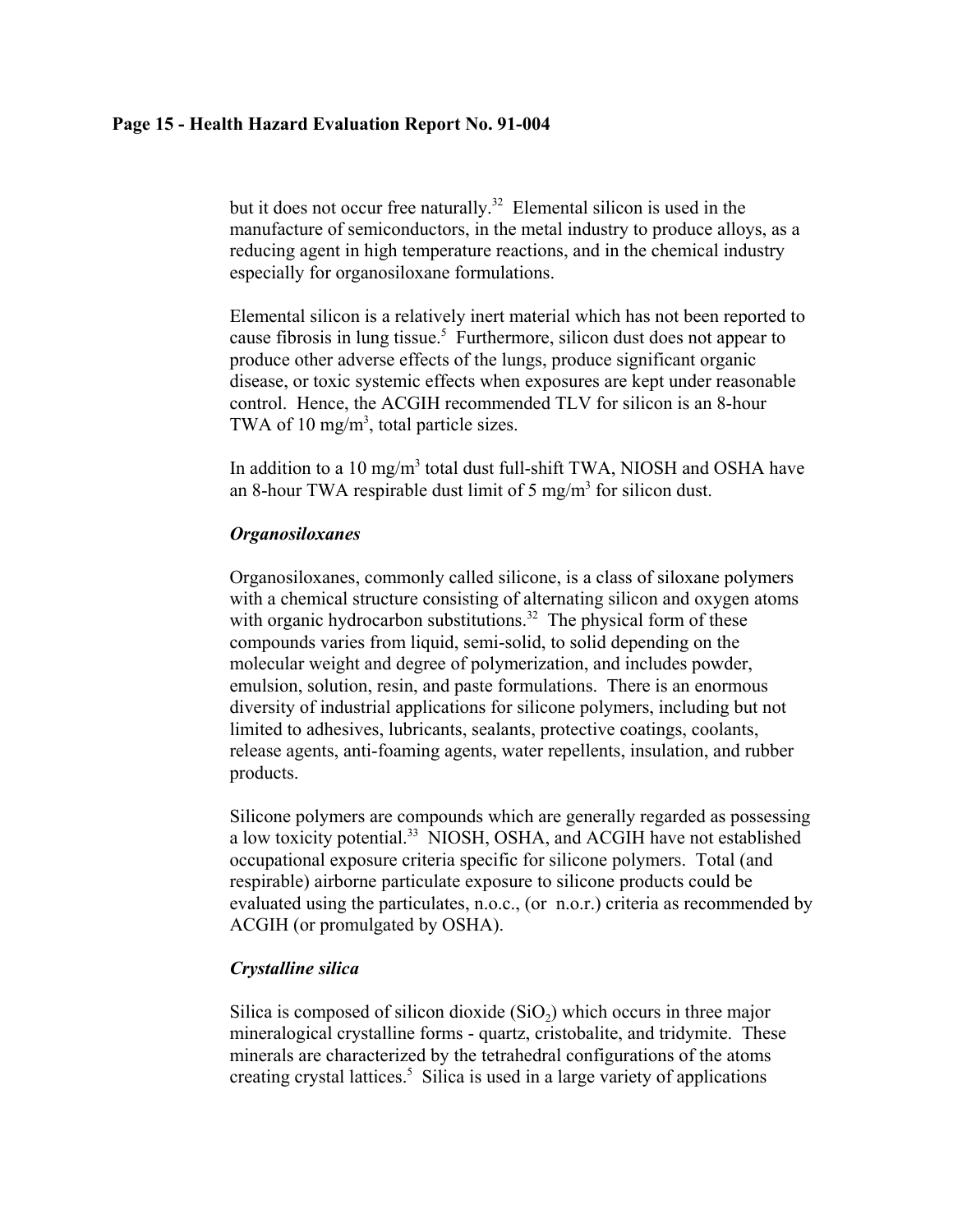### **Page 16 - Health Hazard Evaluation Report No. 91-004**

including the manufacturing of glass, refractories, ceramics, abrasives, enamels, paints, and in scouring or grinding compounds.<sup>5</sup>

Crystalline silica has been associated with silicosis, a chronic fibrotic disease of the lung caused by the deposition of fine particles of crystalline silica in the lungs.<sup>34</sup> Symptoms usually develop insidiously, with cough, shortness of breath, chest pain, weakness, wheezing, and non-specific chest illnesses. Silicosis usually occurs after years of exposure, but may appear in a shorter period of time if exposure concentrations are very high.<sup>34</sup>

The NIOSH REL published in 1974, for inhalation exposure to respirable particle size quartz, cristobalite, and tridymite is 50 micrograms per cubic meter ( $\mu$ g/m<sup>3</sup>), as 10-hour TWAs for up to a 40 hour week.<sup>2</sup> Based on data available more recently, NIOSH considers crystalline silica forms to be potential human carcinogens and recommends exposures be reduced to the lowest feasible level (considered to be  $15 \mu g/m^3$  based on the current analytical procedures).29

The OSHA PELs and ACGIH TLV®s for respirable quartz are 100  $\mu$ g/m<sup>3</sup>, and 50  $\mu$ g/m<sup>3</sup> for respirable cristobalite and tridymite, determined as 8-hour TWAs. An important distinction between the terminology used by these organizations is that the *"respirable particle size"* refers to particles with an aerodynamic diameter of 10  $\mu$ m or less for the NIOSH REL and OSHA PELs, whereas the ACGIH TLVs for crystalline silica utilize a definition of *"respirable particulate mass"* as those particles which penetrate a size selector with a cut point of  $3.5 \mu m$ , median aerodynamic diameter.<sup>4</sup>

#### *Amorphous silica*

Amorphous silica is  $SiO<sub>2</sub>$  that does not have a crystalline lattice molecular configuration. This material has many industrial uses including use as a filler for paint, rubber, and paper products, a diluent for insecticides, and grease thickener, and as a carrying agent. $5$ 

Historical toxicity evaluations of amorphous silica suggest that it is of low toxicity, and it has not been reported to produce fibrotic nodules in lung tissue (characteristic of crystalline silica exposure).5,6,34 The IARC position regarding amorphous silica is that there is insufficient evidence to implicate non-crystalline silica as a human carcinogen.<sup>35</sup> However, since amorphous silica often contains some degree of crystalline forms, NIOSH lists amorphous silica having the potential for producing pulmonary fibrosis.<sup>36,37</sup>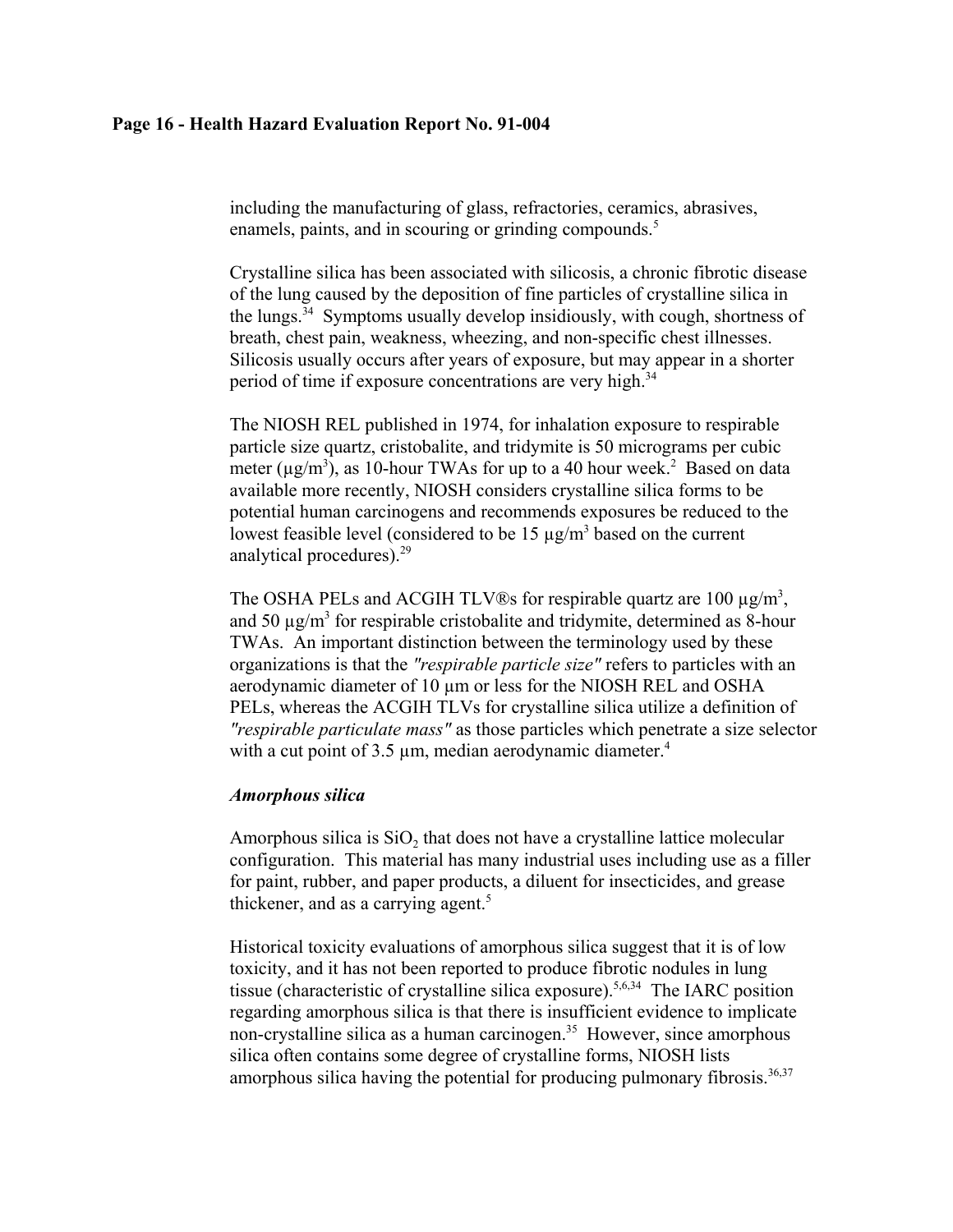## **Page 17 - Health Hazard Evaluation Report No. 91-004**

Currently, the NIOSH REL for exposure to amorphous silica is a full-shift, total particulate TWA of 6 mg/m<sup>3</sup>, providing the silica contains less than 1% crystalline forms.<sup>36</sup> The OSHA PEL is consistent with this NIOSH REL. However, the ACGIH TLV for amorphous silica containing less than 1% crystalline silica is 10 mg/m<sup>3</sup>, total dust TWA over 8 hours.

## *Organic tin*

Organotin compounds are a group of compounds which have at least one covalent carbon-tin bond that are used commercially as stabilizers in polymers, as biocides, and as catalysts.<sup>5</sup> There is a large number of different compounds in this class which have a variety of toxic effects. The most toxic organic tin compounds are the trialkyl tins, followed by the dialkyl and monoalkyl tin compounds, with the ethyl derivative in each group being reported as the most toxic.<sup>38</sup>

Most organotins cause irritation of the eyes, mucous membranes, skin and respiratory system; some can cause cerebral edema, hepatic necrosis, as well as produce central nervous system or cardiovascular effects.<sup>6</sup>

NIOSH, OSHA, and ACGIH exposure criteria for organic tin compounds are identical - 0.1 mg/m<sup>3</sup>, 8-hour TWA measured as tin. A 15-minute STEL of  $0.2$  mg/m<sup>3</sup> for organic tin compounds (measured as tin) is also recommended by ACGIH to prevent acute symptoms such as headache, respiratory irritation, and nausea.

# *Confined Space Entry*

Confined spaces present a number of potential occupational hazards for the workers who must enter, work within, or around these locations. There is an enormous diversity of confined spaces utilized in the workplace which were designed to function in different capacities, under variable conditions necessitating a separate evaluation of the potential hazards for each unique space. Confined spaces are present in virtually every industry, and includes spaces such as, but not limited to, silos, reaction vessels, sewers, pump stations, utility vaults, storage tanks, pipelines, boilers, ovens, and ventilation ducting.

Each year hundreds of confined space related accidents occur resulting in a number of injuries and deaths. NIOSH recognizes that the number of reported fatalities and injuries may actually be underestimated due to the current occupational morbidity data collection and summarization methods.<sup>39</sup>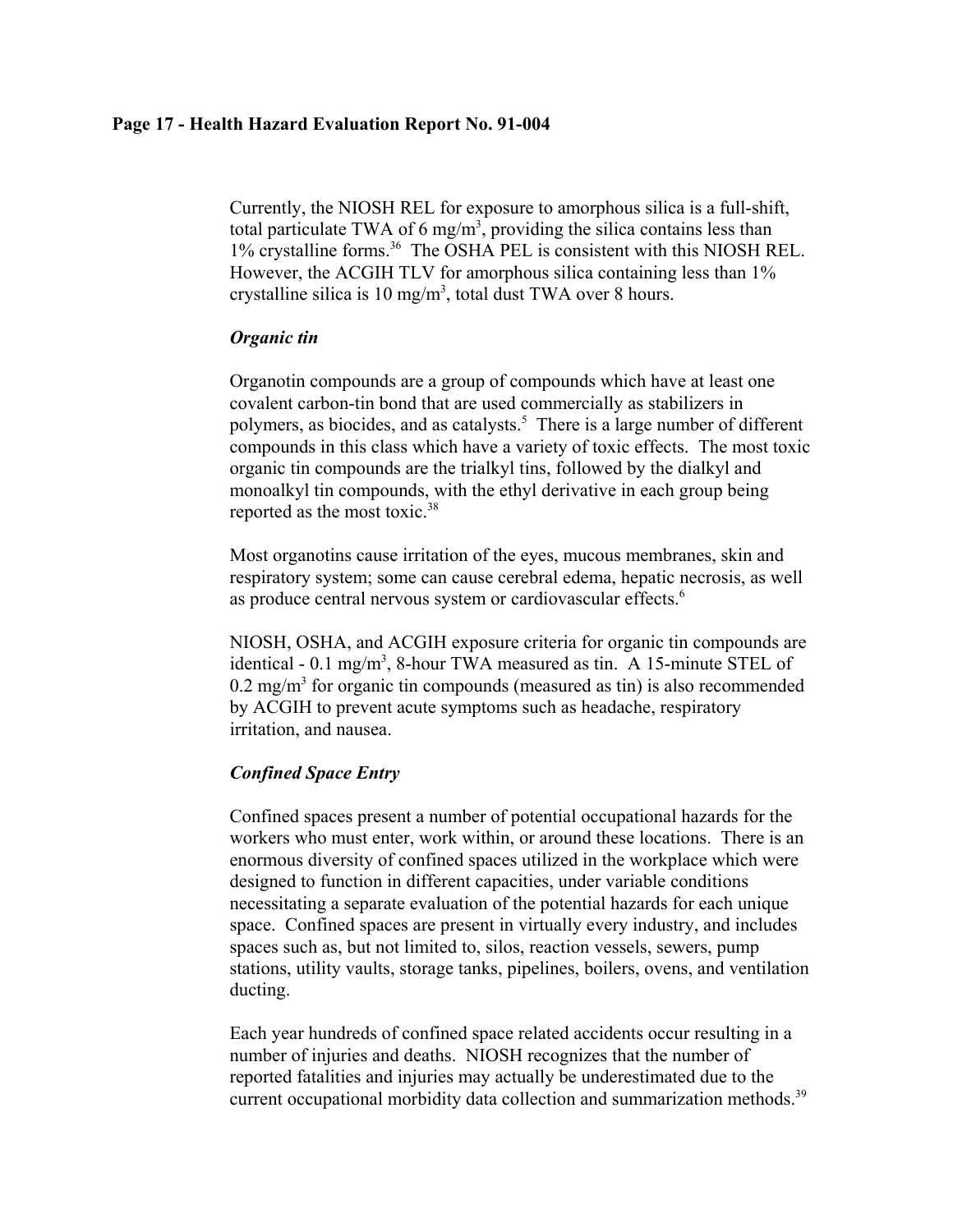#### **Page 18 - Health Hazard Evaluation Report No. 91-004**

A **Criteria for a Recommended Standard for Working in Confined Spaces** has been published by NIOSH as well as a Hazard Alert,  $39,40$  and additional technical information regarding recommended confined space procedures have been developed by the American National Standards Institute (ANSI), the American Petroleum Institute (API) and others.<sup>41,42</sup> Furthermore, on January 14, 1993, OSHA promulgated a final rule titled *"Permit-Required Confined Spaces,"* [29 CFR 1910.146], which is the minimum requirements for employers to implement to maintain compliance with the General Industry standards enforced by OSHA.43

NIOSH estimates that millions of workers are exposed to confined space hazards each year.<sup>39</sup> The potential hazards associated with confined spaces can be grouped into three general categories - hazardous atmospheres, safety hazards and exposure to physical agents. Hazardous atmospheres encountered in confined spaces include oxygen deficient, explosive/flammable, toxic, and irritating atmospheres. Safety hazards may include mechanical trauma, electrocution, slips and falls, engulfment in materials, interference with communication, contact with sharp edges, and other hazards related to entering or exiting the space. Physical agents to which workers may be exposed while in confined spaces include thermal conditions (hot or cold), noise, vibration, and possibly radioactive materials.

Review of the circumstances contributing to confined space accidents has allowed NIOSH and OSHA to conclude that a hazardous atmosphere is the most frequently cited condition, in regards to the number of confined space incidents, the number of injured workers, and the number of fatalities.<sup>39,44</sup> OSHA has reported asphyxiation as the number one death in confined spaces (due to oxygen deficient atmospheres, engulfment in materials, or compression of the torso from slipping into narrow openings).<sup>45</sup> Other confined space fatalities noted by OSHA include burned (by fire or explosion), ground by auger, crushed, battered, electrocuted, and blunt trauma from elevated falls.

A confined space is defined by NIOSH as "an area which by design has *limited openings* for entry and exit, *unfavorable natural ventilation* which could contain (or produce) dangerous air contaminants, and which is *not intended for continuous employee occupancy*."39 The NIOSH criteria for working in confined spaces further classifies confined spaces based upon the atmospheric characteristics such as oxygen level, flammability, and toxicity. As shown in Table 1, if any of the hazards present a situation which is immediately dangerous to life or health (IDLH), the confined space is designated **Class A**. A **Class B** confined space has the potential for causing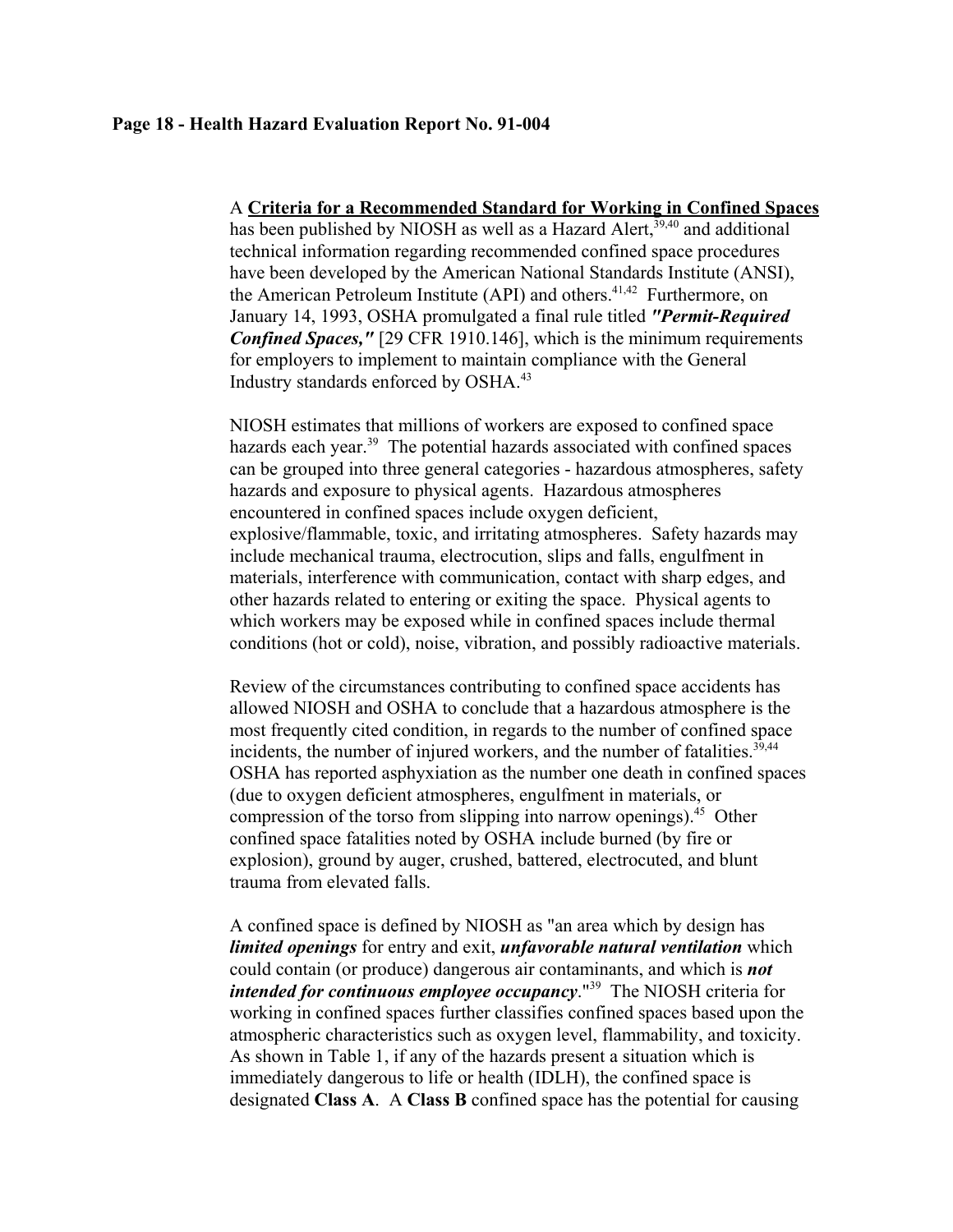#### **Page 19 - Health Hazard Evaluation Report No. 91-004**

injury and/or illness but is not IDLH. A **Class C** space would be one in which the hazard potential would not require any special modification of the work procedure. Table 2 lists the confined space program elements which are recommended (or must be considered by a qualified person) before entering and during work within confined spaces based on the established hazard classification. Refer to Appendix C for additional discussion pertaining to the elements of a comprehensive confined space management program.

The Fatal Accidents Circumstances & Epidemiology (FACE) project conducted by NIOSH focused on confined space accidents during the period 1984-1988 and one result of this initiative was the publication of a Hazard Alert titled *"Request for Assistance in Preventing Occupational Fatalities in* **Confined Spaces.**<sup>"40</sup> These investigations discovered three recurring confined space program inadequacies - lack of recognition of confined space hazards, lack of testing and evaluation of the confined space prior to entry (and continued monitoring during occupancy), as well as unplanned and inappropriate rescue procedures. Addressing each of these deficiencies could contribute to the prevention of confined space fatalities.

On July 24, 1975, OSHA first published an advanced notice of proposed rulemaking (ANPR) for a confined space standard in the Federal Register which solicited comments regarding the problems with existing regulations, the factors involved for producing injuries, and steps necessary to control the hazards.<sup>46</sup> Because of the complexity of the issues that apply to the large diversity of confined spaces, the different functions of these spaces, and the variety of potential hazards, OSHA received an enormous response to their request for comments. OSHA reviewed these comments and evaluated selected case studies regarding confined space accident inspections related to toxic/asphyxiating atmospheres, fire/explosions, lock-out/tag-out, and grain handling to develop the final rule. On January 14, 1993, the OSHA final rule was published in the Federal Register titled *"Permit-Required Confined Spaces for General Industry,"* with the **effective compliance date established as April 15, 1993**. 43

The OSHA confined space rule is a versatile "performance orientated" standard that allows some latitude for employers to interpret and apply the confined space program requirements specific to their establishments providing the fundamental precautionary measures are implemented to prevent confined space injuries and deaths. The definition of a confined space determined by OSHA is any space:<sup>43</sup>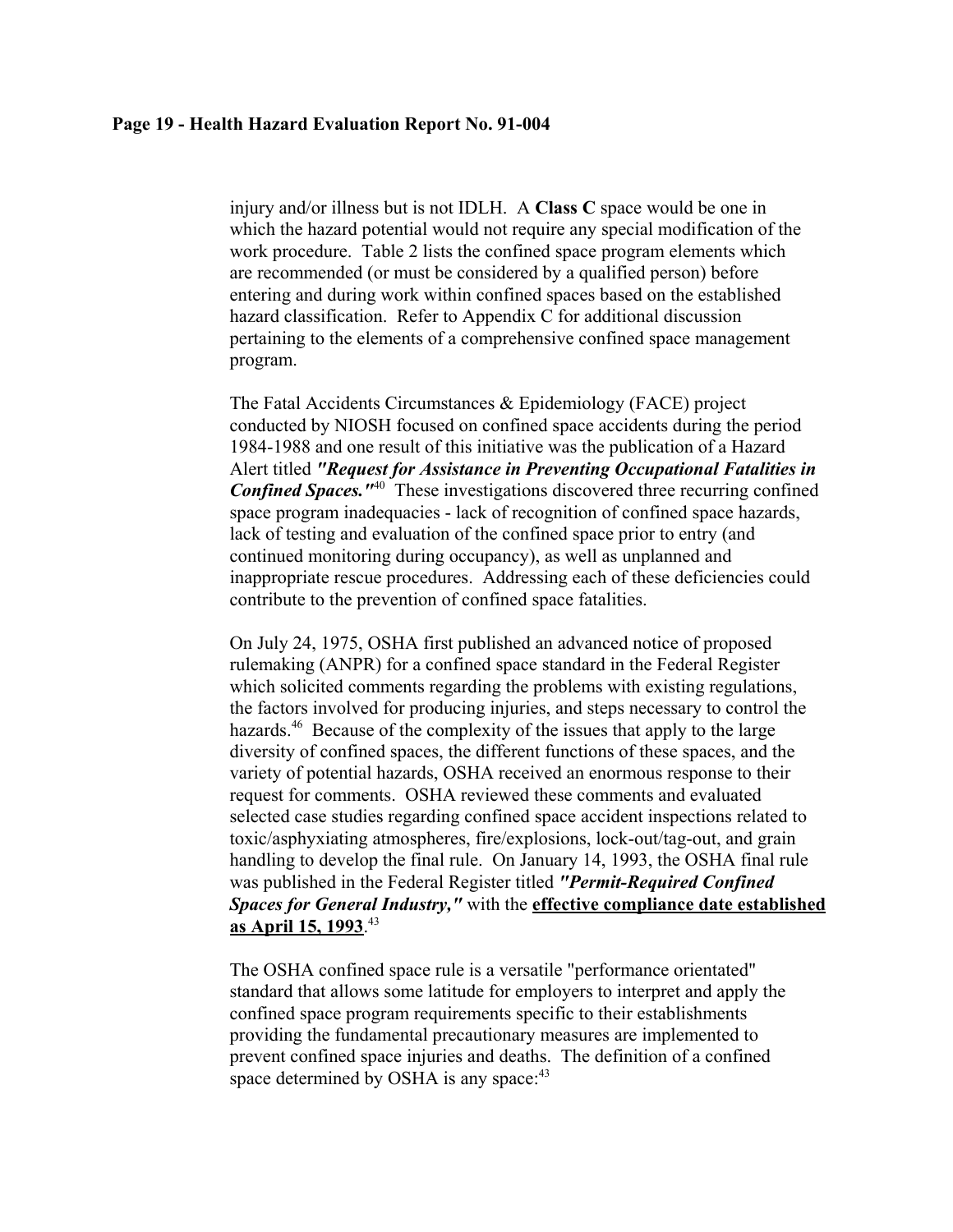## **Page 20 - Health Hazard Evaluation Report No. 91-004**

- 1. that is large enough and is configured to allow an employee to bodily enter and perform work, and
- 2. has limited or restricted means of access into and egress from within, and
- 3. is not designed for continuous employee occupancy.

OSHA further distinguishes confined spaces based on the potential of the space to pose hazardous exposure conditions and classifies these spaces as non-permit versus permit-required confined spaces. A space is a **permitrequired confined space** if it meets the OSHA definition of a confined space as listed above **and** it contains or has the potential to produce at least one of the following hazardous conditions: $43$ 

- 1. a hazardous atmosphere, or
- 2. a material which could engulf an entrant, or
- 3. has an internal configuration such that an entrant could be trapped or asphyxiated, or
- 4. any other recognized serious safety or health hazard.

The NIOSH and ANSI recommended confined space entry procedures have focused, although not exclusively, on atmospheric hazards due to the majority of confined space accidents being related to these conditions. In the OSHA final rule, however, poor natural ventilation creating the potential for a hazardous atmosphere is **not** a necessary condition for a confined space to be classified as a permit-required confined space. The OSHA standard includes more emphasis on mechanical and physical hazards in addition to the requirements for evaluating hazardous atmospheres. OSHA anticipates that the confined space rule in conjunction with the rule for *control of hazardous energy (lock-out/tag-out)* [29 CFR 1910.147] will effectively protect workers from electrical, mechanical and other energy safety hazards. $44,47$  OSHA also recognizes the special need for establishing procedures for employers and contractors to effectively coordinate confined space entry programs and has promulgated compliance requirements specific for the host employer and contractor in the final rule.

# *Respiratory Protection*

Respiratory protection was used for worker protection against dust during the oven clean-out procedures (and during some limited manufacturing activities to reduce solvent exposures). NIOSH recommends that respiratory protection be used for worker protection only when engineering controls are not technically feasible, during the interim while the controls are being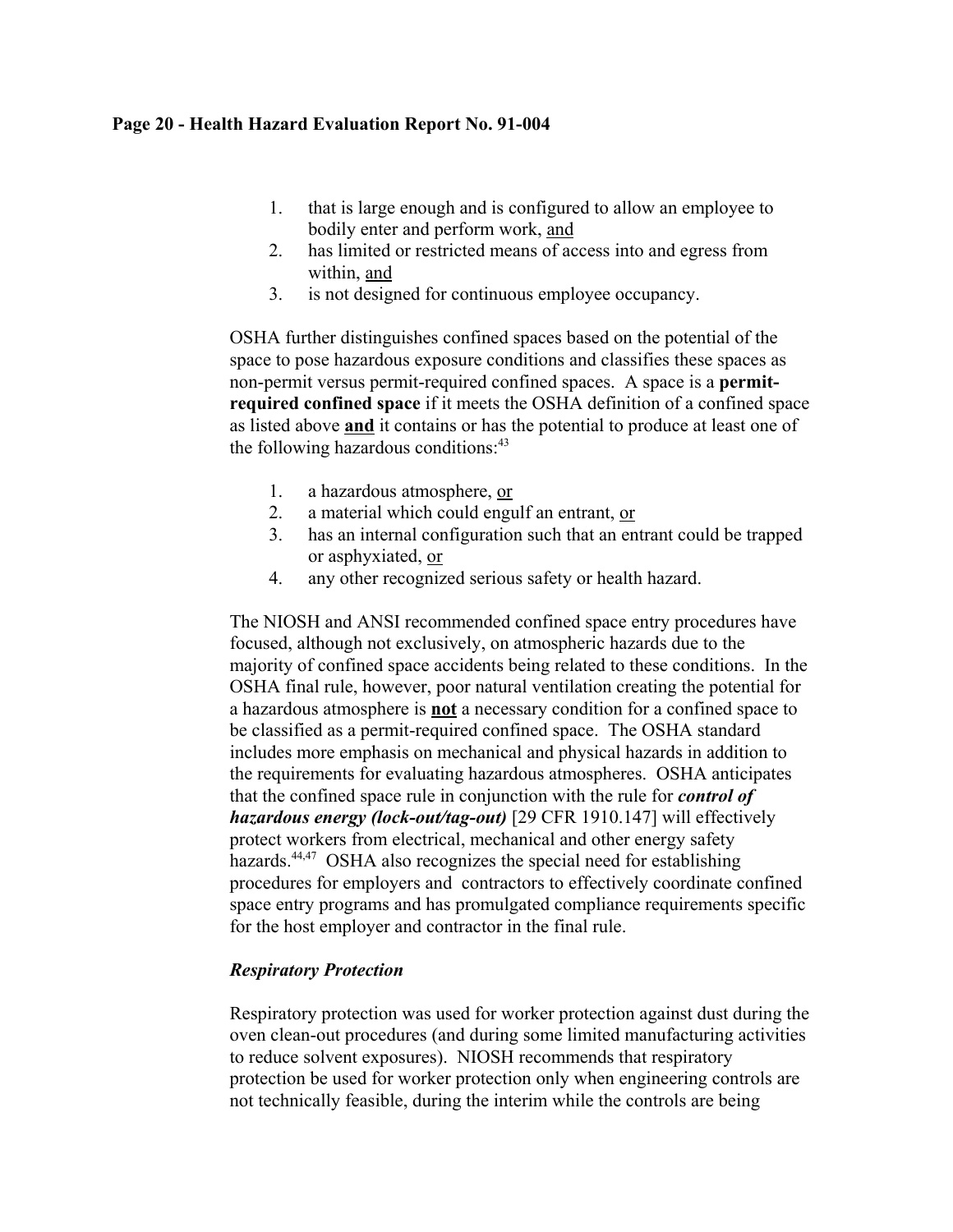## **Page 21 - Health Hazard Evaluation Report No. 91-004**

installed or repaired, or when an emergency and other temporary situations arise.48 Respirators are the least preferred method of worker protection to air contaminants because an effective respiratory protection program must be implemented to increase the reliability of the protection and the cooperation of the workers to adhere to the elements of the program is critical for respirators to afford adequate protection.

There are two general classes of respiratory protection, **air-purifying respirators** which remove contaminants from the ambient air before it is inhaled, and **air-supplied respirators** which deliver an independent source of respirable air (other than the surrounding atmosphere).<sup>49</sup> Both types of respirators can be subclassified based on the type of inlet covering (facepieces, helmet/shroud, suit, etc.) and the mode of operation. Regardless of the subclassification, air-purifying respirators only remove contaminants from the air; *air-purifying respirators must not be used in oxygen deficient atmospheres!* It is essential to fully characterize the hazardous atmosphere that respirators will be used in, including the identity and concentration of the air contaminants and the oxygen level.

# **VI. RESULTS and DISCUSSION**

## **A. Solvents**

On January 10, 1991, nine "screening" air samples were collected at selected emission source locations (near coating machines which were manufacturing solvent or water based products). These samples were analyzed with mass spectrometry which is capable of providing an accurate identification of the air contaminants present in the samples. Replicate samples were also collected at these same locations (during the same time period) so that the most significant air contaminants identified on the MS samples could be quantitated.

The major components identified by the MS scans were xylene, toluene, and a number of  $C_7$  and  $C_8$  alkanes (including n-heptane). Isopropanol, perchloroethylene, MEK, MIBK, and divinyltetramethylsiloxane were also detected on some of these samples, and trace quantities of a number of other organic compounds were observed. Replicate area samples were submitted for quantitative determination of n-heptane, toluene, xylene, isopropanol, MEK, MIBK, and total petroleum distillates using GC/FID.

Table 3 lists the air concentrations of these chemicals as well as the sample locations. Many of these samples had analyte breakthrough (significant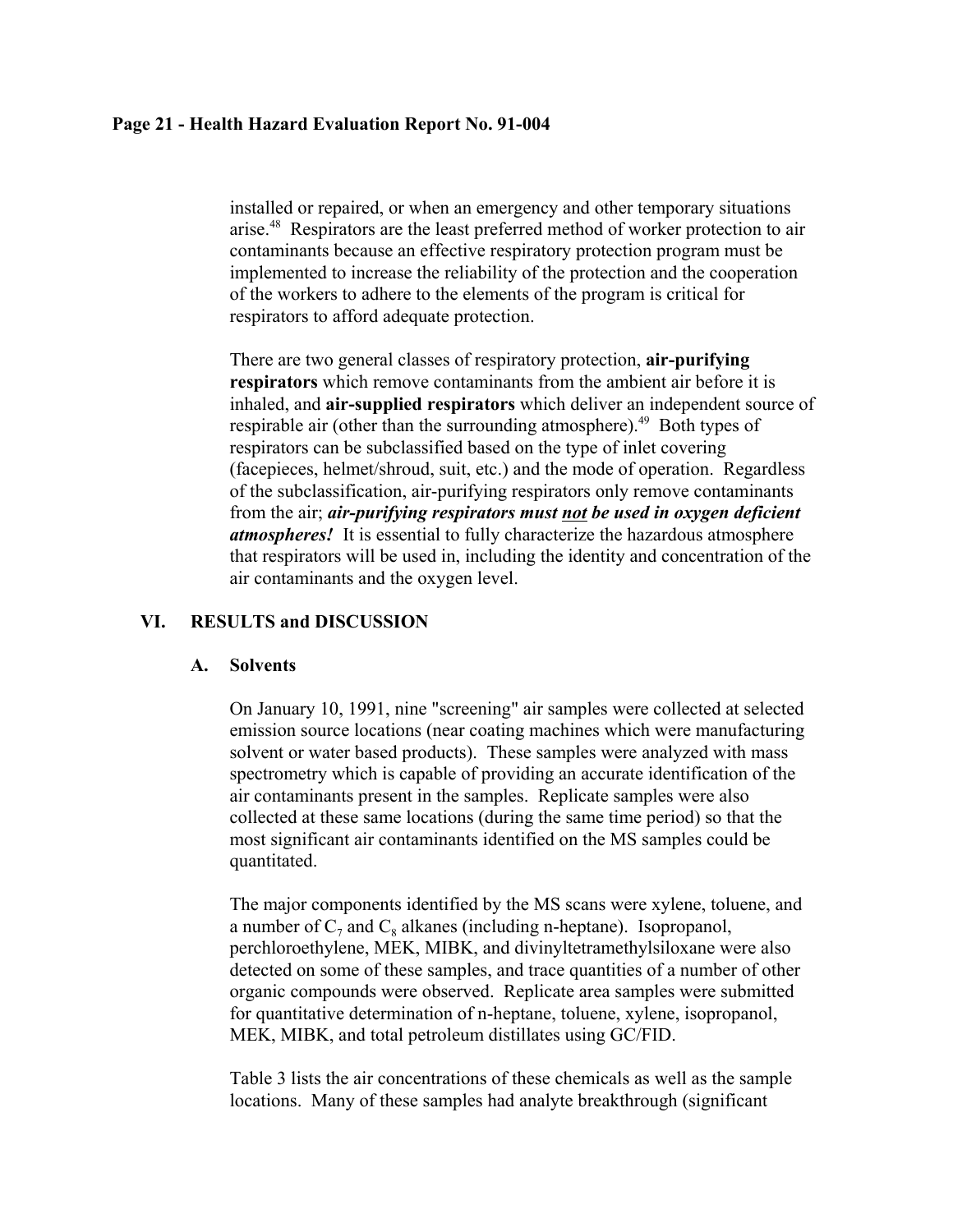#### **Page 22 - Health Hazard Evaluation Report No. 91-004**

quantities detected in the back section of the sorbent tube), therefore these quantities must be treated as minimum concentrations because of potential sample loss. High concentrations of toluene and petroleum distillates were discovered and significant levels of n-heptane, xylene, MEK, and isopropanol were also present. These area screening samples were used as background information for developing a more thorough air sampling protocol as well as to supplement personal exposure determinations.

On May 1-3, 1991, a follow-up survey was conducted which included the collection of area and personal air samples during manufacturing operations (with both solvent and water based products) and clean-up activities. An additional follow-up visit was conducted on April 7-8, 1992, after coater #10 was operational. Products which were manufactured during these surveys include a high volume solvent-based product (product Z), a solvent product reported to elicit employee complaints (product X), and a few products using water based coating solutions (product W).

## *Air Sampling Results: Product Z*

A total of 28 personal samples, collected on the coater #4 operator or utility worker during the manufacturing and clean-up activities associated with product Z, were analyzed for n-heptane, toluene, petroleum naphtha, or MEK. Table 4 presents the calculated full-shift TWA exposure to these solvents that workers experienced during manufacturing and Table 5 provides an example calculation of the equivalent exposure to the solvent mixture. Eight-hour TWA exposures to n-heptane, toluene, and MEK during this operation ranged from 6.5 - 11.8 ppm, 3.9 - 6.3 ppm, and 21.9 - 43.9 ppm, respectively, levels which are well below the pertinent occupational health exposure criteria. However, worker exposure to petroleum naphtha ranged from 108 - 363 mg/m3 during manufacturing of product Z. *Worker exposure to refined petroleum solvents averaged over the full shift, exceeded the NIOSH REL (350 mg/m3 averaged over 8 hours) in one out of three evaluations. Furthermore, the equivalent exposure to the solvent mixture was exceeded in two out of three workers.*

The results of the area samples collected at selected locations for determination of solvent concentrations is provided in Table 3. Solvent levels in the vicinity of the coating head and drying lights of coater #4 were quite high. The area concentrations of airborne n-heptane, toluene, MEK and refined petroleum solvent exceeded the respective NIOSH RELs, as well as OSHA PELs and ACGIH TLVs. The equivalent exposure to the solvent mixture at this location is grossly exceeded. Naturally, worker exposure is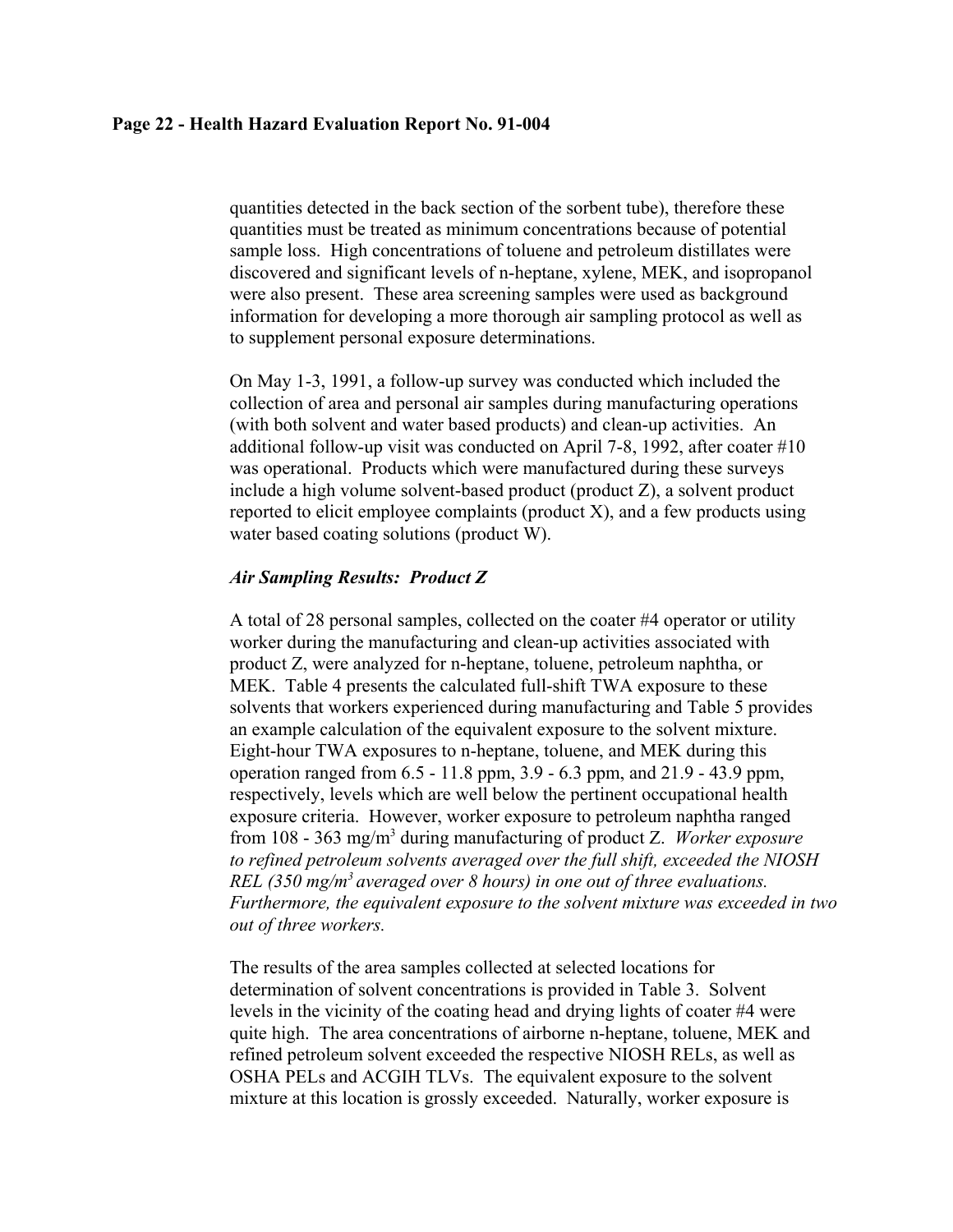#### **Page 23 - Health Hazard Evaluation Report No. 91-004**

variable and is contingent upon the jobs performed. However, the amount of time workers are in the proximity of this poorly ventilated location contributes substantially to their exposure.

Isopropanol was present in one of the inks used to print on the product. Area samples were collected at the source of emission (worst case scenario) which revealed a concentration less than 25% of the NIOSH REL, OSHA PEL, and ACGIH TLV.

Short-term exposure to n-heptane, toluene, and MEK while performing cleanup tasks is provided in Table 6. The clean-up consisted of filling the coating tray with n-heptane, allowing the applicating roller to idle in this solvent, followed by scrubbing (and wiping) the coating tray, roller and affiliated parts to remove the residual coating solution. Worker exposure to these solvents during clean-up of coater #4 was well below the STELs established by NIOSH, OSHA, and ACGIH. Heptane was the most significant exposure with levels ranging up to 87 ppm. The equivalent exposure to the solvent mixture ranged from 0.16 to 0.28, well below the criteria of 1.0. It is important to note, however, that the clean-up occurred during the early part of the first shift when the last production cycle was during the previous second shift. The applicating roller idled in solvent during this period, a situation which may reduce the effort (and subsequent exposure) needed for cleaning the roller. [Furthermore, clean-up is often performed during a normal production shift which would also contribute to the workers' solvent exposure as a result of the manufacturing activities.]

The coating tray was removed during the clean-up process, balanced on a 55 gallon drum, and was filled with n-heptane. The potential for spillage of this flammable liquid (which could create a fire hazard and increase inhalation exposure) warrants a more effective support than a 55 gallon drum.

#### *Air Sampling Results: Product X*

Twelve samples were collected on the coater #10 operator and assistants who were manufacturing product X to evaluate inhalation exposure to benzene, xylene, toluene, and petroleum naphtha. Worker exposure to benzene was detected in the parts per billion range. The full-shift TWA worker exposure to the other solvents determined from this survey is provided in Table 7. Exposure to xylene, toluene, and petroleum naphtha during the manufacture of product X was below the full-shift exposure criteria established by NIOSH, OSHA, and ACGIH. *However, the equivalent exposure criteria*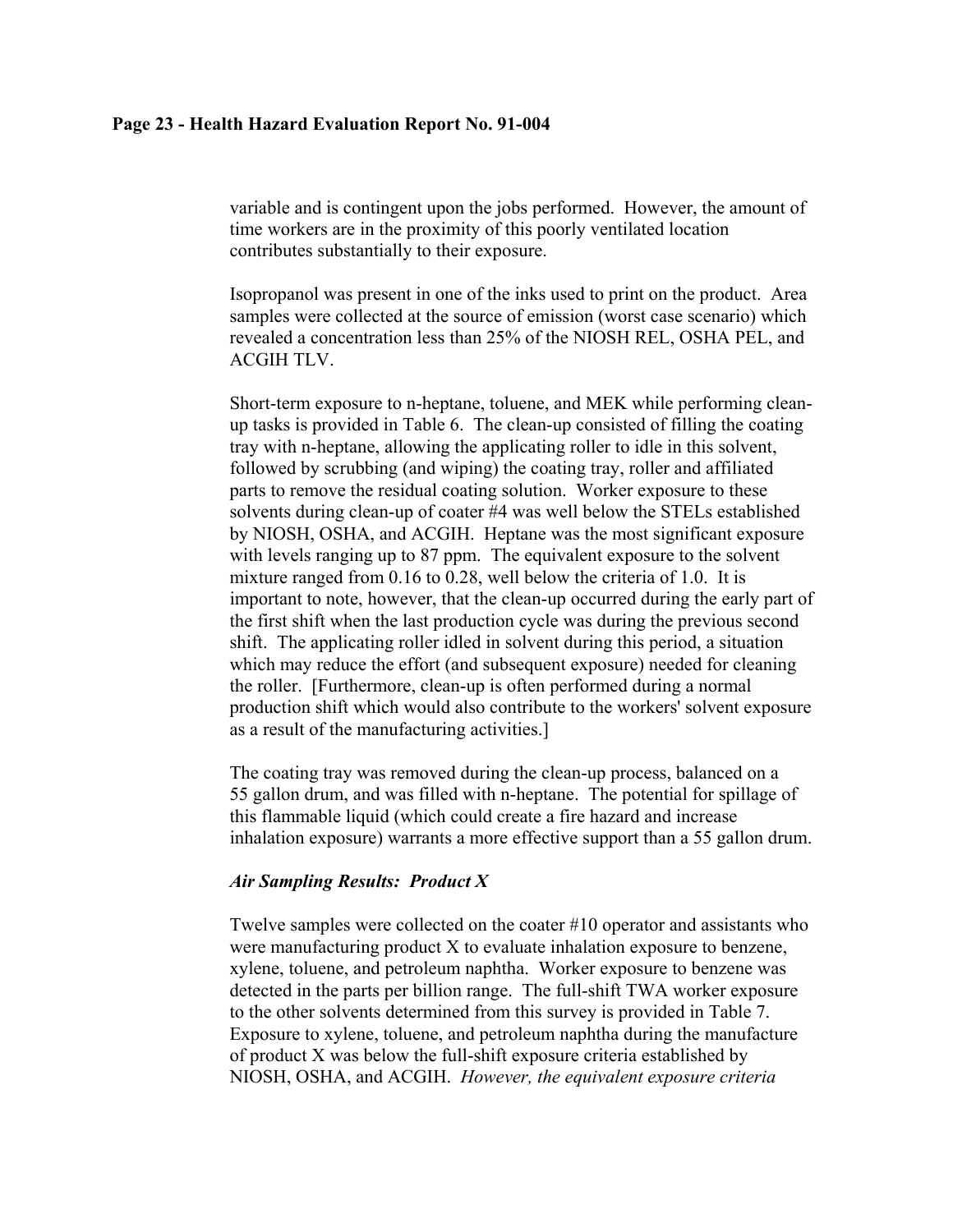### **Page 24 - Health Hazard Evaluation Report No. 91-004**

*developed for protection against the additive effect of this solvent mixture was exceeded in one out of three evaluations.*

Short-term exposures of the operator and assistants to n-heptane, toluene, xylene, and petroleum naphtha during clean-up activities associated with coater #10 are listed in Table 6. During this operation, the assistants focused on cleaning the applicating roller and coating tray using xylene, while the operator cleaned other locations near the back end of the coater and curing oven using n-heptane. *The operator's exposure to petroleum naphtha during this period (1923 mg/m3 ) exceeded the NIOSH STEL of 1800 mg/m3 for refined petroleum solvents. Although the assistants' exposure during clean-up was within or marginally within the NIOSH and OSHA STELs for the individual substances, the equivalent exposure criteria for the solvent mixture was exceeded for both of these workers.*

The area samples reported in Table 3 for the new coater room (coater #9  $\&$ #10) warrant discussion of two issues. First, air samples collected in the mix room, (an area which contains bulk storage tanks and a solvent dispensing manifold), identified substantial solvent concentrations that approach or exceed the NIOSH RELs, (OSHA PELs, and ACGIH TLVs). Also, consecutive samples collected near the coating head demonstrate the importance of keeping the glass plenum closed when applying the coating solution. (Solvent levels of the second sample were approximately four times as high even though the plenum was opened only part of the sample time.)

### *Air Sampling Results: Product W*

Twenty-four air samples were also collected to assess worker exposure to solvents during the manufacturing of a few water-based products. A number of workers refused to participate in this potion of the survey, necessitating the use of area samples as surrogates for evaluating the exposure potential. These samples were analyzed for some of the solvents present in some water based coating solutions - toluene, perchloroethylene, and petroleum distillates. Personal monitoring was limited to periods that included tasks with potential exposure; monitoring was discontinued during periods when exposure potential was minimal. Table 8 lists the solvent (area) concentrations at selected locations near operations utilizing water based products, and Table 9 tabulates the personal TWA exposure concentrations and durations which were obtained during this survey.

Personal exposure to toluene and petroleum naphtha during compounding and manufacturing activities associated with the water based coating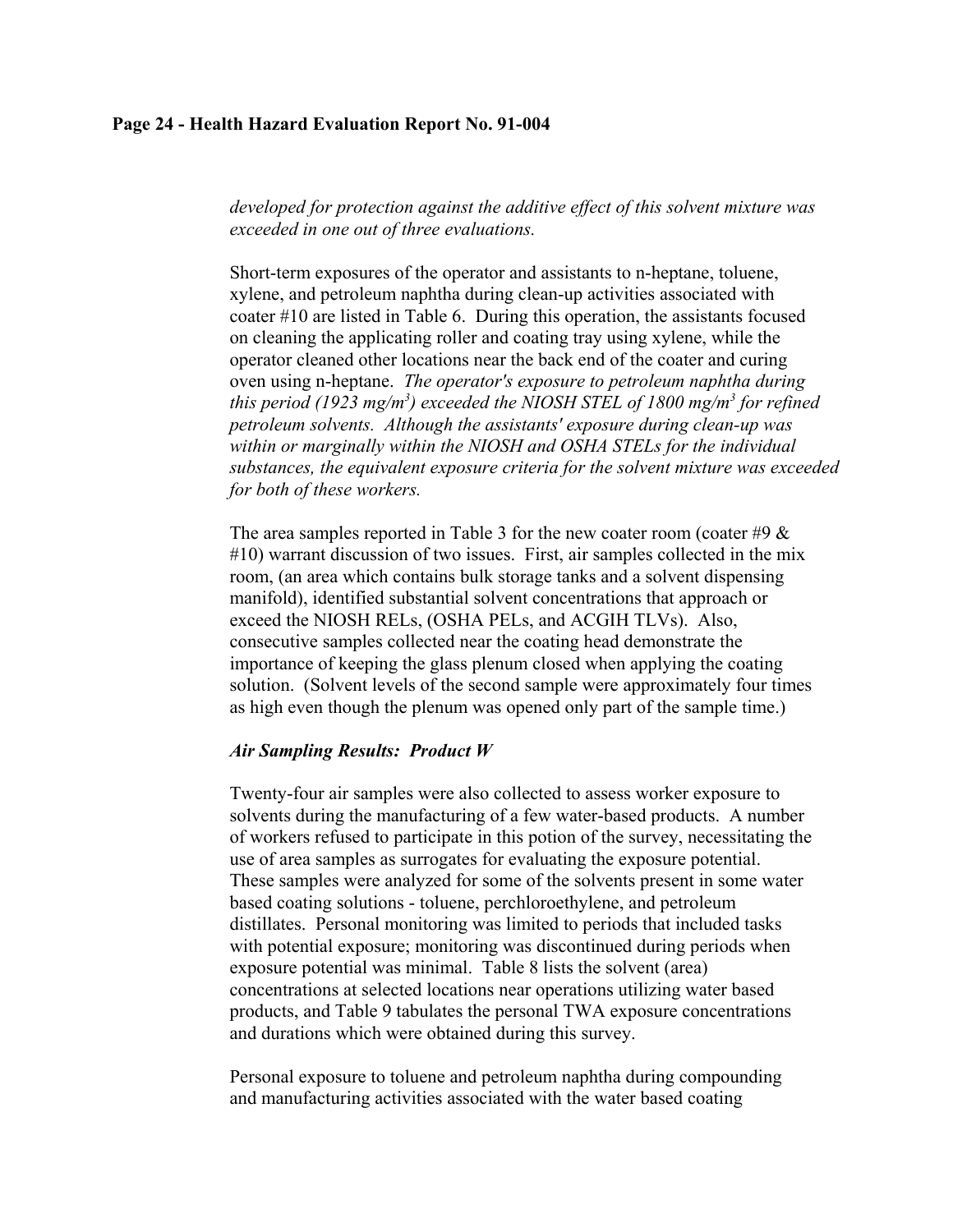#### **Page 25 - Health Hazard Evaluation Report No. 91-004**

solutions were well below the respective NIOSH, OSHA, and ACGIH inhalation exposure criteria. In order to approximate employee exposure during water based coating manufacturing, area samples were positioned near mixing drums and applicator heads of coater #1  $\&$  #2, where solvent vapors were generated and where workers were present a substantial amount of time. These samples overestimate the workers true exposure since considerable time was spent in lower exposure areas. However, airborne concentrations of petroleum naphtha and toluene at these locations were still below the NIOSH, OSHA, and ACGIH exposure criteria for individual substances. The equivalent exposure criteria for the solvent mixture, however, was exceeded in the vicinity of coater #2, second coating station. Although the perchloroethylene concentrations were well below the OSHA PEL and proposed ACGIH TLV, employee exposure was detected at a concentration of 0.8 ppm, with area samples as high as 6.1 ppm. NIOSH policy regarding perchloroethylene is that it is a potential occupational carcinogen with the REL published as the *"lowest feasible level." Substitution of a suitable alternate solvent for perchloroethylene is recommended.*

## **B. Particulates**

On May 3, 1991, an air sampling survey was conducted when powdered residue was removed from curing ovens and exhaust ducts. This operation occurred in two phases; first, the air distribution tubes were removed from the ovens by Daubert employees, then contractors cleaned-out the residue with hand brooms and vacuum hoses. Air monitoring was conducted on workers during both phases of this operation.

Eight PBZ samples, collected for total and respirable size particulate concentrations, were analyzed gravimetrically. The results of the total and respirable dust samples collected when the air distribution tubes were disassembled from the ovens are reported in Tables 10 and 11, respectively. Daubert employees were monitored only during the period of exposure, which lasted approximately one hour. The data is presented as actual TWA and full-shift TWA (8-hr) calculated assuming zero exposure during nonsampled periods. Actual TWA to total dust during air tube removal ranged from 2.8 to 33.3 mg/m<sup>3</sup>, and the corresponding 8-hour TWA that ranged from  $0.4$  to  $4.4$  mg/m<sup>3</sup>. Considerable variability exists depending on the percent of time the worker was inside of the oven and whether compressed air was used to blow off dust from clothing. Nevertheless, the 8-hour TWA exposure to total dust during air tube removal was below the OSHA PEL and ACGIH TLV for particulates, not otherwise classified (n.o.c.). A similar trend was noted for the respirable size dust exposure during this operation. The actual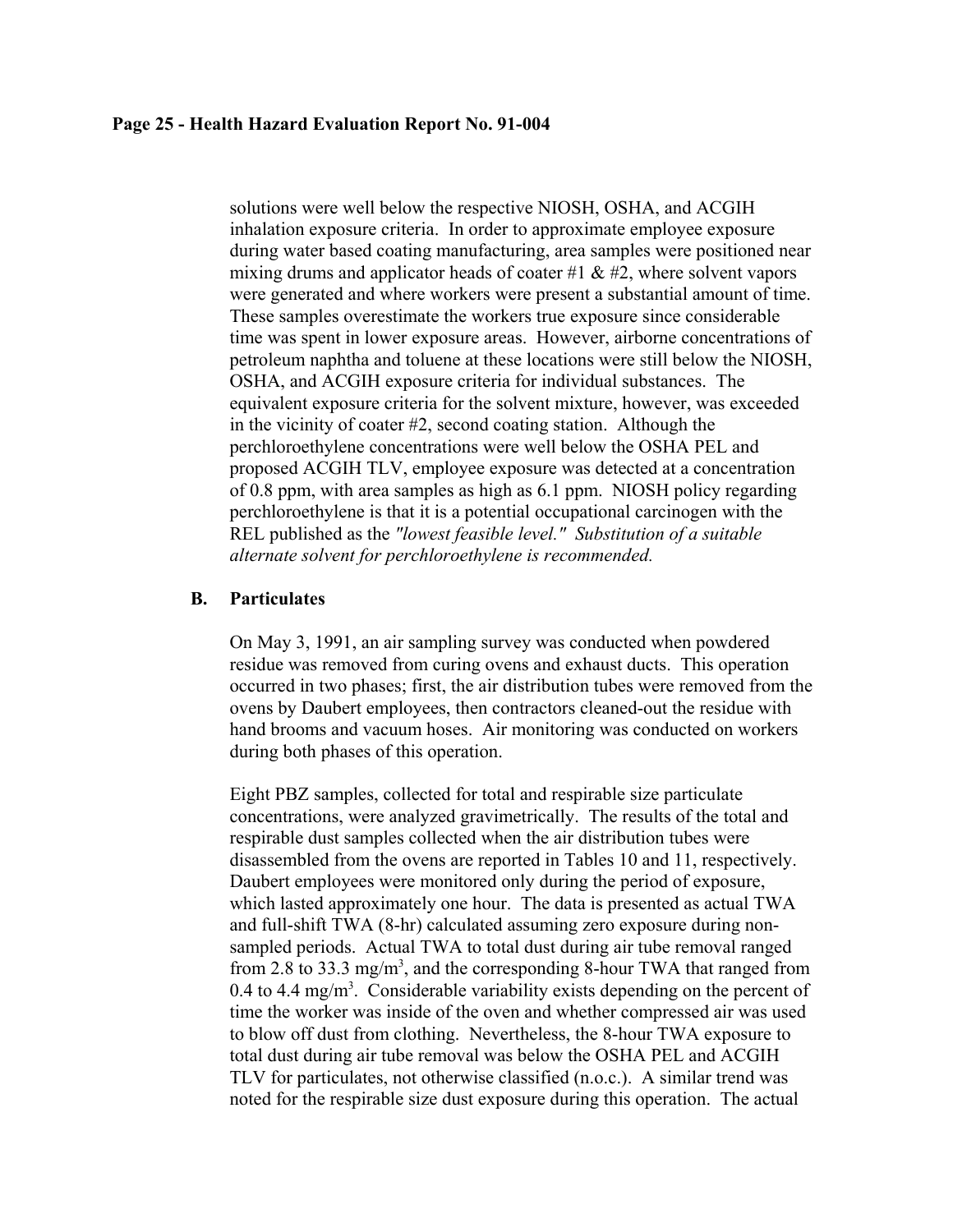#### **Page 26 - Health Hazard Evaluation Report No. 91-004**

TWA exposure to respirable dust ranged from 0.9 to 12.0 mg/m<sup>3</sup>, whereas the 8-hour TWA exposure ranged from 0.1 to 1.4 mg/m<sup>3</sup>, which is well below the OSHA PEL of 5 mg/m<sup>3</sup> for particulates, n.o.r.

The most significant exposure to the oven residue dust occurs during the clean-out procedures. The clean-out was performed by a crew of four contractor employees, two of which cleaned oven #1 and the other two worked mainly in the associated exhaust ducts. Personal monitoring was attempted on the workers cleaning the ducts but had to be discontinued due to the impact the pump had on the workers' ability to move freely in the constricted work locations. A total of seven personal samples were collected during the cleaning of oven #1, a task which encompassed approximately six hours. Table 12 contains personal exposure concentrations to total particle sizes during clean-out of oven #1 (and ventilation ducts), and Table 13 lists the exposure to respirable dust. Dust levels collected at selected locations during oven clean-out are provided in Table 14. Eight-hour TWA exposure to total dust during oven clean-out ranged from 21.6 to 25.9 mg/m<sup>3</sup>, and respirable dust 8-hour TWA exposure was determined to be  $13.0 \text{ mg/m}^3$ . *Worker exposure to both respirable and total dust during oven and duct cleanout exceeded the OSHA PEL and ACGIH TLVs for particulates, n.o.c.*

The OSHA PEL for particulates n.o.r. (and ACGIH TLV for particulates, n.o.c.) are generic criteria for airborne dusts which do not produce significant organic disease or toxic effect when exposures are kept under reasonable control.<sup>5</sup> These criteria are not appropriate for dusts that have a biologic effect and may not be appropriate for evaluating the curing oven residue. In order to supplement the evaluation of worker exposure to this dust, bulk samples of oven residue were submitted for laboratory analyses. These samples were submitted for determination of total silicon, crystalline silica, and amorphous silica composition. The underlying objective for these analyses was to establish any chemical structure changes of the silicone polymers when heated in curing ovens. Particle size analysis of the residue was also conducted to assess the potential sites of deposition within the respiratory system. Finally, trace metal composition was determined to assess the potential toxicity of the residue. Oven residue samples that the company had analyzed for tin content were also used for interpretation of the hazard potential.

Table 15 summarizes the results obtained by the bulk sample analyses of dust from oven #1, oven #2, and afterburner residue. The total silicon concentration ranged from 6.9 to 30.0%. The hazard potential for silicon varies considerably depending on the specific chemical structure associated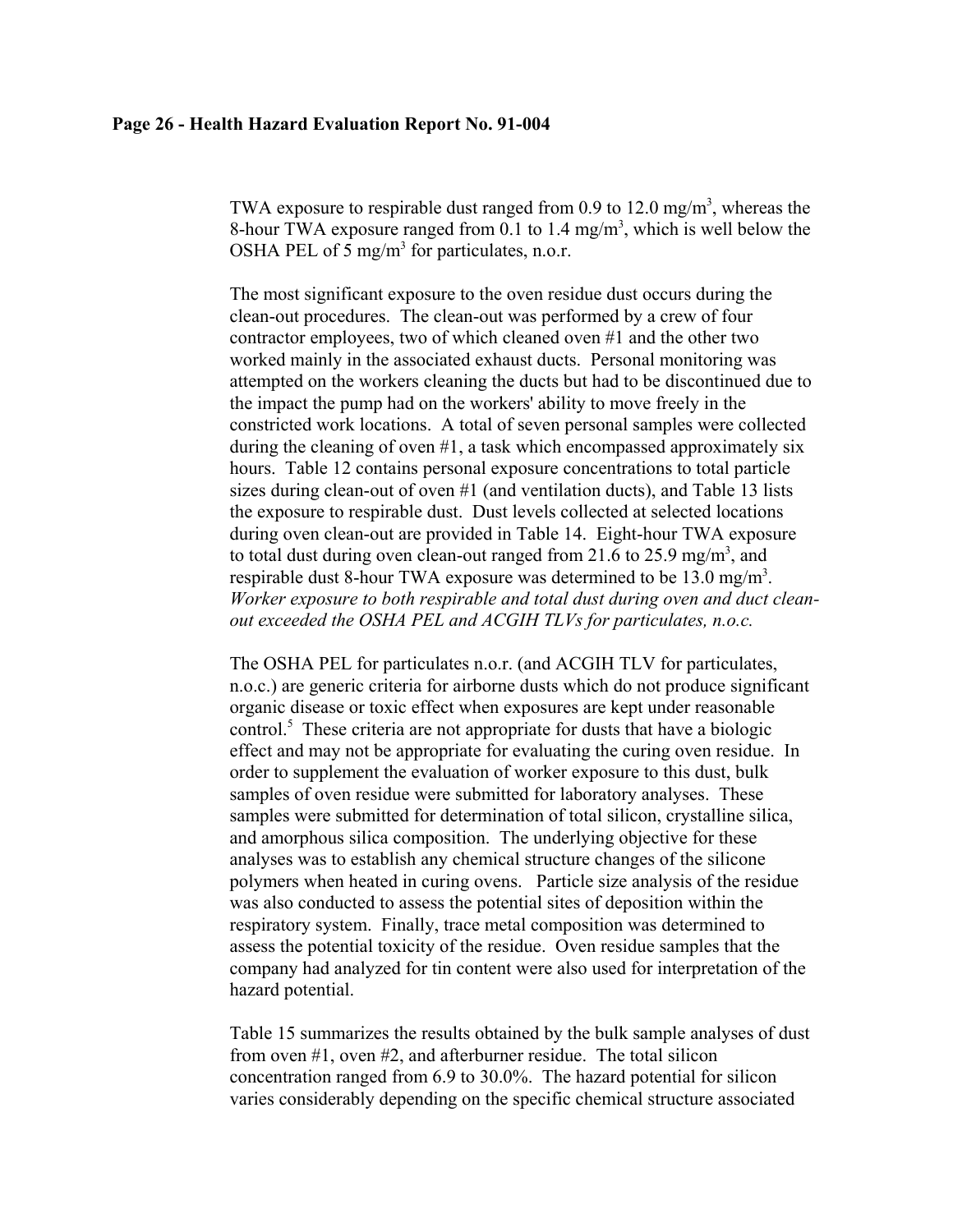with the silicon containing substance. Crystalline silica forms (associated with silicosis) including quartz, cristabolite, and tridymite were not detected by the X-ray diffraction analysis with a detection limit of 0.75%.

The results of amorphous silica analyses were not conclusive. Because the silicon content of this dust would be converted to amorphous silica from the level of heat required in the amorphous silica analytical method, amorphous silica determination of the air and bulk samples could not be accomplished. X-ray diffraction patterns of the bulk samples revealed a broad peak between 18-40 degrees indicative of amorphous silica, however, this peak could also be due to polysiloxane compounds. Supplemental methods of analyses were conducted to qualitatively characterize the chemical identity of the bulk samples including infrared spectrophotometry, solubility and density determinations, and examination of the optical properties via polarized light microscopy (PLM). The infrared spectra for all three of the bulks samples contained a poorly resolved peak between 1000 and 1200 cm<sup>-1</sup> indicative of silicon-oxygen bonds present in both organic polysiloxane and amorphous silica. However, the carbon-carbon bond absorption peak (between 2800-3000 cm-1) was present in the oven residue samples but absent in the afterburner sample. The bulk samples were insoluble in water, methanol, methylene chloride and hexane, and the afterburner sample was the only one more dense than water. Comparison of the bulk samples with amorphous silica standards using PLM confirmed the presence of amorphous silica (greater than 90%) only in the afterburner sample. The results of these analyses in conjunction with the operating temperatures of the curing ovens and afterburner suggests that the oven residue is a mixture of organic polysiloxanes with some amorphous silica while the afterburner residue is mostly amorphous silica with a small amount of organic siloxanes (silicone). The implication of this information is that exposure to amorphous silica during oven clean-out procedures is probably not of concern, although it is a potential hazard of the afterburner residue. (If up to 8.8% of the oven residue was total silicon and only a small amount of this fraction is amorphous silica, it is unlikely that worker exposure will exceed the OSHA PEL and NIOSH REL of 6 mg/m<sup>3</sup> given the observed dust concentrations.)

Organotin compounds are present in silicone formulations as catalysts and stabilizers. Daubert Coated Products submitted seven samples of curing oven residue for chemical analysis which included total tin determinations. The tin concentrations ranged from 1.0 to 34.9% by weight, with the mean tin concentration equal to 20.6%. Assuming 20% of the workers' total particulate exposure is from the organic tin compounds, a full-shift exposure to organotin was estimated to range from 0.08 to 0.24 mg/m<sup>3</sup> during the air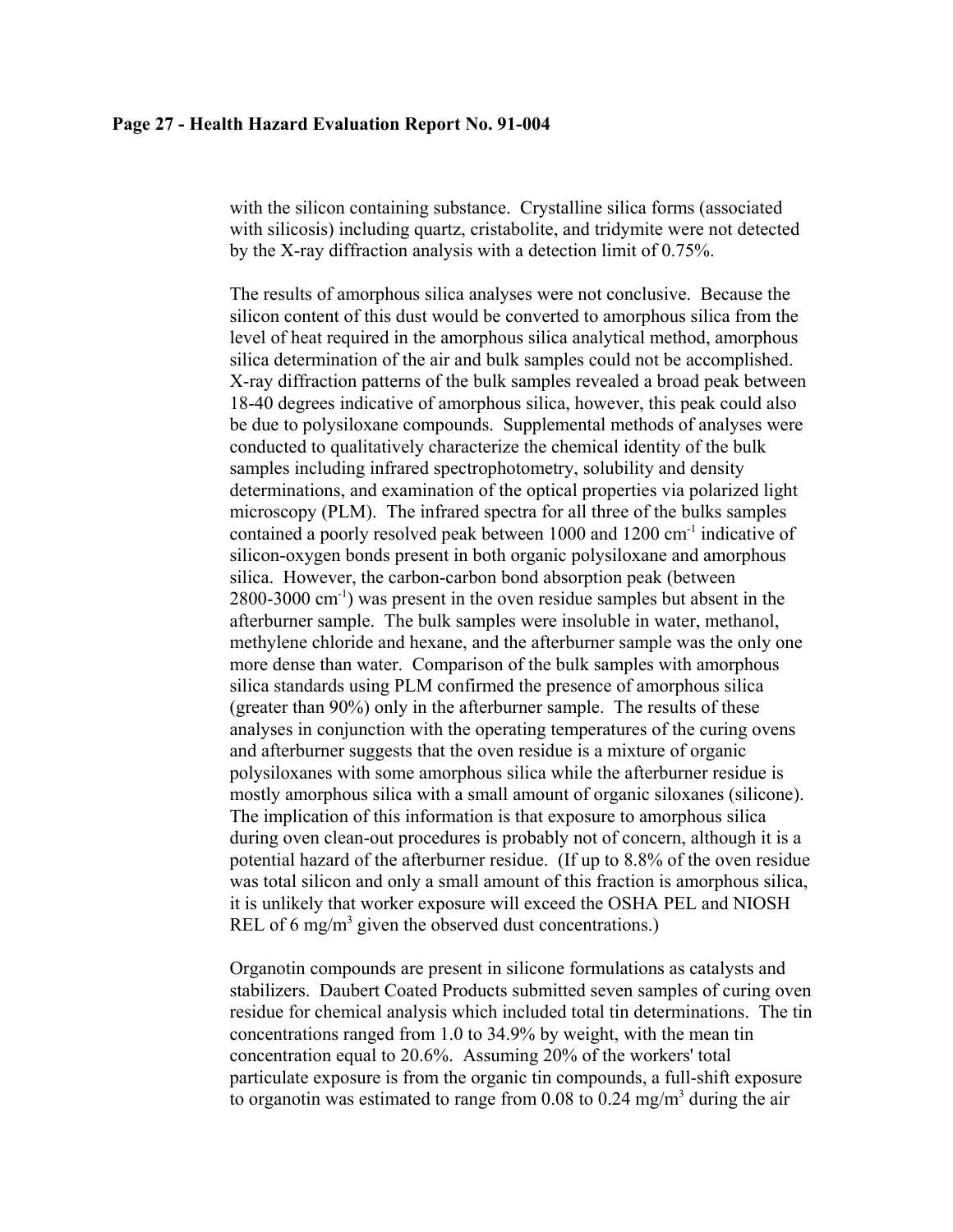#### **Page 28 - Health Hazard Evaluation Report No. 91-004**

tube removal, and from 4.3 to 5.2 mg/m<sup>3</sup> during the dust clean-out procedures. *These levels exceed the NIOSH REL, OSHA PEL, and ACGIH TLV for organic tin of 0.1 mg/m3 measured as tin*.

## **Confined Space Procedures**

The cleaning of the powdered residue from within curing ovens and associated exhaust ducts constitutes a confined space entry operation, in accordance with the NIOSH recommended criteria, OSHA final rule, as well as other consensus recommendations established by other organizations. Applying the NIOSH hazard classification scheme presented in Table 1, allows one to establish the curing ovens and exhaust ducts to be **Class B** confined spaces based on the air sampling results from this NIOSH evaluation. However, the atmosphere inside the ovens and ducts was not monitored prior to or during entry; hence the hazard potential must be treated as the most severe which necessitates classifying these spaces as possessing **Class A** hazard potential.

At the time of the on-site investigations, Daubert Coated Products had extremely brief written rules for confined space entry by employees which did not provide adequate guidance. The safety procedures used for entry into the confined spaces prior to the clean-out activities included shutting off of electrical circuits, opening hatches, and operating the ventilation exhaust fans for a number of hours prior to entry. The company employees that entered the ovens to remove air distribution tubes wore full cover-alls, safety glasses and shoes and disposable air purifying respirators for dusts/mists (3M model 8710). [The contract employees performing the sweeping and vacuuming of the dust wore disposable Tyvek® cover-alls, gloves, safety glasses and shoes, and either full face or half face piece respirators with disposable cartridges for organic vapors with dust pre-filters (manufactured by North, model 7700 or Willson).]

The confined space procedures employed by the company and/or contractor were either unprotective or totally absent. Atmospheric monitoring for oxygen, flammables, or toxins prior to and during entry in different confined spaces was non-existent. The explosivity of the generated dust concentration was not evaluated. Appropriate lock-out procedures were not implemented in strict accordance with the OSHA rule for isolating hazardous energy. Standby personnel were not necessarily present, nor were they effective since direct communication with the confined space occupant was not established. Appropriate respiratory protection, safety equipment including explosion proof lighting or rescue equipment was not available. Contingency plans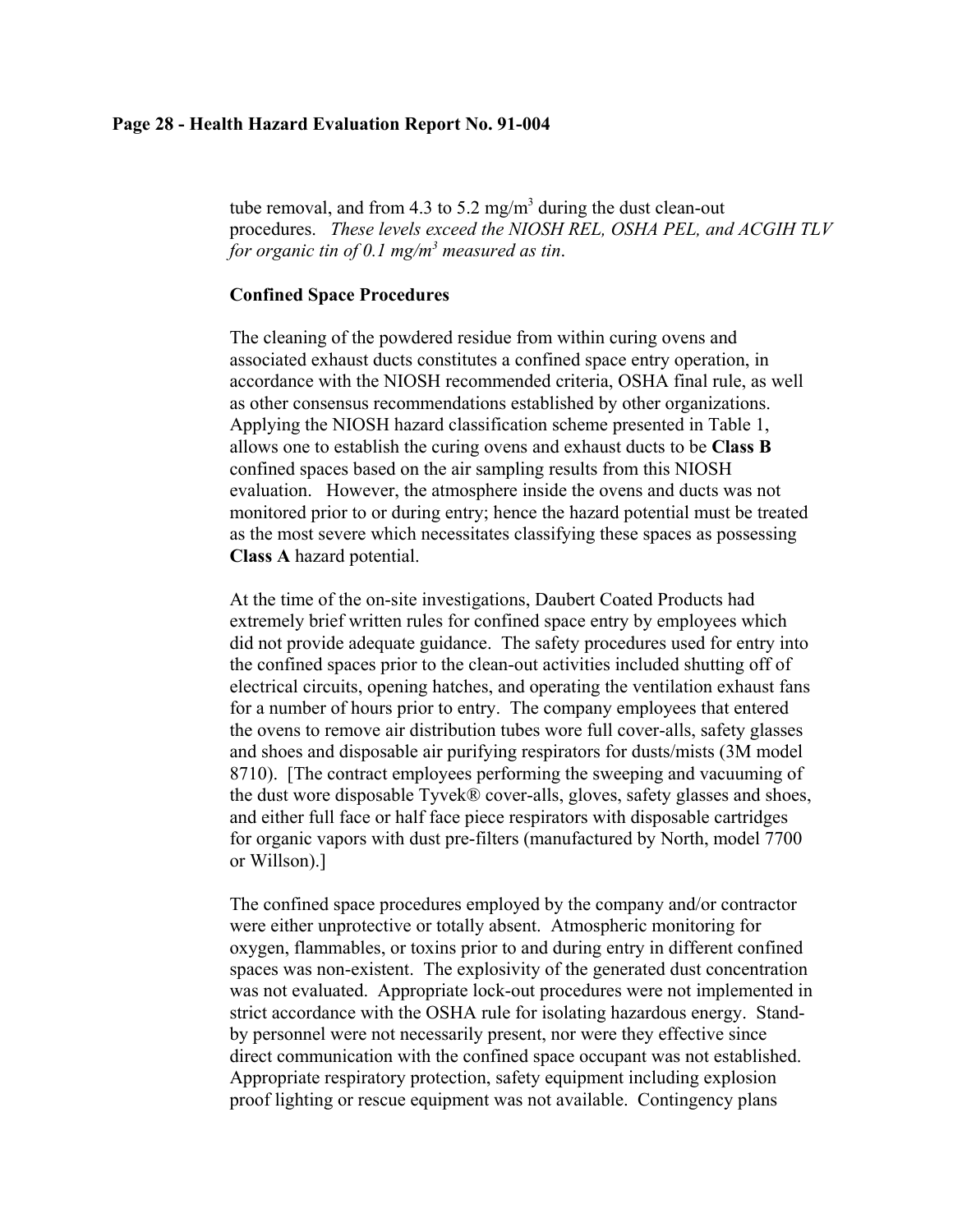with emergency contacts were not developed, and employees may not have necessarily completed adequate training pertaining to confined space entry, CPR, and first aid. Furthermore, direct coordination of the company with the contractor was unapparent, which should include a review of the contractors' work procedures and on-site supervision to ensure effective confined space entry procedures.

Operational tasks requiring worker entry into these confined spaces (as well as any other spaces on-site meeting the confined space criteria definitions) warrants the development and implementation of an effective Confined Space program.

# *Respiratory Protection*

NIOSH investigators reviewed the practices used by workers utilizing respirator protection and the overall effectiveness of the program was evaluated. A written document describing the respiratory protection program was not developed nor implemented by Daubert which addresses the main elements of an effective respiratory protection program (such as employee training, respirator selection, fit-testing, medical determination, etc.). In addition to the lack of an overall program, a number of deficiencies were noted which are described below:

- 1. Inappropriate Respirator Selection. Half-face piece organic vapor air purifying respirators (with dust pre-filters) were provided and worn by contractor employees in curing ovens and ventilation ducts - confined space environments. Daubert employees wore disposable dust/mist air purifying respirators in these same locations. However, the oxygen level was not determined prior to entry; only self-contained breathing apparatus (SCBAs) or air line respirators with an escape bottle are approved for use in unknown atmospheres contained within a confined space. Furthermore, the concentration of the dust may have exceeded the protection factor afforded by the respirators which were used.
- 2. Respirator Storage and Maintenance. A respirator containing organic vapor cartridges was observed to be casually stored in a box present in an exposure area without being sealed in plastic or protected by some other means. Poor storage practices could lead to contamination of the respirator facepiece, cause deformation of parts and cause contaminants to adsorb onto the purifying cartridge reducing the service life. Because of the limited useful service time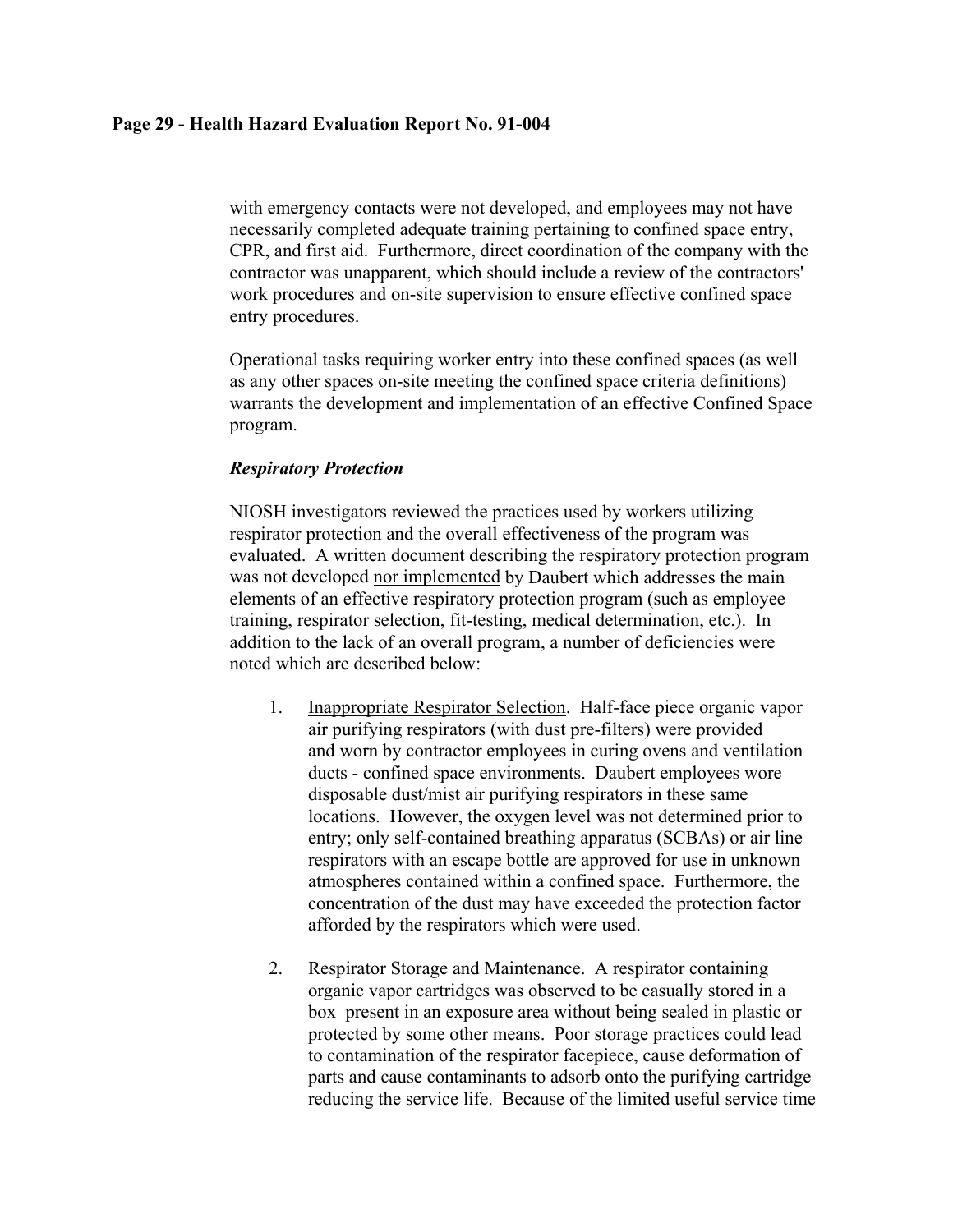#### **Page 30 - Health Hazard Evaluation Report No. 91-004**

of organic vapor cartridges (or canisters), NIOSH recommends that they be replaced after each use, or more often if the wearer detects odor, taste, or irritation. Discarding the cartridge/canister is also recommended at the end of the day, even if the wearer does not detect odor, taste, or irritation.

3. Respirator Use with Beards. NIOSH investigators observed several workers with beards wearing half-mask air purifying respirators. Beards or other facial hair can interfere with the facepiece seal of the respirator and prevent the wearer from obtaining a proper fit, thus reducing the effectiveness of the respirator. Furthermore, workers were observed wearing respirators without the bottom strap fastened, which prevents an effective facepiece seal.

If reliance on respiratory protection is to continue, implementation of a comprehensive written respiratory protection program is required which contains the program elements enforced by OSHA General Industry Standard [29 CFR Part 1910.134].<sup>50</sup>

### *Flammable Materials*

The coating solutions and solvents used during the manufacturing activities contain many flammable liquids which are regulated by OSHA primarily under 29 CFR 1910.106.<sup>51</sup> A number of hazardous practices were observed through the course of the NIOSH investigation including transfer of flammable materials in unapproved containers, unstable or poorly supported containers of flammable materials (including the coating tray during solvent clean-up), failure to properly bond the receiving container to the dispensing container, and use of an inappropriate storage container of solvent drenched rags.

A careful evaluation of the conditions associated with and the practices employed during the handling, storage, and usage of all flammable materials is advisable. Compliance with the OSHA standards for General Industry regarding flammable materials is the minimum practices necessary to meet the legal requirements enforced by OSHA. The National Fire Protection Association (NFPA) publication *"Fire Protection Guide to Hazardous Materials"* is a reference that provides technical information regarding this topic. $52$ 

# **VII. CONCLUSIONS**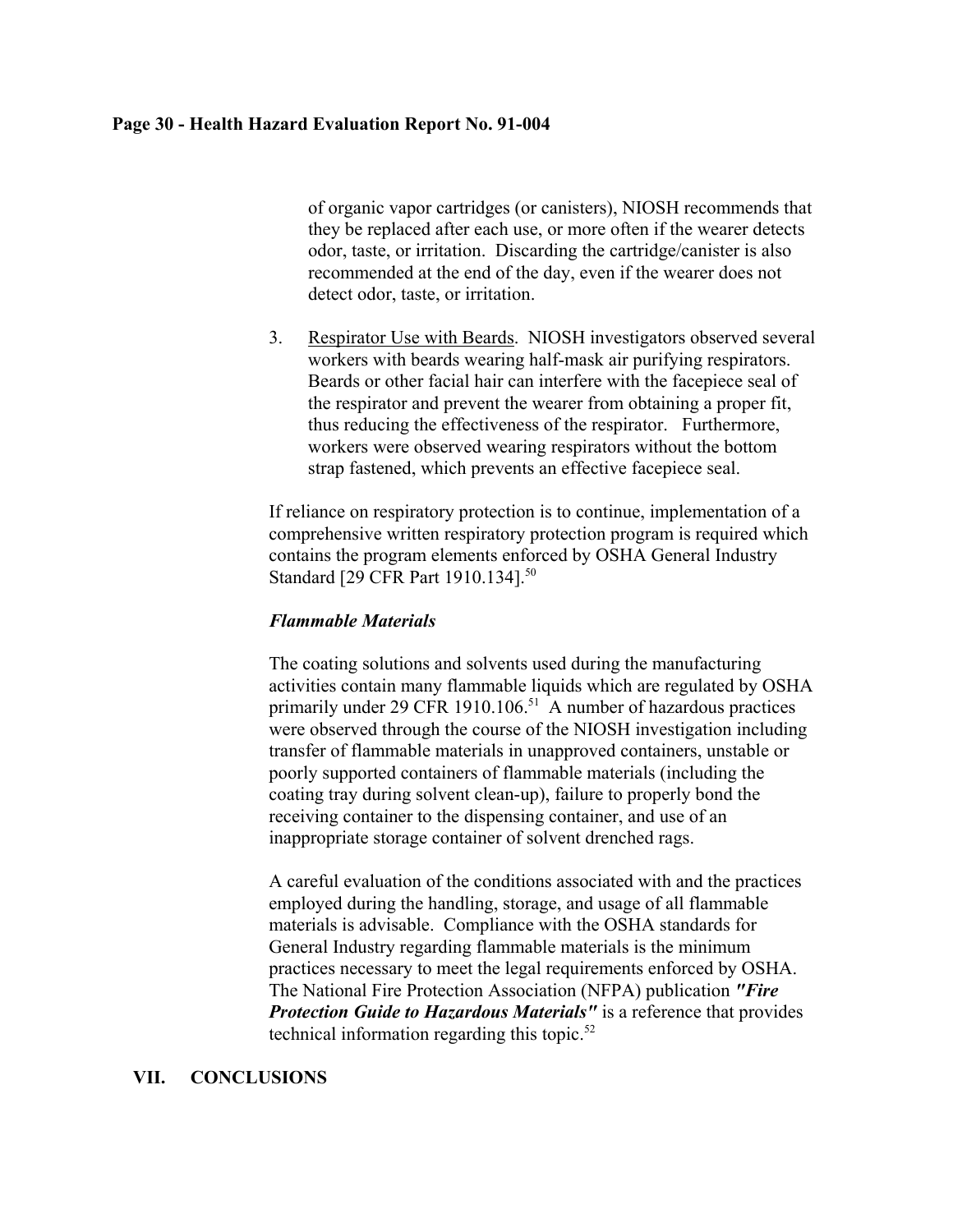# **Page 31 - Health Hazard Evaluation Report No. 91-004**

- 1. Eight-hour TWA exposure to n-heptane, toluene, and MEK, during manufacturing activities associated with coater #4, were within the NIOSH RELs, OSHA PELs, and ACGIH TLVs.
- 2. Eight-hour TWA exposure to petroleum distillates, during manufacturing activities associated with coater #4, exceeded the NIOSH REL.
- 3. Eight-hour TWA equivalent exposure to the solvent mixture (consisting of petroleum distillates, n-heptane, toluene, and MEK) during manufacturing activities associated with coater #4, exceeded the NIOSH REL.
- 4. Eight-hour TWA exposure to xylene, toluene, and petroleum distillates, during manufacturing activities associated with coater #10, were within the NIOSH RELs, OSHA PELs, and ACGIH TLVs.
- 5. Eight-hour TWA equivalent exposure to the solvent mixture (consisting of xylene, toluene, and petroleum distillates) during manufacturing activities associated with coater #10, exceeded the NIOSH REL.
- 6. Eight-hour TWA exposure to toluene, petroleum distillates, and perchloroethylene, during manufacturing activities associated with waterbased products, were well below the OSHA PELs and ACGIH TLVs.
- 7. Short-term exposure to n-heptane, toluene, MEK, and the equivalent exposure to the solvent mixture during clean-up activities associated with coater #4, were within the NIOSH, OSHA, and ACGIH STELs.
- 8. Short-term exposure to petroleum distillates (and the equivalent exposure to the solvent mixture) during clean-up activities associated with coater #10, exceeded the NIOSH STELs.
- 9. Short-term exposure to xylene during clean-up activities associated with coater #10, were marginally within the NIOSH, OSHA, and ACGIH STELs.
- 10. Area samples collected at the coating head of coater #4 for n-heptane, toluene, MEK, and petroleum distillates exceeded the NIOSH, OSHA, and ACGIH STELs, and grossly exceeded the equivalent exposure criteria for the solvent mixture.
- 11. Perchloroethylene was detected in personal and area samples during manufacturing activities associated with water based products. (The concentrations of perchloroethylene were below the OSHA PEL, and ACGIH TLV, but exceed the NIOSH recommendation of lowest feasible level.)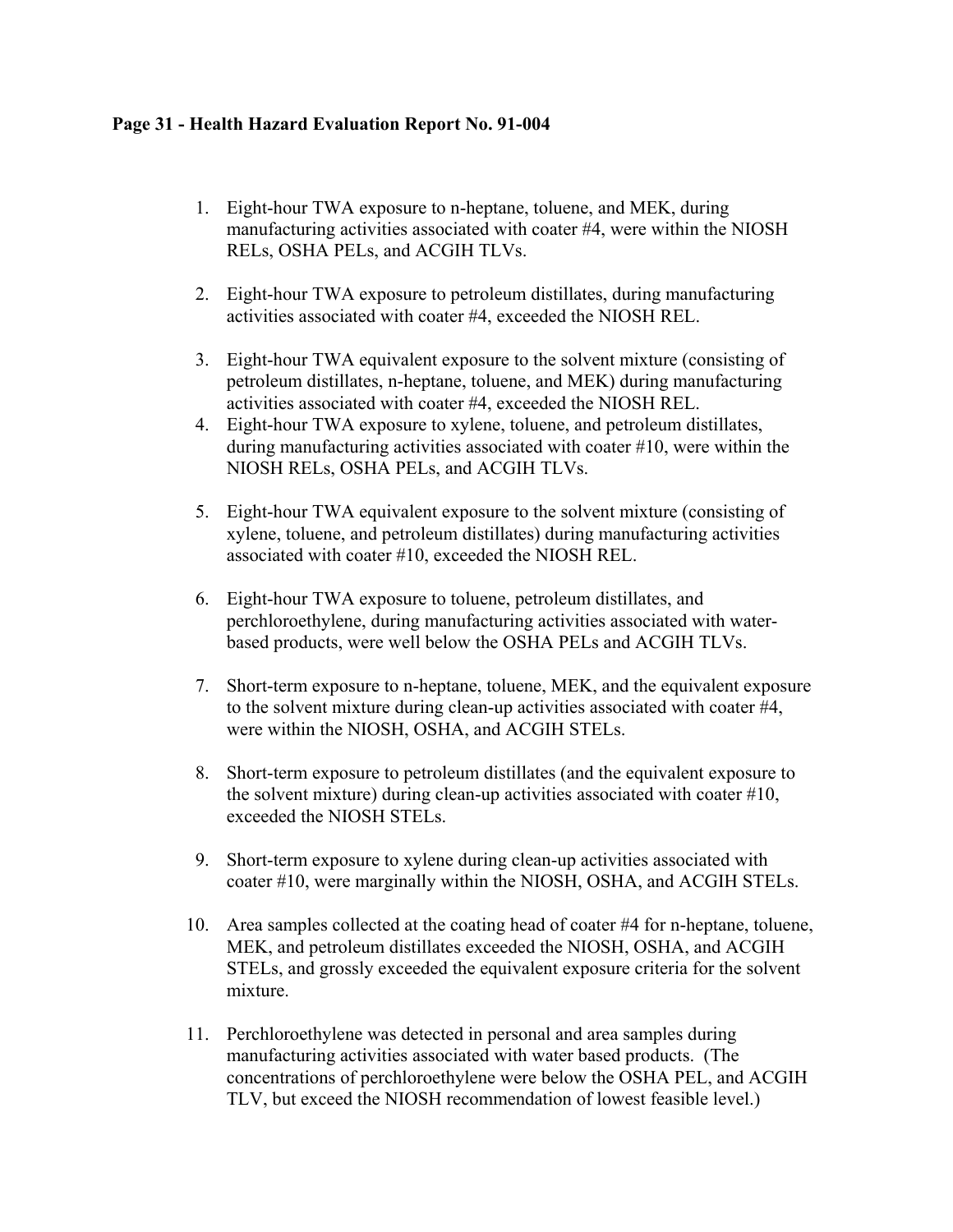# **Page 32 - Health Hazard Evaluation Report No. 91-004**

- 12. Trace quantity levels of benzene were detected in personal air samples which were collected on workers operating coater #10.
- 13. Eight-hour TWA exposure to total and respirable particulates, n.o.c., during oven clean-out procedures exceeded the OSHA PELs and ACGIH TLVs.
- 14. Eight-hour TWA exposure to total and respirable particulates, n.o.c., during the removal of air distribution tubes from the curing ovens, were within the OSHA PELs and ACGIH TLVs.
- 15. Organotin compounds were used in the coating solutions and were detected in the oven residue (measured as tin) in concentrations ranging up to 34%. Worker exposure to organotins during oven clean-out procedures are likely to exceed the NIOSH REL, OSHA PEL, and ACGIH TLV. No other significant toxic metals were detected in the bulk samples of oven residue.
- 16. Crystalline silica was not detected in the bulk samples of oven residue.
- 17. Analysis of the oven residue samples regarding amorphous silica was inconclusive; the material probably was a mixture of polysiloxanes with some amorphous silica. The bulk sample from the afterburner contained greater than 90% amorphous silica.
- 18. Inadequate confined space entry procedures were employed by workers entering the curing ovens and exhaust ducts.
- 19. An effective respiratory protection program was not implemented at this site. The respirators used by company and contractor employees for protection against the oven residue dust were inappropriate. Workers wore respirators with facial hair interfering with the face-to-face piece seal.
- 20. Compressed air was used by employees to remove oven residue from their clothes and skin.
- 21. Bonding of the dispensing and transfer tanks containing flammable materials was absent. (This includes during the clean-up activities when pouring and draining xylene from the coating tray.)
- 22. Employees were observed eating and drinking in exposure areas.

# **VIII. RECOMMENDATIONS**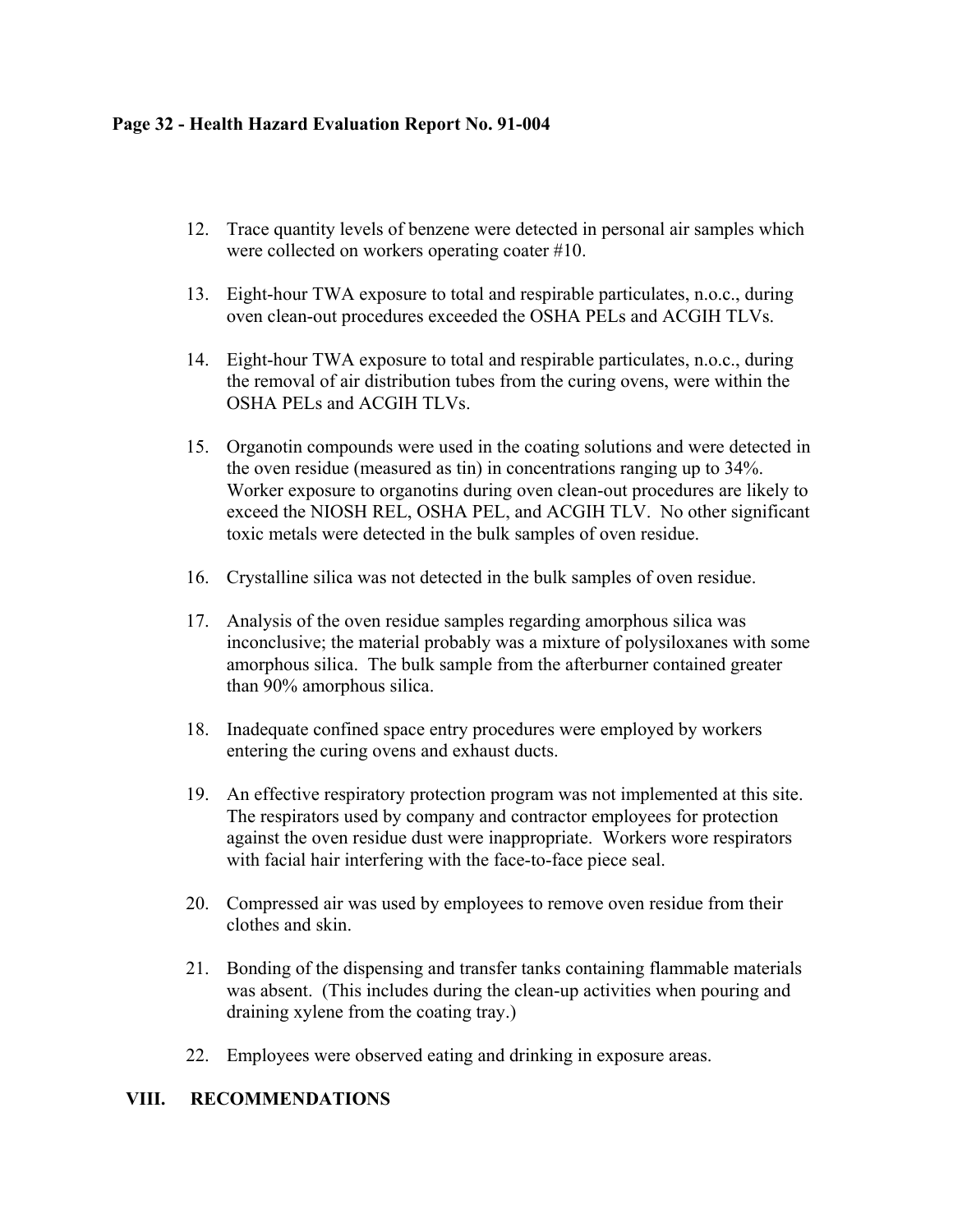# **Page 33 - Health Hazard Evaluation Report No. 91-004**

- 1. Implement a comprehensive confined space entry and safety program to protect workers who must enter these spaces. The confined space management program should be established consistent with the guidelines contained in the NIOSH recommended criteria, "Working in Confined Spaces," ANSI confined space standard (ANSI Z-117.1) and at a minimum comply with the legal requirements for General Industry enforced by OSHA.39,41,43 This program should be applied to company and contractor employees and include the following elements:
	- a. written program
	- b. labeling and posting of confined spaces
	- c. permit application and review
	- d. ventilation and purging
	- e. isolation of hazardous energy (lock-out/tag-out, pipe blanks, etc.)
	- f. atmospheric monitoring
	- g. respiratory protection
	- h. lifelines and lifting hoists
	- i. buddy system and communication
	- j. intrinsically safe equipment
	- k. employee training
	- l. first aid and emergency contingency plans
- 2. Implement an effective respiratory protection program, in accordance with the requirements described in 29 CFR 1910.134. $50$  Publications developed by NIOSH which should also be referenced when developing an effective respirator program include NIOSH Respirator Decision Logic and the NIOSH Guide to Industrial Respiratory Protection.<sup>48,49</sup> It is recommended that the written program be revised to designate one individual with the responsibility for administering the respiratory protection program. The written respirator program should also contain information on the following topics: (a) the departments/operations which require respiratory protection; (b) the correct respirators required for each job/operation; (c) specifications that only NIOSH/MSHA approved respiratory devices shall be used; and (d) the criteria used for the proper selection, use, storage and maintenance of respirators, including limitations. The respirator program should also reference the requirements contained in the confined space program to assure that employees are adequately protected when working in these areas. A respiratory protection program should include the following elements:
	- a. written operating procedures
	- b. appropriate respirator selection
	- c. employee training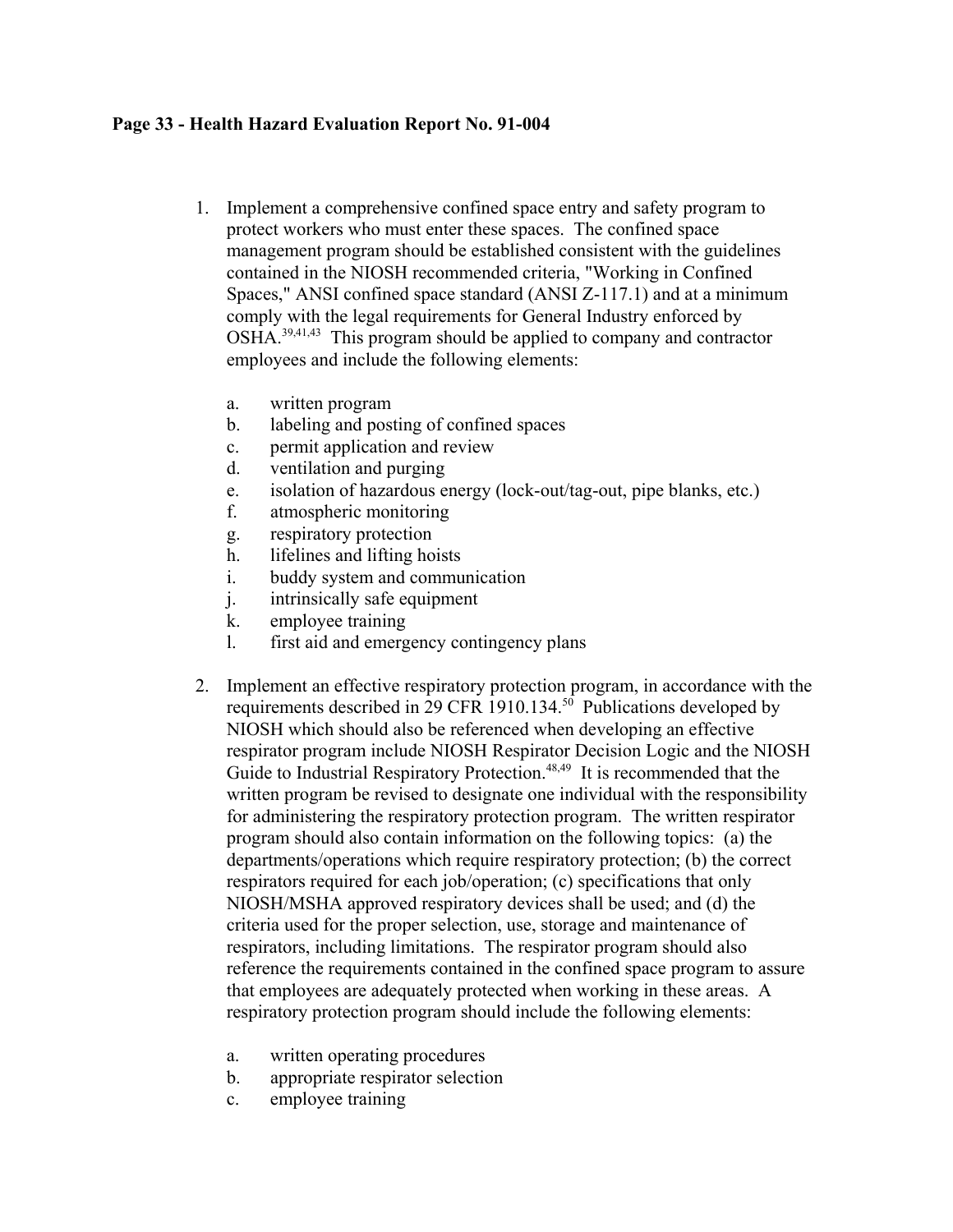# **Page 34 - Health Hazard Evaluation Report No. 91-004**

- d. effective cleaning of respirators
- e. proper storage
- f. routine inspection and repair
- g. exposure surveillance
- h. program review
- i. medical approval
- j. use of approved respirators
- 3. Provide a ventilated enclosure around coater #4 applicating head and/or improve the local exhaust ventilation at this location.
- 4. Install slot exhaust ventilation table(s) specifically designed for solvent cleanup activities related to the coating trays. The table should provide enough support to minimize the potential for solvent spillage. (Workers were observed cleaning a trays with a flammable solvent when it was balanced on top of a 55 gallon drum.)
- 5. Design and install a ventilation attachment on coater #10, which should be used when the glass "plenum" of the ventilation (near the applicator head) is lifted out of position during clean-up activities.
- 6. Utilize appropriate respiratory protection against organic vapors during cleanup activities, during the interim period prior to installation of additional ventilation, or if engineering controls are not feasible.
- 7. Prohibit facial hair on employees required to use respirators.
- 8. Eliminate (or minimize) dry sweeping of oven residue. This may be accomplished by employing a more powerful vacuum system. [The vacuum system should be HEPA (high efficiency particulate) filtered to reduce the emission of oven residue outside of the ovens and ducts.] Wet clean-up techniques, if feasible, should be used to reduce the dust exposure.
- 9. Consider utilizing a substitute product to replace perchloroethylene in coating solutions.
- 10. Purchase silicone formulations, petroleum distillates, and solvents with the least amount of benzene contamination as is possible.
- 11. Prohibit eating and drinking in manufacturing areas where significant potential exposure to chemicals exists.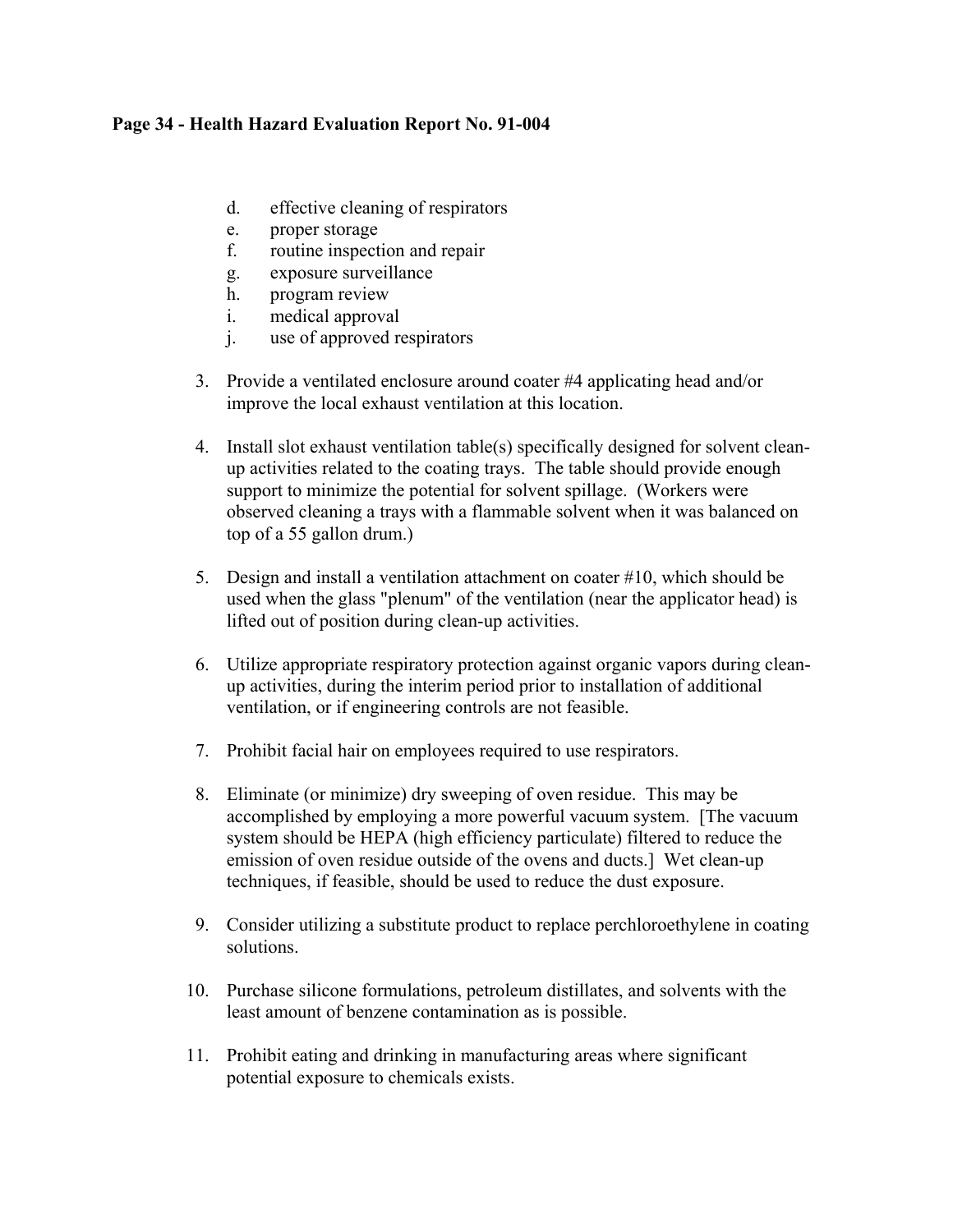# **Page 35 - Health Hazard Evaluation Report No. 91-004**

- 12. Prohibit the use of compressed air to clean dust off of workers skin and clothing.
- 13. Provide flammable storage containers for handling flammable solvents and rags soaked with solvents during clean-up activities.
- 14. Ensure appropriate grounding and bonding of storage containers as well as receiving containers during transfer of flammable materials. This recommendation should also be applied to clean-up activities when solvents are poured into or out of the coating tray.
- 15. Implement a mandatory medical surveillance program for all employees.
- 16. Insist on full cooperation and adherence to safety and health rules and regulations by contractor employers and employees.

# **IX. REFERENCES**

- 1. NIOSH [1989]. Eller PM, ed. NIOSH manual of analytical methods. 3rd rev. ed. Cincinnati, OH: U.S. Department of Health and Human Services, Public Health Service, Centers for Disease Control, National Institute for Occupational Safety and Health, DHHS (NIOSH) Publication No. 84-100.
- 2. CDC [1988]. NIOSH recommendations for occupational safety and health standards 1988. Atlanta, GA: U.S. Department of Health and Human Services, Public Health Service, Centers for Disease Control, National Institute for Occupational Safety and Health. MMWR 37 (supp. S-7).
- 3. Code of Federal Regulations [1989]. 29 CFR 1910.1000. Washington, DC: U.S. Government Printing Office, Federal Register.
- 4. ACGIH [1992]. Threshold limit values and biological exposure indices for 1992-1993. Cincinnati, OH: American Conference of Governmental Industrial Hygienists.
- 5. ACGIH [1986]. Documentation of threshold limit values and biological exposure indices for chemical substances and physical agents. Cincinnati, OH: American Conference of Governmental Industrial Hygienists.
- 6. Procter NH, Hughes JP, Fischman ML [1988]. Chemical Hazards of the Workplace. 2nd ed. Philadelphia, PA: J.B. Lippincott.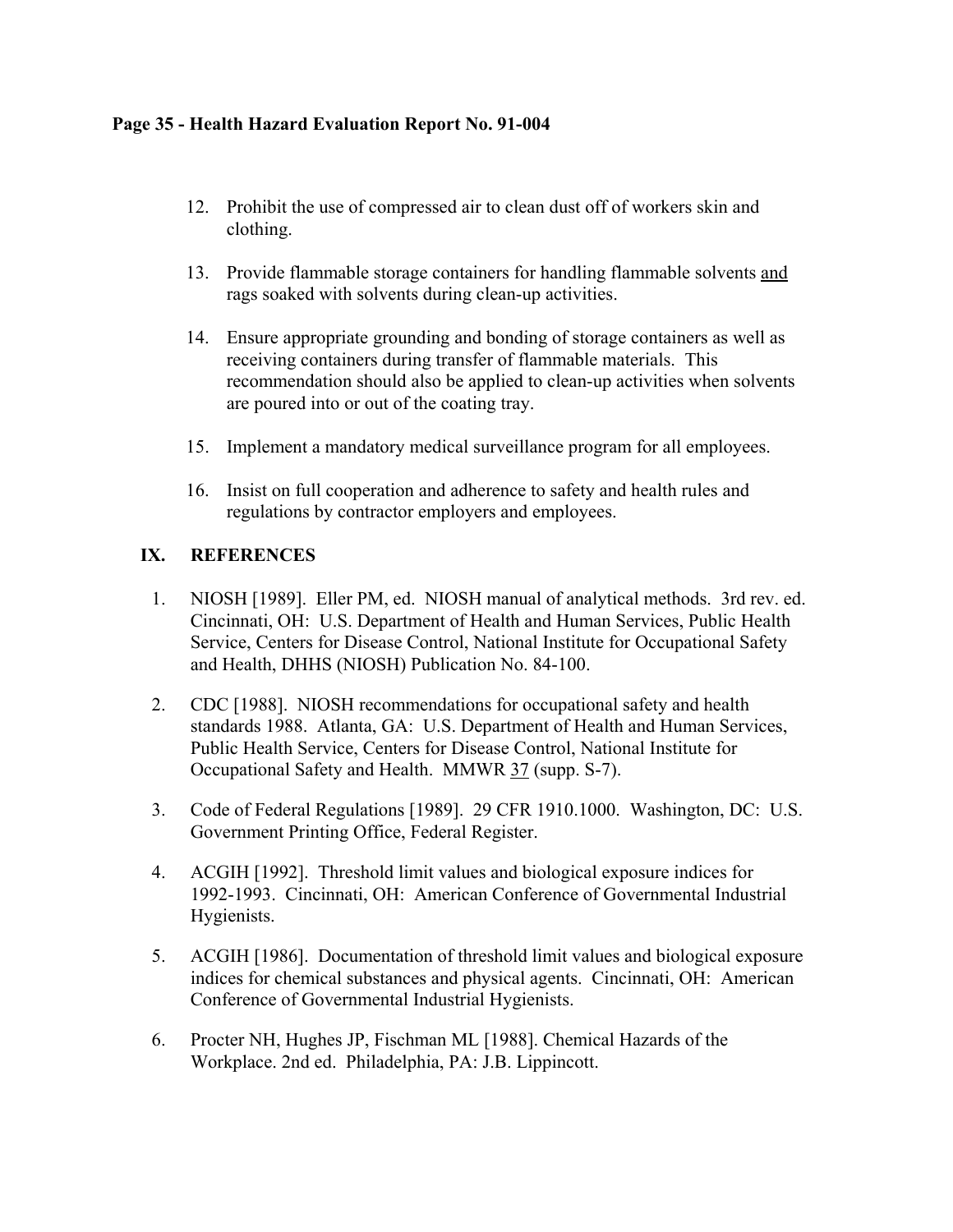## **Page 36 - Health Hazard Evaluation Report No. 91-004**

- 7. NIOSH [1977]. Criteria for a recommended standard: occupational exposure to Alkanes  $(C_5-C_8)$ . Cincinnati, OH: U.S. Department of Health, Education, and Welfare, Public Health Service, Center for Disease Control, National Institute for Occupational Safety and Health, DHEW (NIOSH) Publication No. 77-151.
- 8. NIOSH [1973]. Criteria for a recommended standard: occupational exposure to Toluene. Cincinnati, OH: U.S. Department of Health, Education, and Welfare, Health Services and Mental Health Administration, National Institute for Occupational Safety and Health, DHEW (NIOSH) Publication No. 73-11023.
- 9. WHO [1981]. Recommended health-based limits in occupational exposure to select organic solvents. Geneva: World Health Organization, Technical Report Series No. 664.
- 10. Benignus VA [1981]. Health effects of toluene: a review. Neurotoxicology 2:567-568.
- 11. Anderson I, et al [1983]. Human response to controlled levels of toluene in sixhour exposures. Scand J Work Environ Health 9:405-418.
- 12. EPA [1983]. Health Assessment Document for Toluene. NTIS. Washington DC: Environmental Protection Agency.
- 13. Bruckner JV, Peterson RG [1981]. Evaluation of toluene and acetone inhalant abuse I. Pharmacology and pharmacodynamics. Toxicol Appl Pharmacol 61:27-38.
- 14. Bruckner JV, Peterson RG [1981]. Evaluation of toluene and acetone inhalant abuse II. Model development and toxicology. Toxicol Appl Pharmacol 61:302-312.
- 15. NIOSH [1975]. Criteria for a recommended standard: occupational exposure to Xylene. Cincinnati, OH: U.S. Department of Health, Education, and Welfare, Public Health Service, Center for Disease Control, National Institute for Occupational Safety and Health, DHEW (NIOSH) Publication No. 75-168.
- 16. NIOSH [1977]. Occupational diseases: a guide to their recognition. Cincinnati, OH: National Institute for Occupational Safety and Health, DHEW (NIOSH) Publication No. 77-181.
- 17. Von Burg R [1982]. Toxicology Updates. Xylene. J Appl Toxicol 2:269-271.
- 18. Ellenhorn MJ and Barceloux DG [1988]. Medical toxicology: diagnosis and treatment of human poisoning. New York, NY: Elsevier, pp. 1000-1001.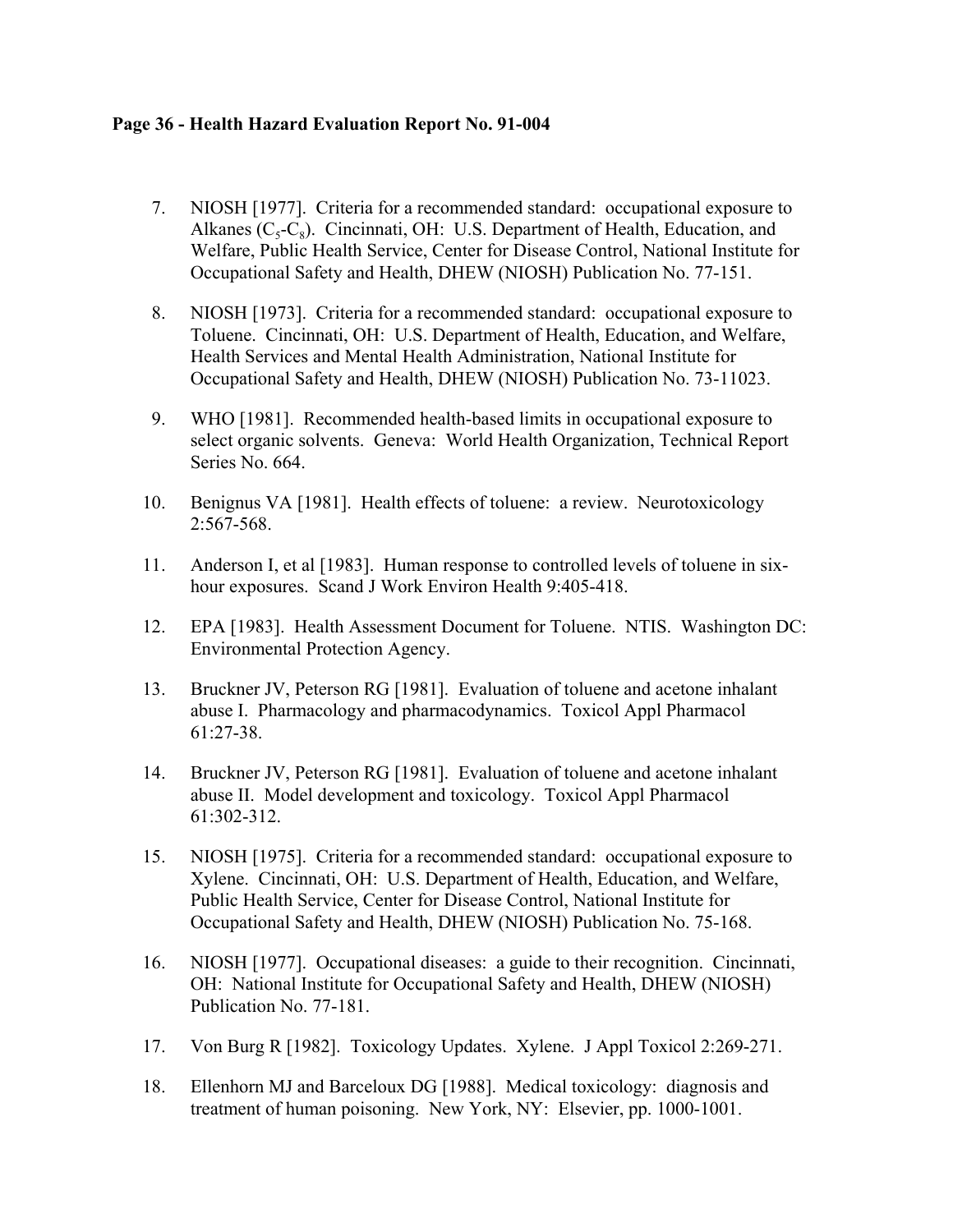# **Page 37 - Health Hazard Evaluation Report No. 91-004**

- 19. Dyro FM [1978]. Methyl ethyl ketone polyneuropathy in shoe factory workers. Clin Toxicol 13:371-376.
- 20. NIOSH [1978]. Criteria for a recommended standard: occupational exposure to ketones. Cincinnati, OH: U.S. Department of Health, Education, and Welfare, Public Health Service, Center for Disease Control, National Institute for Occupational Safety and Health, DHEW (NIOSH) Publication No. 78-173.
- 21. NTP [1991]. Sixth Annual Report on Carcinogens: 1991 Summary. Research Triangle Park, NC: U.S. Department of Health and Human Services, National Toxicology Program.
- 22. NIOSH [1977]. Criteria for a recommended standard: occupational exposure to refined petroleum solvents. Cincinnati, OH: U.S. Department of Health, Education, and Welfare, Public Health Service, Center for Disease Control, National Institute for Occupational Safety and Health, DHEW (NIOSH) Publication No. 77-192.
- 23. Browning E [1965]. Toxicity and metabolism of industrial solvents. New York, NY: Elsevier, pp. 141-144.
- 24. Witschi HP, Smith LH, Frome EL, et al [1987]. Skin tumorigenic potential of crude and refined coal liquids and analogous petroleum products. Fundamental and Applied Toxicology, Vol. 9, 2:297-303.
- 25. IARC [1989]. IARC monographs on the evaluation of carcinogenic risks to humans, occupational exposures in petroleum refining, crude oil and major petroleum fuels. Lyon, France: International Agency for Research on Cancer 45: 39-117.
- 26. NIOSH [1974]. Criteria for a recommended standard: occupational exposure to Benzene. Cincinnati, OH: U.S. Department of Health, Education, and Welfare, Public Health Service, Center for Disease Control, National Institute for Occupational Safety and Health, DHEW (NIOSH) Publication No. 74-137.
- 27. NIOSH [1976]. Criteria for a recommended standard: occupational exposure to Perchloroethylene. Cincinnati, OH: U.S. Department of Health, Education, and Welfare, Public Health Service, Center for Disease Control, National Institute for Occupational Safety and Health, DHEW (NIOSH) Publication No. 76-185.
- 28. IARC [1982]. IARC monographs on the evaluation of the carcinogenic risks of chemicals to humans, supplement 4. Lyon, France: International Agency for Research on Cancer.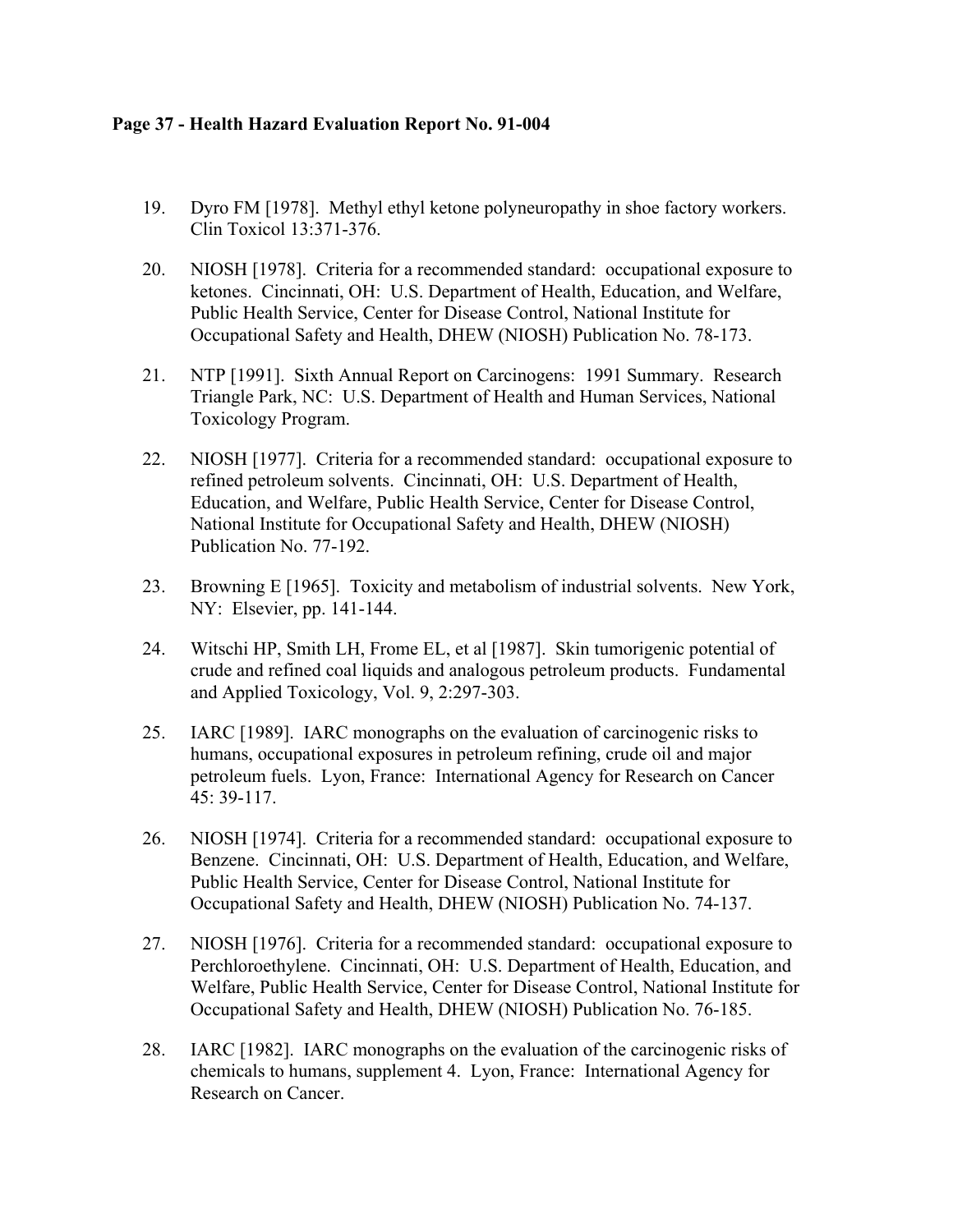# **Page 38 - Health Hazard Evaluation Report No. 91-004**

- 29. NIOSH [1992]. Recommendations for Occupational Safety and Health: Compendium of Policy Documents and Statements. Cincinnati, OH: U.S. Department of Health and Human Services, Public Health Service, Centers for Disease Control, National Institute for Occupational Safety and Health, DHHS (NIOSH) Publication No. 92-100.
- 30. NIOSH [1976]. Criteria for a recommended standard: occupational exposure to Isopropyl alcohol. Cincinnati, OH: U.S. Department of Health, Education, and Welfare, Public Health Service, Center for Disease Control, National Institute for Occupational Safety and Health, DHEW (NIOSH) Publication No. 76-142.
- 31. Doull J, Klaassen CD, Amdur MO, editors [1980]. Casarett and Doull's Toxicology, The Basic Science of Poisons. 2nd edition. New York: Macmillian Publishing Co.
- 32. Sax NI, Lewis RJ, editors [1987]. Hawley's Condensed Chemical Dictionary, Eleventh Edition. New York: Van Nostrand Reinhold Company.
- 33. Stokinger HE [1981]. The halogens and the nonmetals boron and silicon. In: Clayton GD, Clayton FE, (editors). Patty's Industrial Hygiene and Toxicology, Volume 2B. Third revised edition. New York: Wiley-Interscience Publications.
- 34. NIOSH [1986]. Occupational respiratory diseases. Cincinnati, OH: U.S. Department of Health and Human Services, Public Health Service, Centers for Disease Control, National Institute for Occupational Safety and Health, DHHS (NIOSH) Publication No. 86-102.
- 35. IARC [1989]. IARC monographs on the evaluation of carcinogenic risks to humans, silica, and some silicates. Lyon, France: International Agency for Research on Cancer. World Health Organization. Volume 42, p. 109.
- 36. NIOSH [1992]. Recommendations for occupational safety and health: compendium of policy documents and statements. Cincinnati, OH: U.S. Department of Health and Human Services, Public Health Service, Centers for Disease Control, National Institute for Occupational Safety and Health, DHHS (NIOSH) Publication No. 92-100.
- 37. NIOSH [1988]. NIOSH testimony on OSHA's proposed rule on air contaminants. Compendium of Policy Documents and Statements. Cincinnati, OH: U.S. Department of Health and Human Services, Public Health Service, Centers for Disease Control, National Institute for Occupational Safety and Health, NTIS No. PB-90-115-337.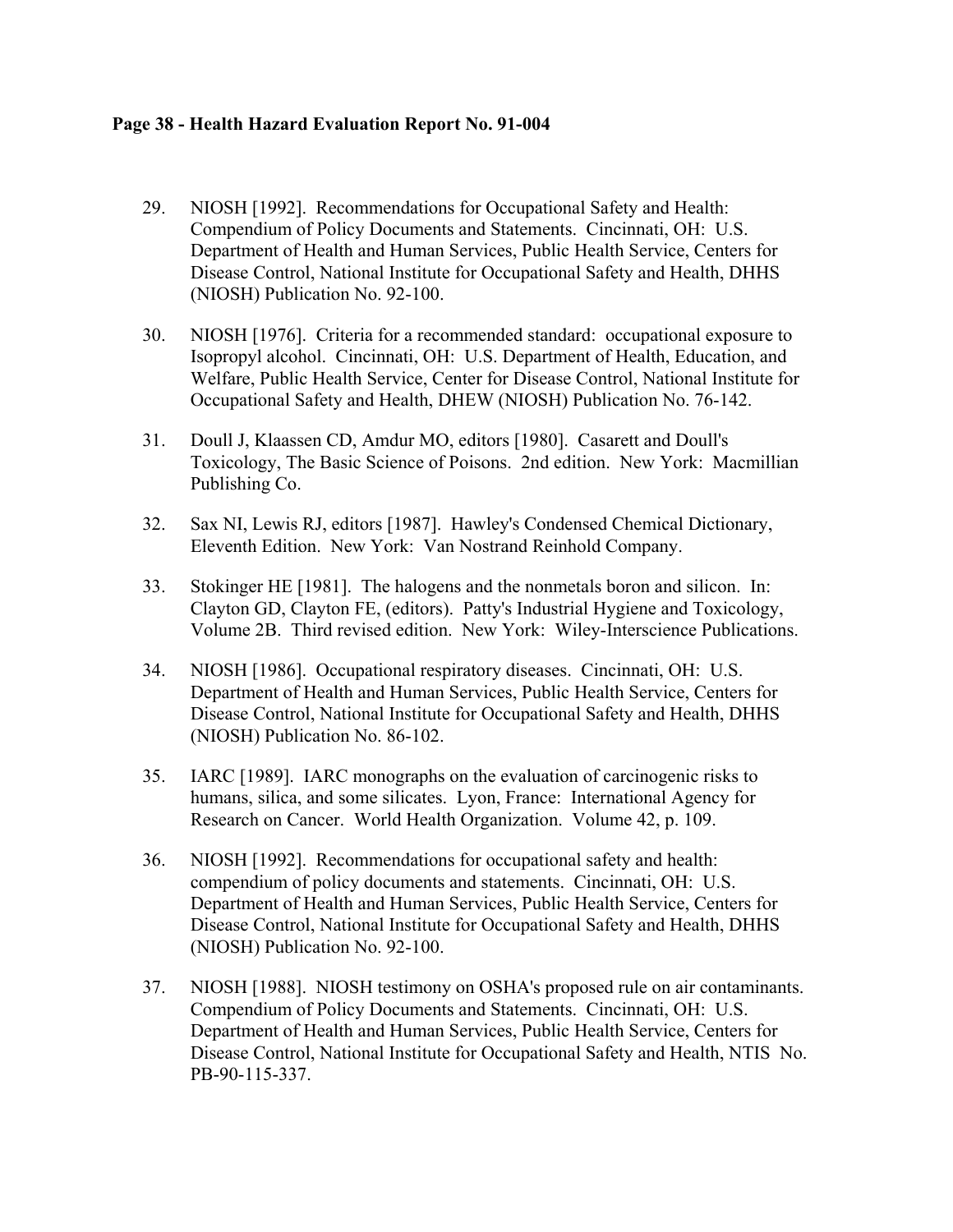## **Page 39 - Health Hazard Evaluation Report No. 91-004**

- 38. NIOSH [1977]. Criteria for a recommended standard: occupational exposure to organotin compounds. Cincinnati, OH: U.S. Department of Health, Education, and Welfare, Public Health Service, Center for Disease Control, National Institute for Occupational Safety and Health, DHEW (NIOSH) Publication No. 77-115.
- 39. NIOSH [1979]. Criteria for a recommended standard: working in confined spaces. Cincinnati, OH: U.S. Department of Health, Education, and Welfare, Public Health Service, Center for Disease Control, National Institute for Occupational Safety and Health, DHEW (NIOSH) Publication No. 80-106.
- 40. NIOSH [1986]. ALERT Request for assistance in preventing occupational fatalities in confined spaces. Cincinnati, OH: U.S. Department of Health and Human Services, Public Health Service, Centers for Disease Control, National Institute for Occupational Safety and Health, DHHS (NIOSH) Publication No. 86-110.
- 41. ANSI [1989]. American national standard safety requirements for confined spaces. Des Plaines, IL: American Society of Safety Engineers and American National Standards Institute, Inc. ANSI Z 117.1-1989.
- 42. API [1984]. Guidelines for confined space work in the petroleum industry. First edition. Washington, DC: American Petroleum Institute. API Publication 2217.
- 43. Code of Federal Regulations [1993]. 29 CFR 1910.146. Permit-required confined spaces. Washington, DC: Occupational Safety and Health Agency. U.S. Department of Labor. U.S. Government Printing Office. Federal Register, January 14, 1993. 58 FR 4549-4563.
- 44. OSHA [1993]. Preamble for permit-required confined spaces for general industry: final rule. (29 CFR 1910.146) Washington, DC: Occupational Safety and Health Agency, U.S. Department of Labor, U.S. Government Printing Office, Federal Register, January 14, 1993. 58 FR 4462-4549.
- 45. OSHA [1989]. Notice of proposed rulemaking: permit-required confined spaces for general industry. (29 CFR 1910.146) Washington, DC: Occupational Safety and Health Agency, U.S. Department of Labor, U.S. Government Printing Office. Federal Register, June 5, 1989. 54 FR 24080-24110.
- 46. OSHA [1975]. Advanced notice of proposed rulemaking: standard for working in confined spaces for general industry. (29 CFR 1910.146) Washington, DC: Occupational Safety and Health Agency, U.S. Department of Labor, U.S. Government Printing Office, Federal Register, July 24, 1975. 40 FR 30980.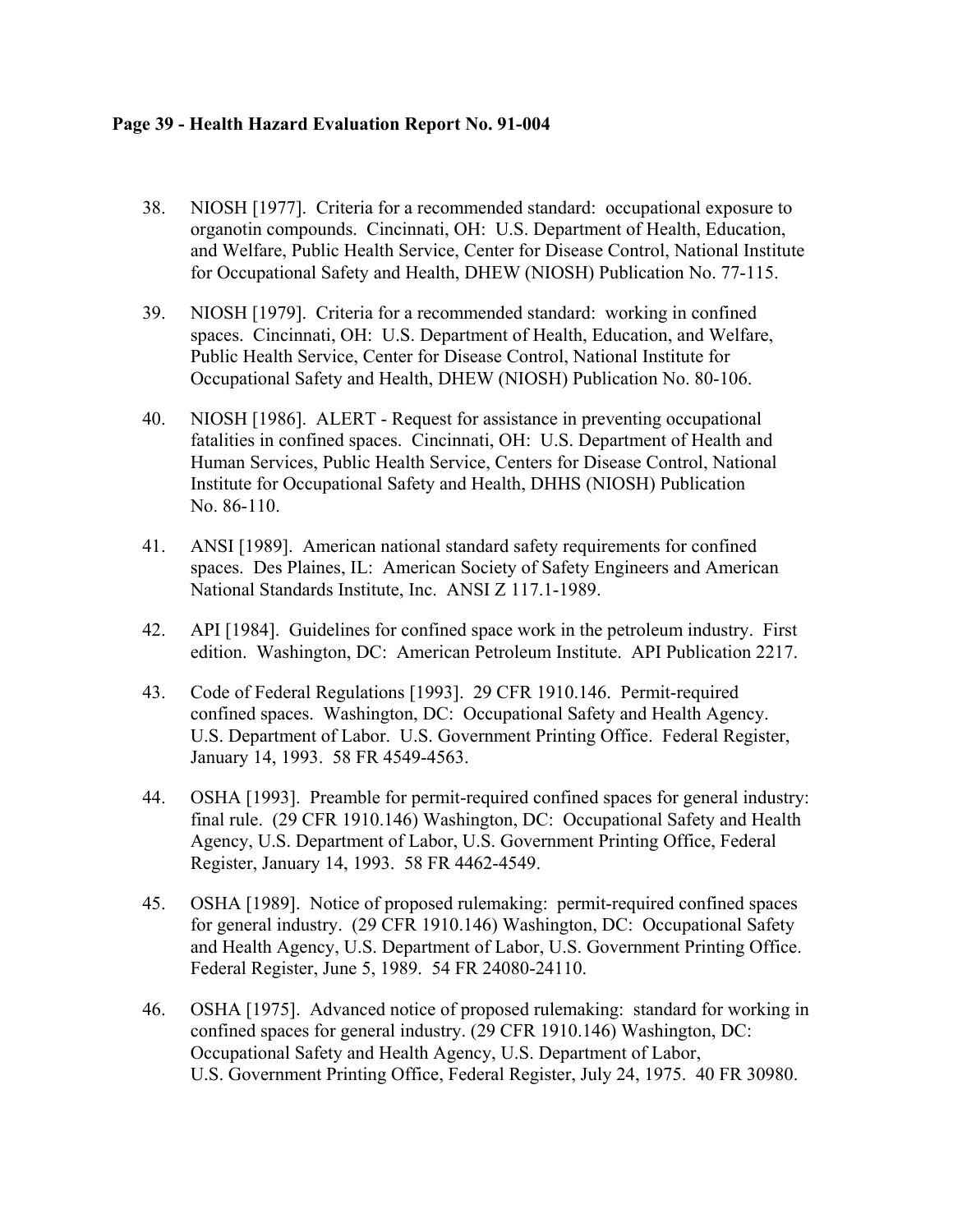## **Page 40 - Health Hazard Evaluation Report No. 91-004**

- 47. Code of Federal Regulations [1988]. 29 CFR 1910.147. The control of hazardous energy sources (lock-out/tag-out). Washington, DC: Occupational Safety and Health Agency, U.S. Department of Labor, U.S. Government Printing Office, Federal Register, April 14, 1988. 54 FR 15496.
- 48. NIOSH [1987]. NIOSH respirator decision logic. Cincinnati, OH: U.S. Department of Health and Human Services, Public Health Service, Centers for Disease Control, National Institute for Occupational Safety and Health, DHHS (NIOSH) Publication No. 87-108.
- 49. NIOSH [1987]. NIOSH guide to industrial respiratory protection. Cincinnati, OH: U.S. Department of Health and Human Services, Public Health Service, Centers for Disease Control, National Institute for Occupational Safety and Health, DHHS (NIOSH) Publication No. 87-116.
- 50. Code of Federal Regulations [1993]. 29 CFR 1910.134. Respiratory protection. Washington, DC: Occupational Safety and Health Agency, U.S. Department of Labor, U.S. Government Printing Office.
- 51. Code of Federal Regulations [1993]. 29 CFR 1910.106. Flammable and combustible liquids. Washington, DC: Occupational Safety and Health Agency, U.S. Department of Labor, U.S. Government Printing Office.
- 52. NFPA [1991]. Fire protection guide to hazardous materials, 10th edition. Batterymarch Park, Quincy, MA: National Fire Protection Association. NFPA 49, 325M, 491M, and 704 M.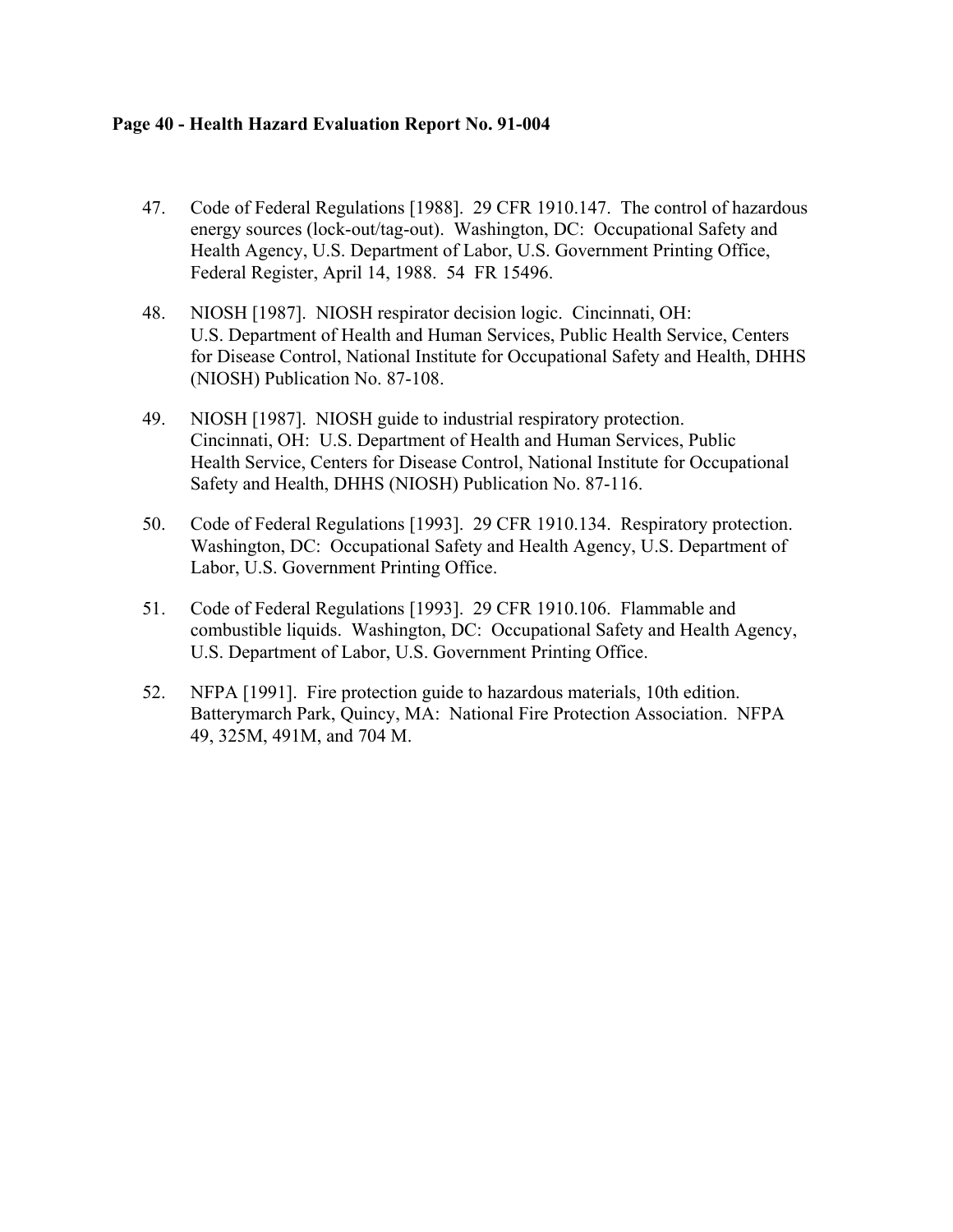## **Page 41 - Health Hazard Evaluation Report No. 91-004**

# **X. AUTHORSHIP AND ACKNOWLEDGEMENTS**

| Report prepared by:  | Kevin W. Hanley, M.S.P.H., C.I.H.<br><b>Industrial Hygienist</b><br><b>Industrial Hygiene Section</b>                              |
|----------------------|------------------------------------------------------------------------------------------------------------------------------------|
| Field Assistance by: | Gregory Burr, C.I.H.<br><b>Industrial Hygienist</b><br><b>Industrial Hygiene Section</b>                                           |
|                      | John Kelly, M.S.<br><b>Industrial Hygienist</b><br><b>Industrial Hygiene Section</b>                                               |
| Originating Office:  | <b>Hazard Evaluations and Technical</b><br>Assistance Branch<br>Division of Surveillance, Hazard<br>Evaluations, and Field Studies |

# **XI. DISTRIBUTION AND AVAILABILITY OF REPORT**

Copies of this report may be freely reproduced and are not copyrighted. Single copies of this report will be available for a period of 90 days from the date of this report from the NIOSH Publications Office, 4676 Columbia Parkway, Cincinnati, Ohio, 45226. To expedite your request, include a self-addressed mailing label along with your written request. After this time, copies may be purchased from the National Technical Information Service, 5285 Port Royal Rd., Springfield, VA. 22161. Information regarding the NTIS stock number may be obtained from the NIOSH Publications Office at the Cincinnati address. Copies of this report have been sent to:

- 1. ICWU, Local 758, Dixon, Illinois
- 2. Daubert Coated Products, Inc., Dixon, Illinois
- 3. ICWU, Regional Office, Akron, Ohio
- 4. Daubert Industries, Inc., Westchester, Illinois
- 5. OSHA Region V
- 6. NIOSH, Cincinnati, Ohio

**For the purpose of informing affected employees, copies of this report shall be posted by the employer in a prominent place accessible to the employees for a period of 30 calendar days.**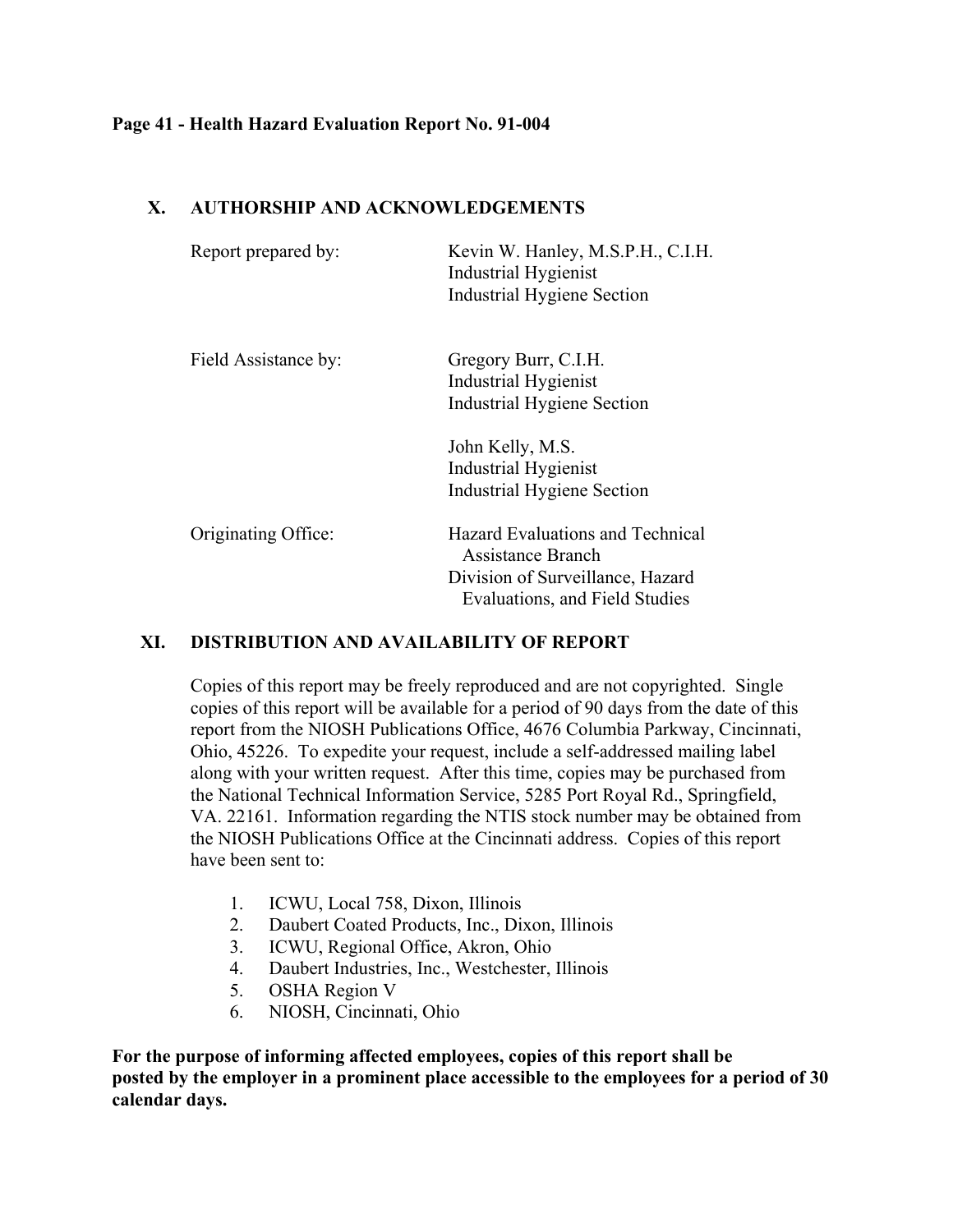#### **Table 1CONFINED SPACE CLASSIFICATION TABLEDaubert Coated Products, Inc. HETA 91-004**

| <b>Parameters</b>                             | <b>Class A</b>                                                                                                                                                                                                                                                               | Class B                                                                                                                                                                                                                                 | Class C                                                                                                                                                                      |
|-----------------------------------------------|------------------------------------------------------------------------------------------------------------------------------------------------------------------------------------------------------------------------------------------------------------------------------|-----------------------------------------------------------------------------------------------------------------------------------------------------------------------------------------------------------------------------------------|------------------------------------------------------------------------------------------------------------------------------------------------------------------------------|
| <b>Characteristics</b>                        | <b>Immediately dangerous to life - rescue</b><br>procedures require the entry of more than<br>one individual fully equipped with life<br>support equipment - maintenance of<br>communication requires an additional<br>standby person stationed within the<br>confined space | Dangerous, but not immediately life<br>threatening - rescue procedures require<br>the entry of no more than one individual<br>fully equipped with life support<br>equipment - indirect visual or auditory<br>communication with workers | Potential hazard - requires no<br>modification of work procedures -<br>standard rescue procedures - direct<br>communication with workers, from<br>outside the confined space |
| Oxygen                                        | $16\%$ or less<br>$*(122 \text{ mm Hg})$ or<br>greater than 25%<br>$*(190 \text{ mm HG})$                                                                                                                                                                                    | 16.1% to $19.4\%$<br>$*(122 - 147 \text{ mm Hg})$<br>or 21.5% to $25%$<br>$(163 - 190$ mm Hg)                                                                                                                                           | $19.5 \% - 21.4%$<br>$*(148 - 163 \text{ mm Hg})$                                                                                                                            |
| <b>Flammability</b><br><b>Characteristics</b> | 20% or greater of LFL                                                                                                                                                                                                                                                        | 10% - 19% LFL                                                                                                                                                                                                                           | 10% LFL or less                                                                                                                                                              |
| <b>Toxicity</b>                               | **IDLH                                                                                                                                                                                                                                                                       | greater than contamination level,<br>referenced in 29 CFR Part 1910 Sub Part<br>Z - less than **IDLH                                                                                                                                    | less than contamination level referenced<br>in 29 CFR Part 1910 Sub Part Z                                                                                                   |

**\* Based upon a total atmospheric pressure of 760 mm Hg (sea level)**

**\*\* Immediately Dangerous to Life or Health - as referenced in NIOSH Registry of Toxic and Chemical Substances, Manufacturing Chemists data sheets, industrial hygiene guides or other recognized authorities.**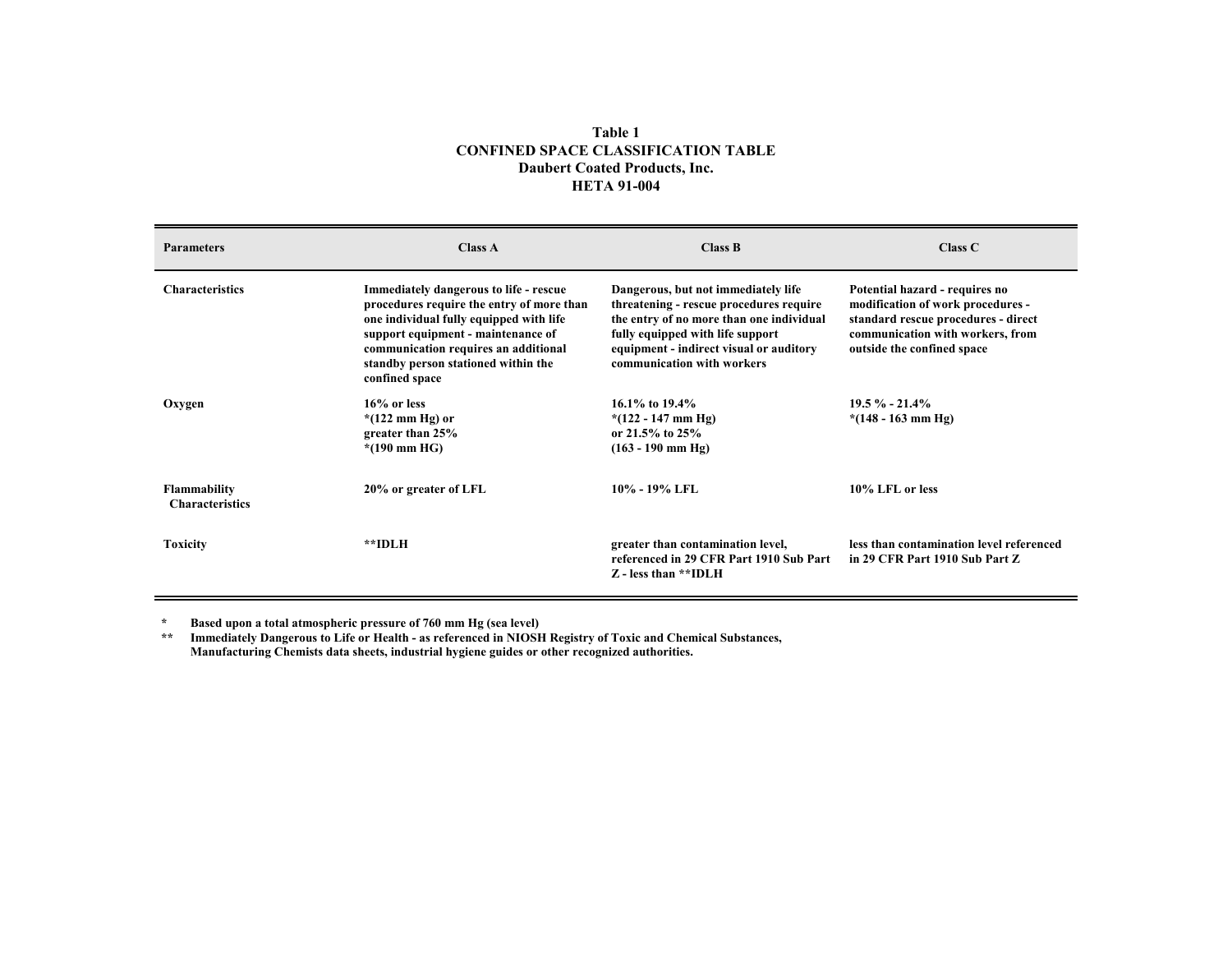#### **Table 2 CHECK LIST OF CONSIDERATIONS FOR ENTRY, WORKING IN AND EXITING CONFINED SPACES Daubert Coated Products, Inc. HETA 91-004**

|     | <b>ITEM</b>                                                                                                                                                                                                                                                 | <b>CLASS A</b>                                                                                     | <b>CLASS B</b>                                                                                   | <b>CLASS C</b>                                                          |
|-----|-------------------------------------------------------------------------------------------------------------------------------------------------------------------------------------------------------------------------------------------------------------|----------------------------------------------------------------------------------------------------|--------------------------------------------------------------------------------------------------|-------------------------------------------------------------------------|
| 1.  | Permit                                                                                                                                                                                                                                                      | $\mathbf X$                                                                                        | $\mathbf X$                                                                                      | $\mathbf X$                                                             |
| 2.  | <b>Atmospheric Testing</b>                                                                                                                                                                                                                                  | $\mathbf X$                                                                                        | $\mathbf X$                                                                                      | $\mathbf X$                                                             |
| 3.  | <b>Monitoring</b>                                                                                                                                                                                                                                           | $\mathbf X$                                                                                        | $\bf{0}$                                                                                         | $\bf{0}$                                                                |
| 4.  | <b>Medical Surveillance</b>                                                                                                                                                                                                                                 | $\mathbf X$                                                                                        | $\mathbf X$                                                                                      | $\bf{0}$                                                                |
| 5.  | <b>Training of Personnel</b>                                                                                                                                                                                                                                | $\mathbf{X}$                                                                                       | $\mathbf X$                                                                                      | $\mathbf X$                                                             |
| 6.  | <b>Labeling and Posting</b>                                                                                                                                                                                                                                 | $\mathbf X$                                                                                        | $\mathbf X$                                                                                      | $\mathbf X$                                                             |
| 7.  | Preparation<br>Isolate/lockout/tag<br><b>Purge and ventilate</b><br><b>Cleaning Processes</b><br>Requirements for special equipment/tools                                                                                                                   | $\mathbf X$<br>$\mathbf X$<br>$\pmb{0}$<br>$\mathbf X$                                             | $\mathbf X$<br>$\mathbf X$<br>$\bf{0}$<br>$\mathbf X$                                            | $\bf{0}$<br>$\bf{0}$<br>$\bf{0}$<br>$\bf{0}$                            |
| 8.  | <b>Procedures</b><br><b>Initial plan</b><br><b>Standby</b><br>Communications/observation<br><b>Rescue</b><br>Work                                                                                                                                           | $\mathbf X$<br>$\mathbf X$<br>$\mathbf X$<br>$\mathbf X$<br>$\mathbf X$                            | $\mathbf X$<br>$\mathbf X$<br>$\mathbf{X}$<br>$\mathbf X$<br>$\mathbf X$                         | $\mathbf X$<br>$\bf{0}$<br>$\mathbf X$<br>$\mathbf X$<br>$\mathbf X$    |
| 9.  | <b>Safety Equipment</b><br>and Clothing<br><b>Head protection</b><br><b>Hearing protection</b><br><b>Hand protection</b><br><b>Foot protection</b><br><b>Body protection</b><br><b>Respiratory protection</b><br><b>Safety belts</b><br>Life lines, harness | $\bf{0}$<br>$\bf{0}$<br>$\bf{0}$<br>$\bf{0}$<br>$\bf{0}$<br>$\bf{0}$<br>$\mathbf X$<br>$\mathbf X$ | $\pmb{0}$<br>$\bf{0}$<br>$\bf{0}$<br>$\bf{0}$<br>$\bf{0}$<br>$\bf{0}$<br>$\mathbf X$<br>$\bf{0}$ | $\bf{0}$<br>$\bf{0}$<br>$\bf{0}$<br>$\bf{0}$<br>$\bf{0}$<br>$\mathbf X$ |
| 10. | <b>Rescue Equipment</b>                                                                                                                                                                                                                                     | $\mathbf X$                                                                                        | $\mathbf X$                                                                                      | $\mathbf X$                                                             |
| 11. | Recordkeeping/Exposure                                                                                                                                                                                                                                      | $\mathbf X$                                                                                        | $\mathbf X$                                                                                      |                                                                         |

 $X =$  indicates requirement

 $0 =$  indicates determination by the qualified person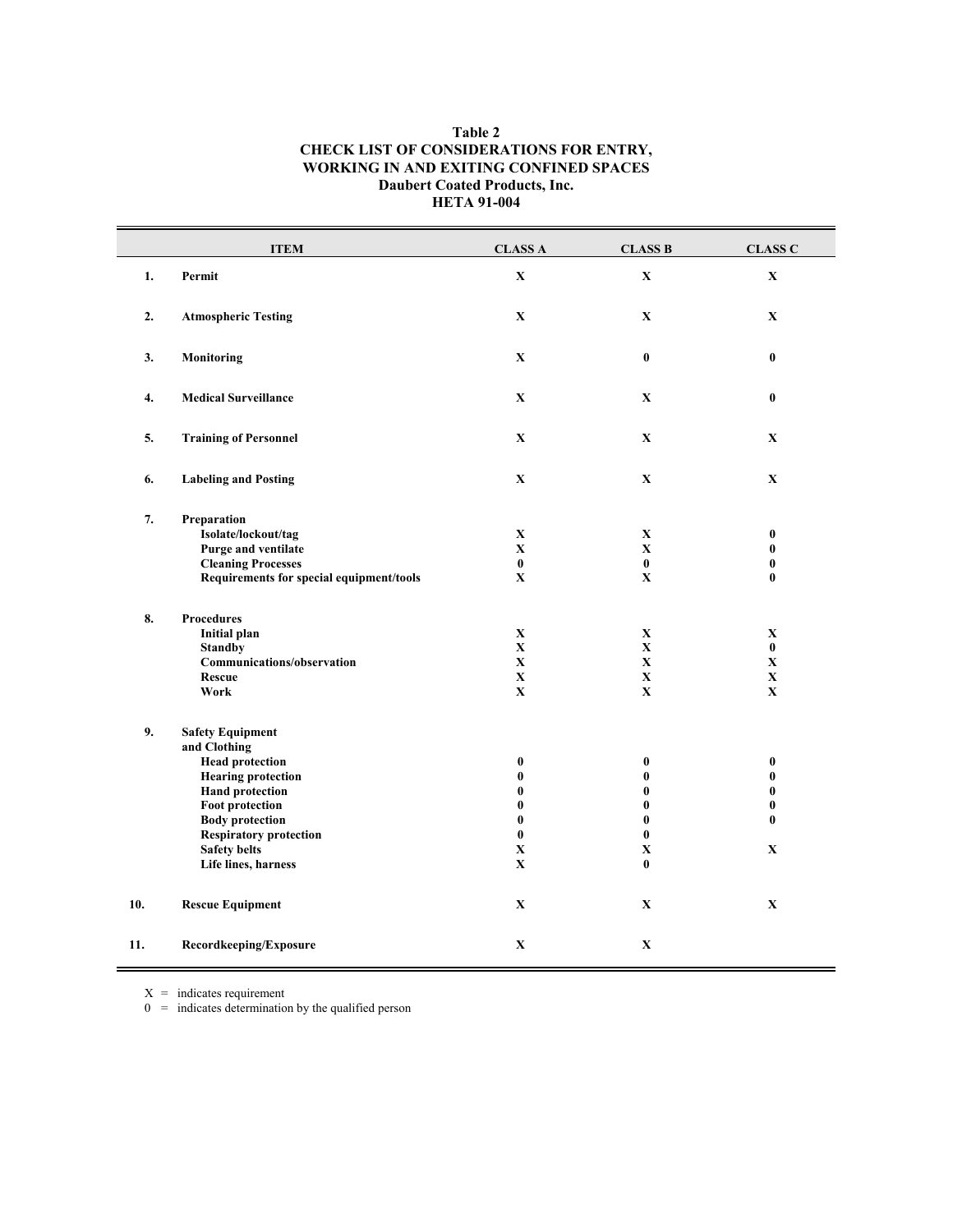# **APPENDIX A Sampling and Analytical Method Summaries for Organic Solvents1 Daubert Coated Products, Inc. HETA 91-004**

# *Heptane*

Heptane was adsorbed onto activated charcoal sorbent tubes at a flow rate of 0.1 liters per minute (lpm) and was analyzed in accordance of NIOSH method 1500 with modifications. The charcoal was desorbed with carbon disulfide; an aliquot of this solution was analyzed using GC/FID. The limit of detection for n-heptane with NIOSH method 1500 is 0.01 milligrams (mg) per sample. This limit of detection (LOD) corresponds to an air concentration of 1.02 parts per million (ppm) when the maximum recommended sample (air) volume of four liters is used. The sampling and analytical error (SAE) associated with this methodology for n-heptane is 0.106 (e.g.,  $\pm$  10.6%), assuming the sampling pump flow rate performance within 5%.

## *Toluene*

Two different (but similar) methods of analysis were used to quantitate toluene depending on the simultaneous analysis of other air contaminants from the same sorbent tube. (NIOSH method 1500 was used to analyze toluene, n-heptane and benzene from the same tube, whereas NIOSH method 1501 was employed for toluene, xylene and benzene analysis request.) These methods differ by the type of GC column that was utilized, the oven operating temperatures and use of hexane as an internal standard (NIOSH 1501), otherwise these methods share the following information. Toluene was adsorbed onto activated charcoal sorbent tubes at a flow rate of 0.1 lpm and was analyzed in accordance with either NIOSH method 1500 or 1501 with modifications. The charcoal was desorbed with carbon disulfide; an aliquot of this solution was analyzed using GC/FID. The LOD for toluene with NIOSH methods 1500 and 1501 is 0.01 milligrams (mg) per sample. This LOD corresponds to an air concentration of 0.33 parts per million (ppm) when the maximum recommended sample (air) volume of 8 liters is used. The SAE associated with this methodology for toluene is 0.102  $(e.g., \pm 10.2\%)$ , assuming the sampling pump flow rate performance within 5%.

# *Xylene*

Xylene was adsorbed onto activated charcoal sorbent tubes at a flow rate of 0.1 lpm and was analyzed in accordance of NIOSH method 1501 with modifications. The charcoal was desorbed with carbon disulfide; an aliquot of this solution was analyzed using GC/FID. The LOD for xylene with NIOSH method 1501 is 0.01 mg per sample. This LOD corresponds to an air concentration of 0.10 ppm when the maximum recommended sample (air) volume of 23 liters is used. The SAE associated with this methodology for xylene is 0.11 (e.g.,  $\pm$  11%), assuming the sampling pump flow rate performance within 5%.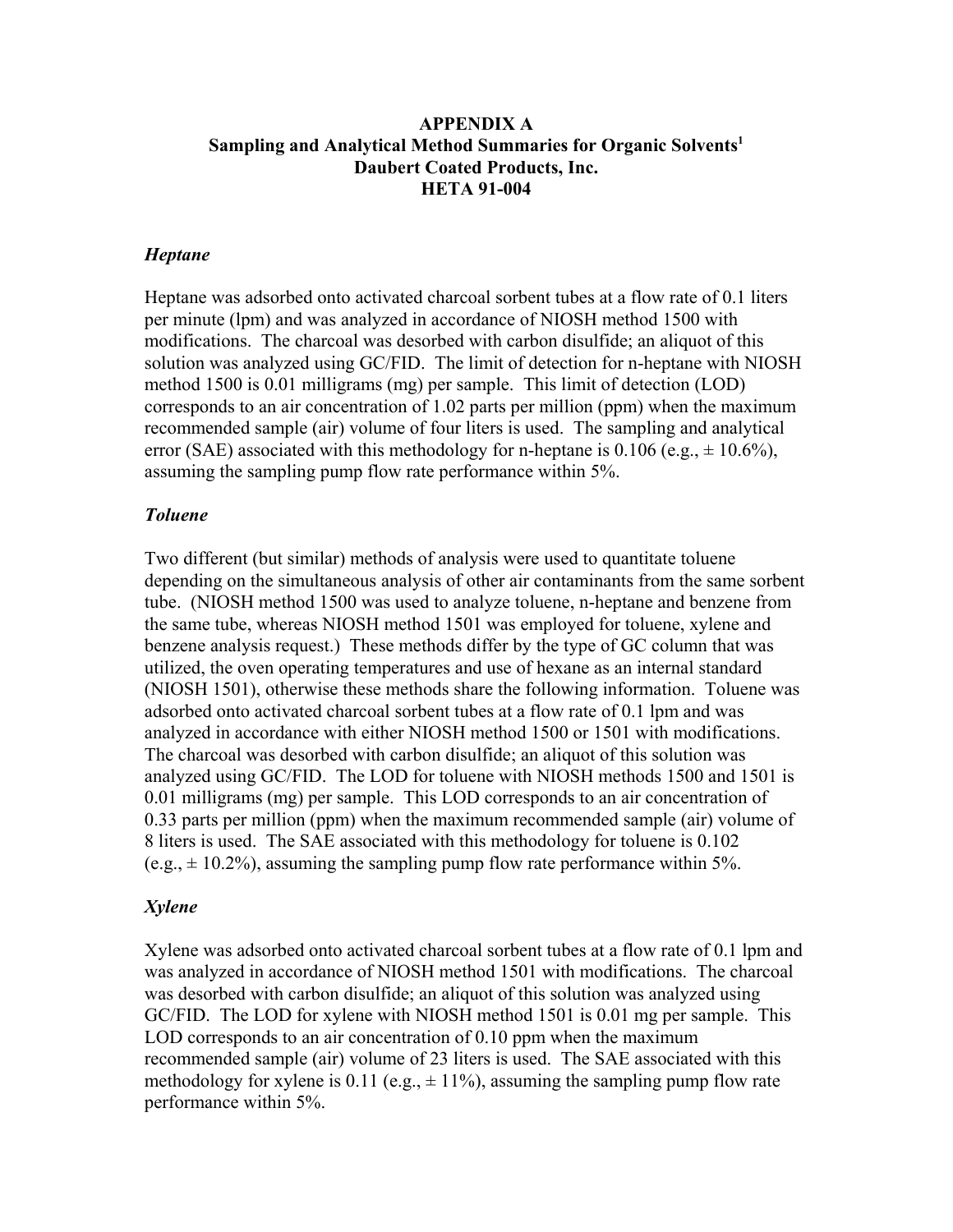# *Methyl ethyl ketone*

Methyl ethyl ketone (MEK) also referred to as 2-butanone, was adsorbed onto ORBO 90 sorbent tubes at a flow rate of 0.1 lpm and was analyzed in accordance of NIOSH method 2500 with modifications. The sorbent tube was desorbed with carbon disulfide and a small amount of benzene as an internal standard; an aliquot of this solution was analyzed using GC/FID. The LOD for MEK with NIOSH method 2500 is 0.004 mg per sample. This LOD corresponds to an air concentration of 0.11 ppm when the maximum recommended sample (air) volume of 12 liters is used. The SAE associated with this methodology for MEK is 0.09 (e.g.,  $\pm$  9.0%), assuming the sampling pump flow rate performance within 5%.

# *Petroleum distillates*

Petroleum distillates (naphtha) was adsorbed onto activated charcoal sorbent tubes at a flow rate of 0.1 lpm and was analyzed in accordance of NIOSH method 1550 with modifications. The charcoal was desorbed with carbon disulfide; an aliquot of this solution was analyzed using GC/FID. Bulk samples of the coating solutions were submitted to the analytical laboratory for supporting analysis. Naphtha air samples were quantitated directly against the peaks discovered from the corresponding bulk sample (coating solution) that the worker was utilizing. The LOD for naphtha with NIOSH method 1550 is 0.03 mg per sample. This LOD corresponds to an air concentration of 1.2 mg/m3 when the maximum recommended sample (air) volume of 20 liters is used. The SAE associated with this methodology for naphtha is 0.06 (e.g.,  $\pm$  6.0%), assuming the sampling pump flow rate performance within 5%.

# *Benzene*

The sampling methods utilized for benzene were the same two methods used for toluene (depending on the other compounds being analyzed from the same charcoal tube). However, due to potential interferences commonly associated with benzene analysis, GC/MS analysis screen using ethyl benzene as an internal standard was also performed to confirm the identity of the benzene peak. The LOD for benzene with NIOSH methods 1500 and 1501 is 0.001 mg per sample. This LOD corresponds to an air concentration of 0.1 ppm when the maximum recommended sample (air) volume of 30 liters is used. The SAE associated with this methodology for benzene is 0.109  $(e.g., \pm 10.9\%)$ , assuming the sampling pump flow rate performance within 5%.

# *Perchloroethylene*

Perchloroethylene was adsorbed onto activated charcoal sorbent tubes at a flow rate of 0.1 lpm and was analyzed in accordance of NIOSH method 1003 with modifications. The charcoal was desorbed with carbon disulfide; an aliquot of this solution was analyzed using GC/FID. The LOD for perchloroethylene with NIOSH method 1003 is 0.01 mg per sample. This LOD corresponds to an air concentration of 0.49 ppm when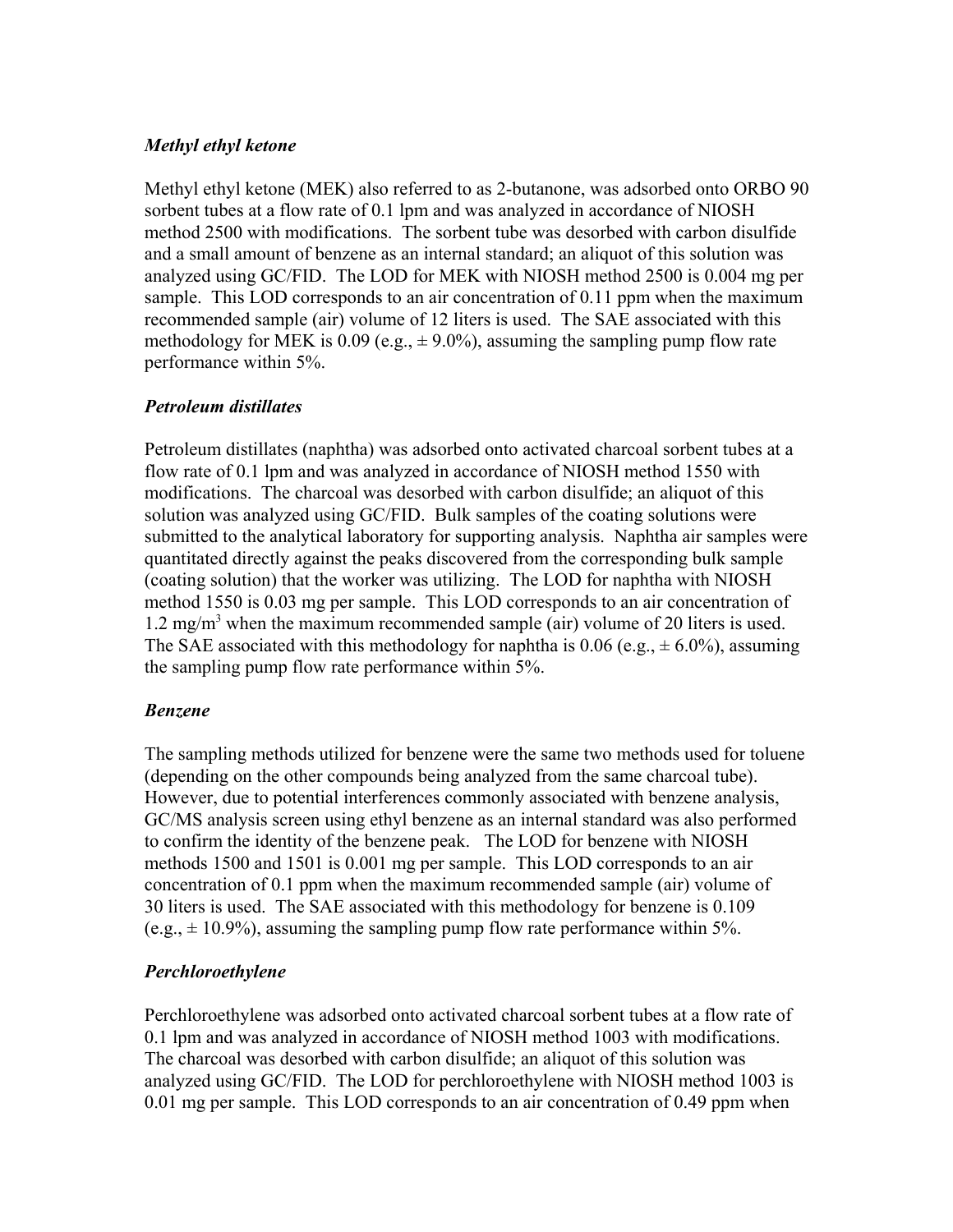the maximum recommended sample (air) volume of 3 liters is used. The SAE associated with this methodology for perchloroethylene is 0.102 (e.g.,  $\pm$  10.2%), assuming the sampling pump flow rate performance within 5%.

# *Isopropanol*

Isopropanol was adsorbed onto activated charcoal sorbent tubes at an approximate pump flow rate of 0.1 lpm and was analyzed in accordance of NIOSH method 1400 with modifications. The charcoal was desorbed with 1% 2-butanol in carbon disulfide; an aliquot of this solution was analyzed using GC/FID. The LOD for isopropanol with NIOSH method 1400 is 0.01 mg per sample. This LOD corresponds to an air concentration of 1.36 ppm when the maximum recommended sample (air) volume of 3 liters is used. The SAE associated with this methodology for isopropanol is 0.114 (e.g.,  $\pm$  11.4%), assuming the sampling pump flow rate performance within 5%.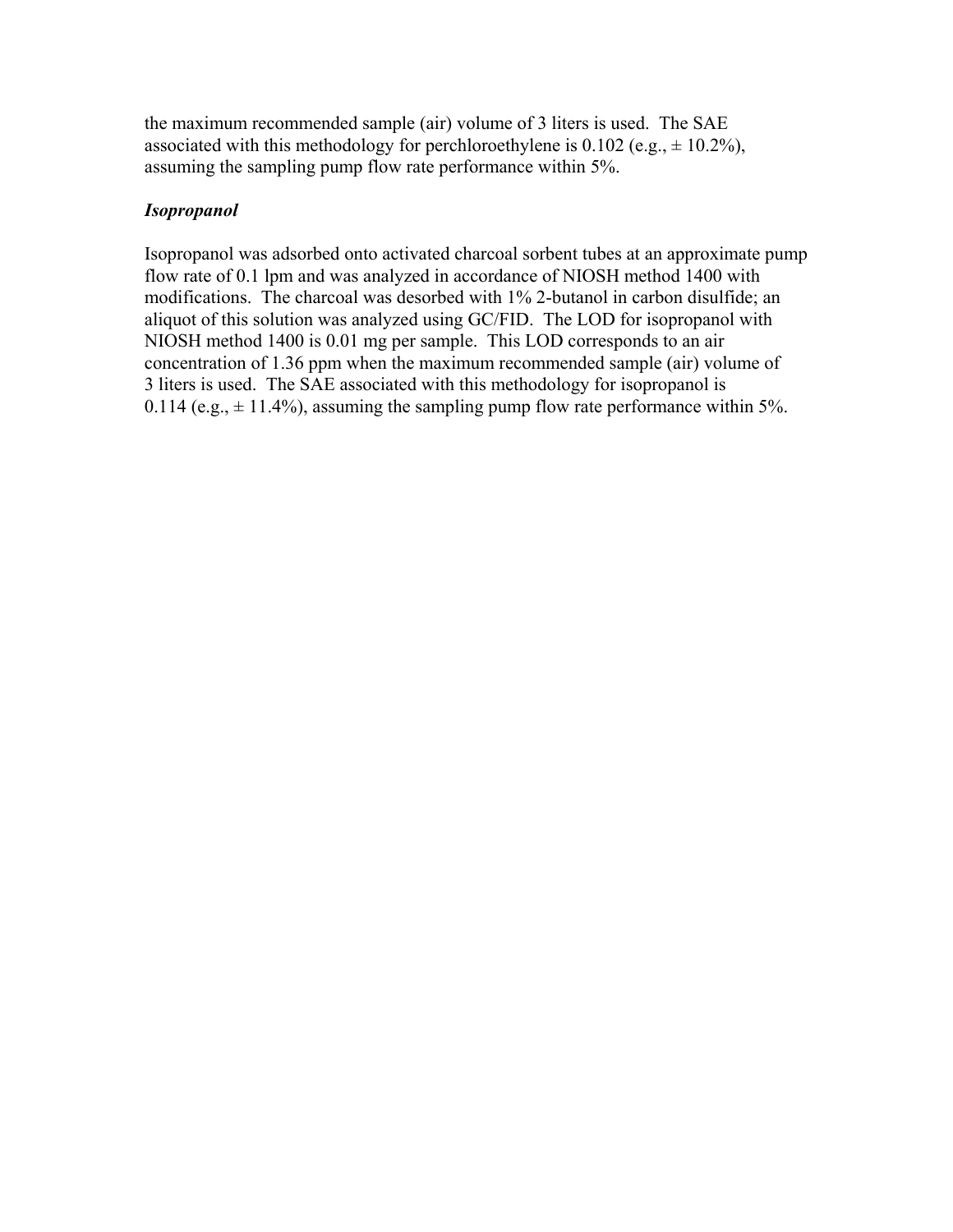# **APPENDIX B Sampling and Analytical Method Summaries for Organic Solvents1 Daubert Coated Products, Inc. HETA 91-004**

Bulk samples of powdered residue obtained during the initial site visit from interior surfaces of coater ovens, exhaust ducts, and an afterburner chamber were submitted for laboratory analysis to provide additional background information regarding the composition of the residue. These samples were submitted for determination of total silicon, crystalline silica, and amorphous silica composition.

# *Total Silicon*

Total silicon analysis was conducted with an inductively coupled plasma emission spectrometer after the samples were mixed with flux agents (sodium borate and sodium carbonate) in a zirconium crucible. The limit of detection (LOD) for silicon using this methodology is 100 micrograms  $(\mu g)$  per gram of sample.

# *Crystalline Silica*

Quartz and cristobalite forms of crystalline silica were determined utilizing X-ray diffraction analysis in accordance with NIOSH 7500 with two modifications. (Tetrahyrdrofuran was used to digest the sample in lieu of furnace ashing and samples were analyzed concurrently with standards to establish an external calibration curve from integrated intensities.) The LOD for both quartz and cristobalite for this sample set was 0.015 milligram (mg) (approximately 3% of the small sample size which was analyzed). An additional qualitative analysis for crystalline silica (including tridymite as well as quartz and cristabolite) was performed using X-ray power diffraction procedures incorporating copper X-radiation and a scanning rate six times slower than normal to increase the detection sensitivity. The sample x-ray diffraction patterns were evaluated manually as well as by computer comparison to diffraction patterns of pure crystalline compounds as provided in the JCPDS database. The LOD for this sample set was less than 1% for quartz, cristabolite, and tridymite.

# *Amorphous Silica*

Quantitative assessment of amorphous silica by the established NIOSH method 7601 could not be accomplished with these bulk samples. The high total silicon content of these bulk samples present an interference that cannot be controlled. The high temperatures (1100°C & 1500°C) necessary for this procedure provides sufficient energy to alter the silicon present in the silicone polymers into amorphous silica. Hence, this method of analysis is incapable of determining the concentration of amorphous silica present in the unadulterated sample prior to analysis. This problem was addressed by performing qualitative analysis for amorphous silica using dispersive infrared spectrophotometry. These samples were scanned using this instrumentation with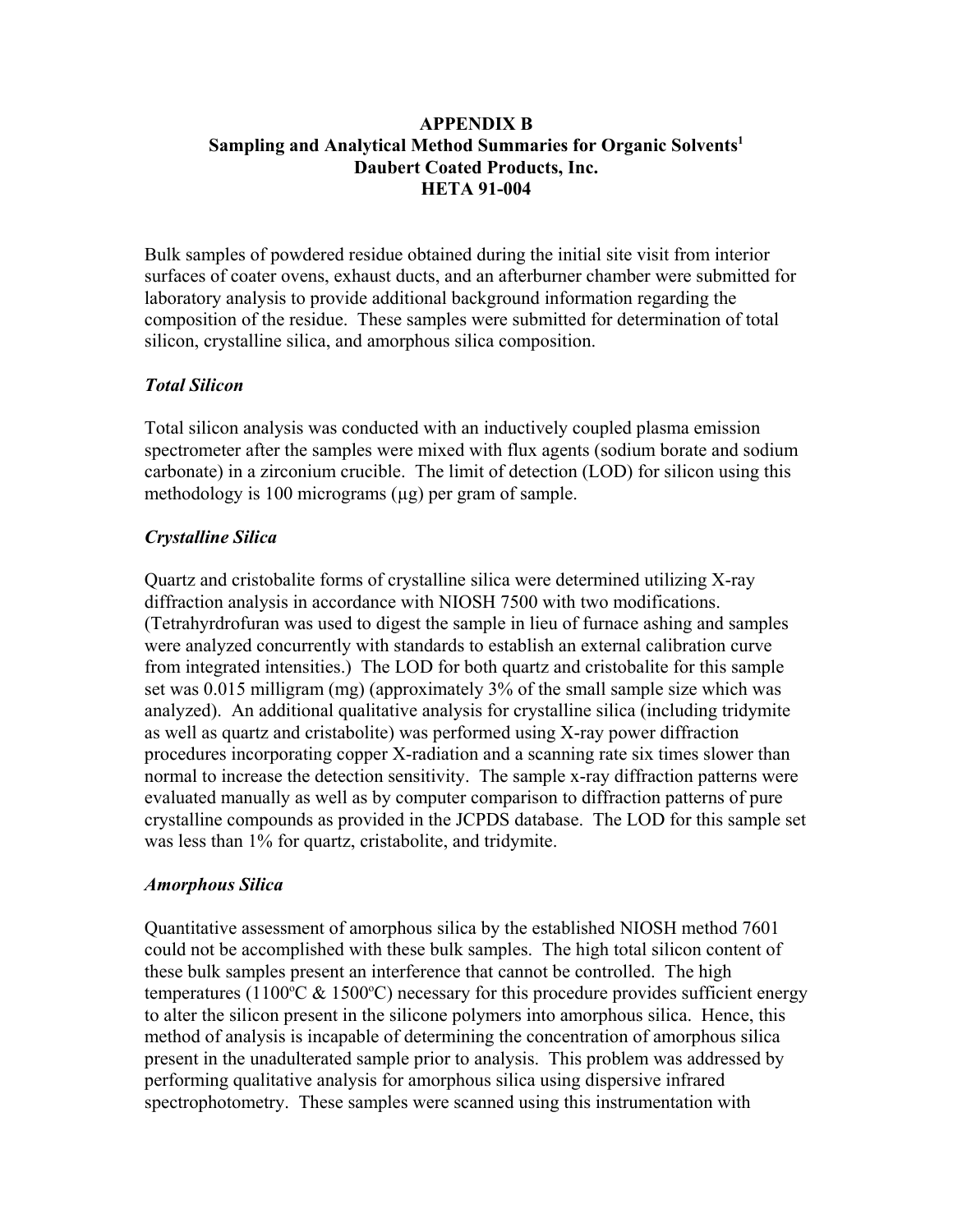infrared wavelengths ranging from 4000 to 400 cubic meter  $(cm<sup>-1</sup>)$ , utilizing polystyrene as a quality control standard. The absorption peaks of the sample infrared spectra were compared with absorption peaks indicative of specific chemical bonds as reported in the technical literature.

Additional qualitative analyses were conducted to provide supporting information regarding the presence of amorphous silica in the oven residue, including solubility tests in water and organic solvents, and an examination of the optical properties of the samples compared to known amorphous silica standards via polarized light microscopy. Polarized light microscopy was also used at a power level of 400x to perform a qualitative particle size analysis of the bulk samples.

# *Trace Metals*

NIOSH method 7300 modified to be applicable for bulk samples was used to conduct trace metal analyses. Replicate portions of the samples were weighed, digested in concentrated nitric and perchloric acids, and analyzed with an inductively coupled plasma, atomic emission spectrometer (ICP/AES). The limit of quantitation with this sample set was 0.01%.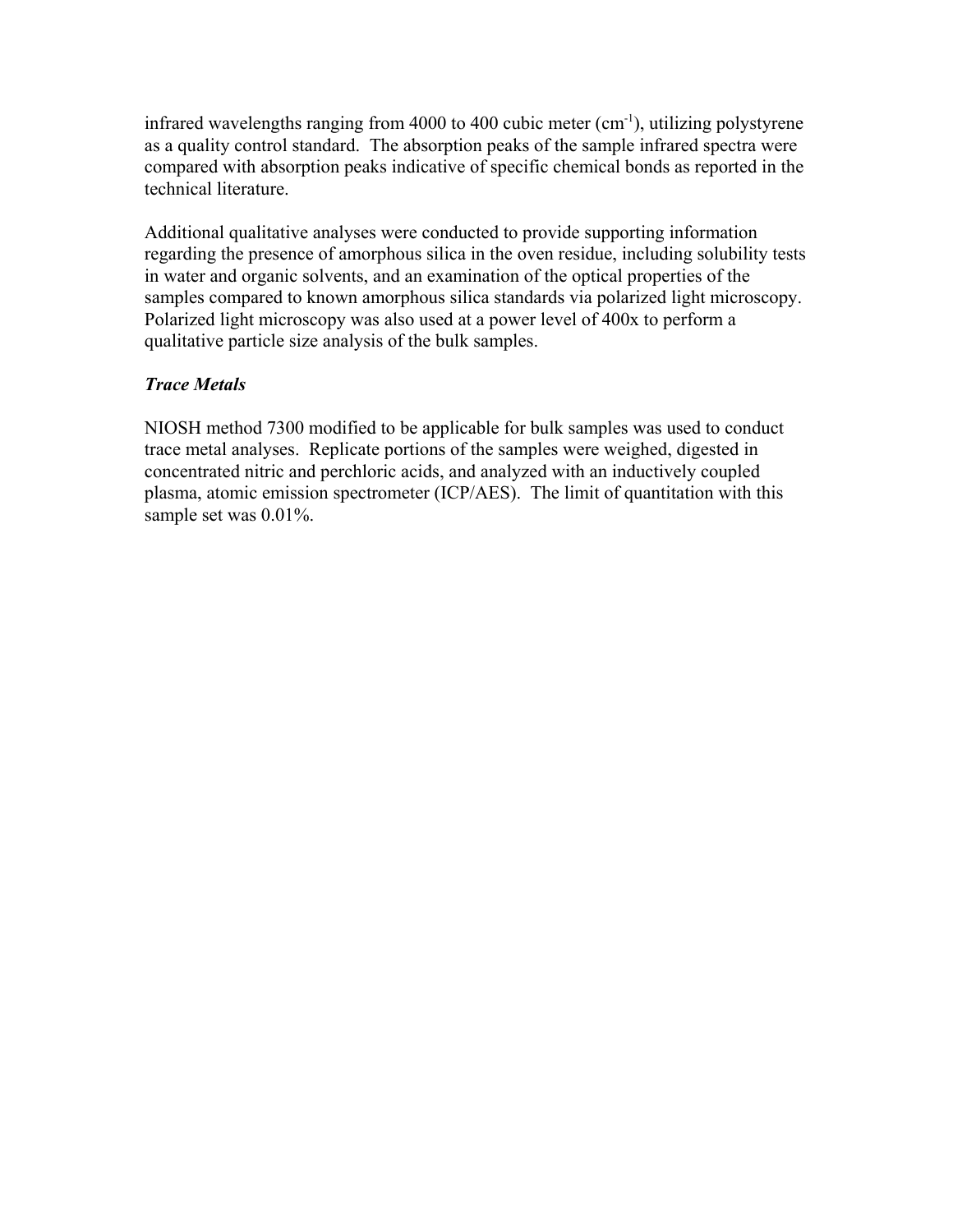# **APPENDIX C Elements of a Comprehensive Confined Space Management Program Daubert Coated Products, Inc. HETA 91-004**

- 1. **Written Program** A detailed written document is necessary to specifically describe the company procedures and policies in regards to confined space entry. The input from management, technical experts, physician(s), labor union (if applicable), and the affected employees should be considered when developing the confined space program. This program can only be effective with the full support of plant management and the strict adherence to the established procedures by employees.
- 2. **Medical Examinations and Policies** Preplacement and periodic medical examinations should be provided to all employees included in the confined space management program. Periodic exams should be conducted at least annually, and should include a comprehensive work and medical history with special emphasis on sensory attributes and cardio-pulmonary systems (if respiratory protection is required). Written medical policies should be established which clearly describe specific predisposing conditions that cause the employee to be at higher risk of injury due to confined space entry (or rescue), and the limitations and/or protective measures implemented in such cases.
- 3. **Employee Education and Training** All employees included in the confined space management program or emergency contingency procedures should receive periodic training regarding the hazards of confined spaces, entry and exit procedures, lock-out and other energy isolation methods, use of safety equipment including respiratory protection and communication systems, emergency rescue exercises, CPR and first aid procedures, and other precautionary measures of the site specific confined space management program. For training programs to be effective, classroom lectures should be supplemented with "hands-on" exercises, measures to evaluate competency, and "on the job" training of journey level workers under the field supervision of experienced workers. The content of the training program(s) should be tailored to the individual needs of workers who function in different capacities (i.e., confined space entrant, stand-by attendant, rescue personnel, site coordinator or program administrator).
- 4. **Inventory and Posting**  All equipment which contain hazardous confined spaces and may require work necessitating entry should be identified and a comprehensive inventory should be established which records the equipment identifier, location, function, and preventive maintenance schedule. These confined spaces should be posted in readily visible locations along all of the perimeter entrances. The information on the warning sign should include the potential hazards of the confined space, the required protective gear (and permit procedures) for entry, and the emergency contacts.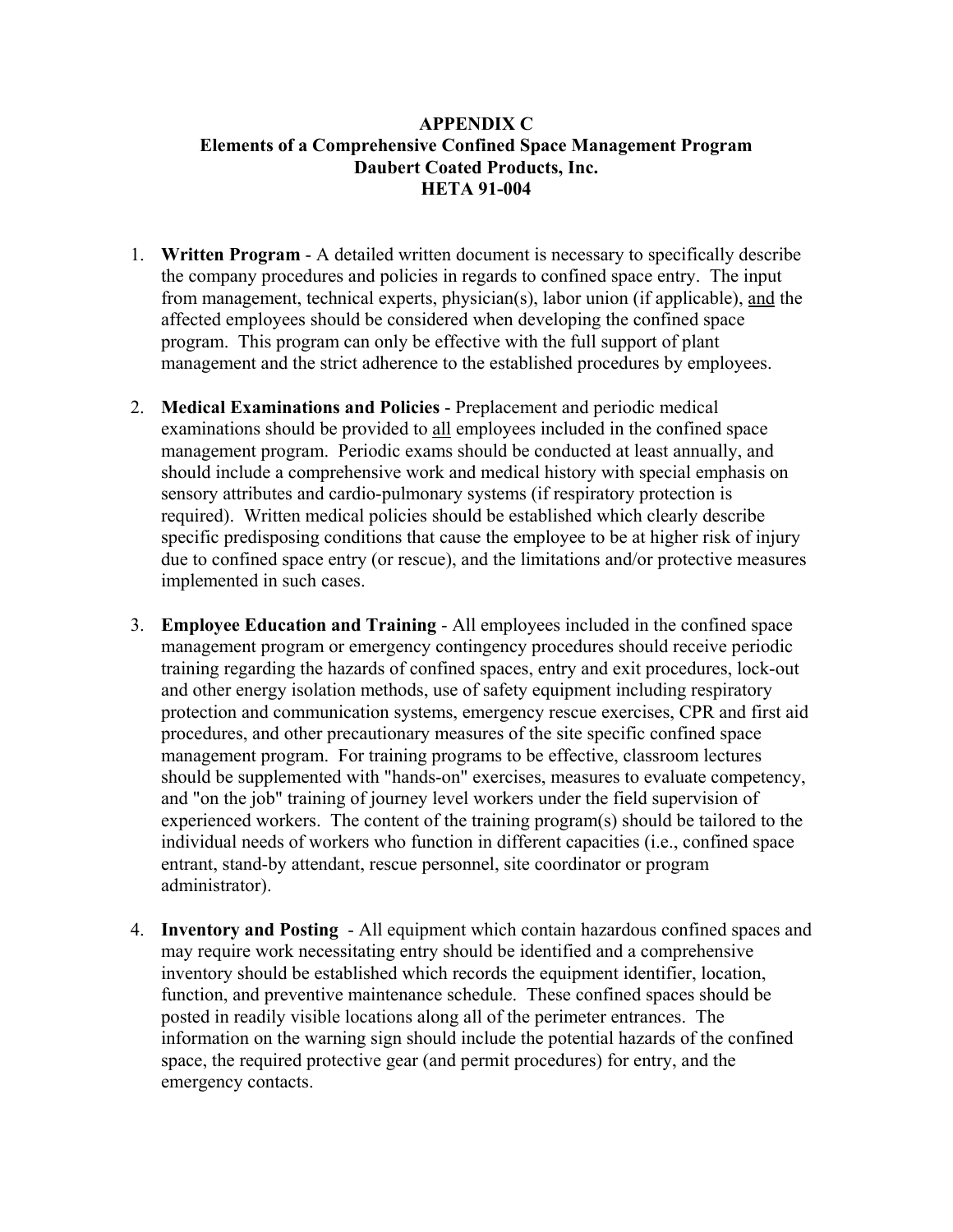- 5. **Permit Application and Review** In an effort to prevent unauthorized and improperly protected entry into (or work affecting) confined spaces a written application and permit approval system should be implemented. The application should describe the confined space, location, work tasks to be accomplished including the procedures, and time schedule. The application must be reviewed by a qualified person who can anticipate potential hazards, select the required precautionary measures (and equipment) necessary for entry, and grant approval via a written permit which contains all of this information. Naturally, strict adherence to the conditions described in the permit is essential for effective control of the potential hazards using a permit system.
- 6. **Isolation of Energy**  It is critical for all forms of potential energy to be isolated ("de-energized") prior to and for the duration of worker entry in confined spaces. This includes electrical circuits, mechanical components, flow of materials, and may entail lock-out/tag-out procedures of electrical boxes, blanking of pipelines and valves, and disconnecting mechanical drive trains or linkages. The minimum requirements to comply with the General Industry standard for lock-out procedures enforced by OSHA is described in 29 CFR 1910. 147. The underlying premise of an effective lock-out safety program is that for each worker a separate lock is used to isolate the source of energy, with only one key in possession of that worker while present within the confined space (or otherwise exposed to machinery hazards requiring lock-out).
- 7. **Atmosphere Testing and Monitoring** In order to determine hazard potential of the atmosphere within a confined space initial testing the environmental conditions is essential *prior to entry.* Initial atmospheric tests must include evaluations of oxygen level, flammables/explosives, toxin concentrations, and possibly evaluations of physical agents or explosivity potential of airborne dust. Because of the potential for the atmosphere within a confined space to rapidly change (from the impact the work process or adjacent air spaces may have by generating air contaminants or reducing the oxygen partial pressure) continuous or frequent monitoring is advisable. Acceptable levels of oxygen range from 19.5 to 23.5% oxygen; levels below 19.5% warrant the use of supplied air respiratory protection to protect against the oxygen deficiency and levels above 23.5% expand the flammable limits of combustible and explosive materials requiring special attention to the fire potential. Satisfactory level of flammables is generally regarded as 10% of the lower flammable limit (LFL), however, the oxygen level must determined prior to monitoring the LFL due to the error (lower LFL determinations) possible with many instrument when used in an oxygen deficient atmosphere. The relevant occupational exposure criteria (NIOSH REL, OSHA PEL, or ACGIH TLV) should be applied to evaluate worker exposure to toxic air concentrations. Unknown atmospheres must be treated as containing the most hazardous level since the consequences could be catastrophic, requiring the application of the most protective measures (i.e., use of air supplied respiratory protection with escape provisions if the oxygen level was not determined).
- 8. **Purge and Ventilate**  In order to reduce air contaminants or increase the oxygen level to acceptable levels, it is often necessary to *purge* the air space by displacement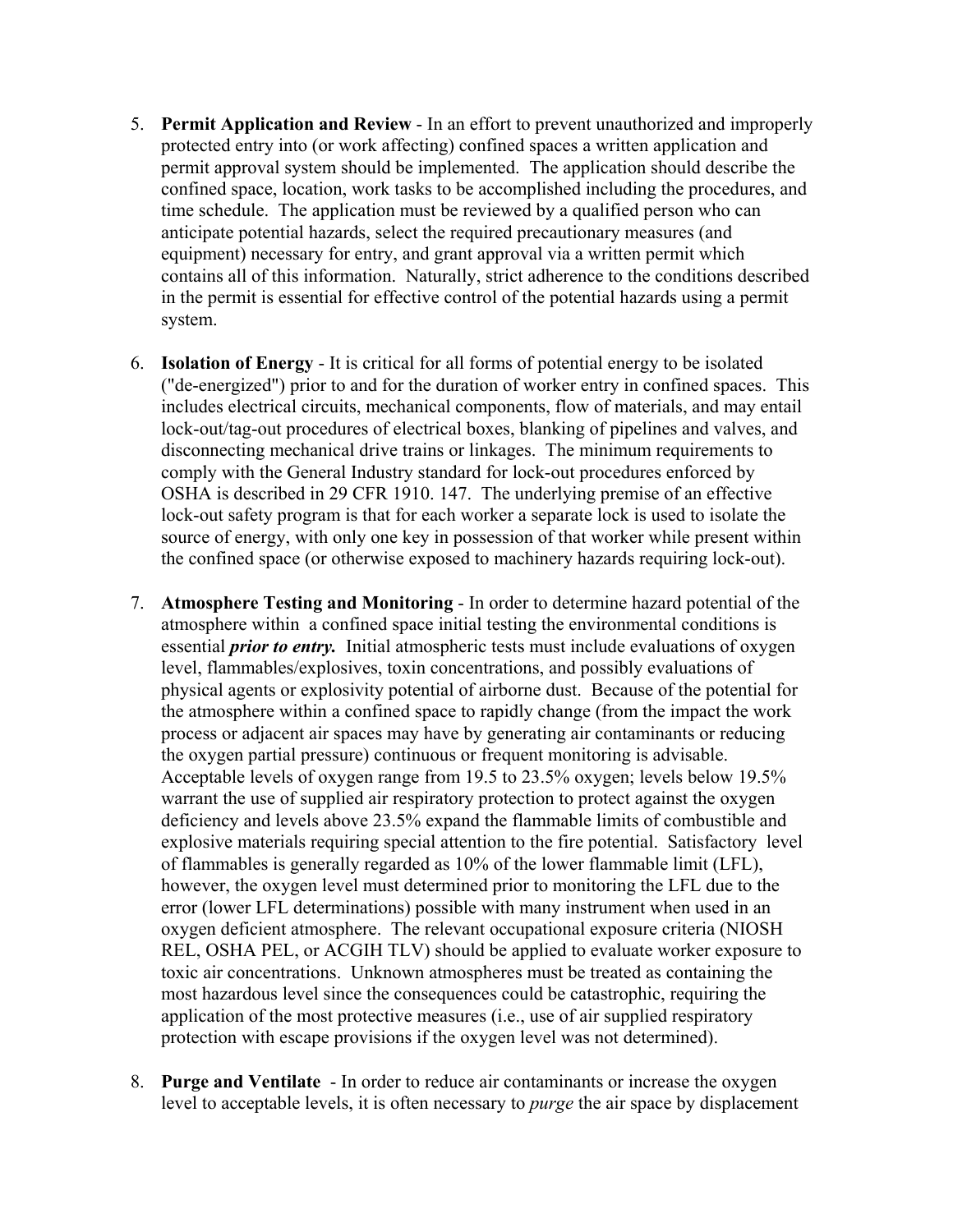with liquid or vapor (inert gas, water, steam, or cleaning solution) or by forced air ventilation. [If the vessel was displaced with liquid or vapor, it is essential to use forced air following the displacement and ensure adequate oxygen level by atmospheric monitoring.] After the space has been purged (or otherwise determined to contain a safe atmosphere) continuous *ventilation* is required to maintain the safe atmosphere for the duration of the work process requiring occupancy. Before forced air ventilation is utilized, one must consider the nature of the air contaminants, the size and orientation of the confined space, the work to be performed, as well as the number and location of workers present within the space. Oxygen must never be used in lieu of normal air (which only contains 20.9% oxygen); the use of oxygen can expand the limits of flammability and increase the possibility of fire or explosion and the enhance the severity should one occur.

- 9. **Respiratory Protection** Respiratory protection may be required to enter confined spaces depending on the hazard potential of the atmosphere. If respiratory protection is used for normal work procedures or rescue operations, a program must be developed in accordance with the OSHA standards as referenced in 29 CFR 1910.134. Appropriate respiratory protection must be selected on the basis of the air contaminants and exposure concentrations to ensure that the workers exposure does not exceed the protection factor of the respiratory. **Air purifying respirators do not supply oxygen other than that present from the contaminated air, hence** *air purifying respirators must not be used in oxygen deficient atmospheres.* **Self contained breathing apparatus (SCBA) or an air supplied respirator with an escape air bottle are the only types of respiratory protection approved for confined space entry in an oxygen deficient atmosphere.** The minimum service time for SCBAs should be calculated based on the entry time, plus the maximum work period, and twice the estimated escape time to provide an adequate margin of safety. Accessibility through narrow openings present with many types of confined spaces is an important consideration which may preempt the use of this equipment.
- 10. **Personal Protective Equipment and Safety Equipment** Additional safety and personal protective equipment besides respiratory protection may be necessary to adequately protect workers during confined space operations. All of the potential hazardous conditions and respective injury from unprotected exposure must be considered when selecting the appropriate safety equipment which may include hard hats, hearing protection, work gloves, cover-alls, (or chemical impermeable gloves and clothing), eye protection, fall protection, etc. Work being performed in classified flammable atmospheres warrants the use of explosion proof lighting, power tools and any other electrical equipment. Full chest harness fall restraints and retrieval equipment is advised over "safety" belts, but the effectiveness of this equipment for vertical retrieval is questionable without the associated mechanical lifting devices.
- 11. **Cleaning and Decontamination** Decontamination of surfaces within confined spaces provides additional worker protection by reducing the inhalation potential (if the contaminated surface contains volatile components) and by eliminating a dermal contact hazard of toxic materials which could be absorbed or otherwise produce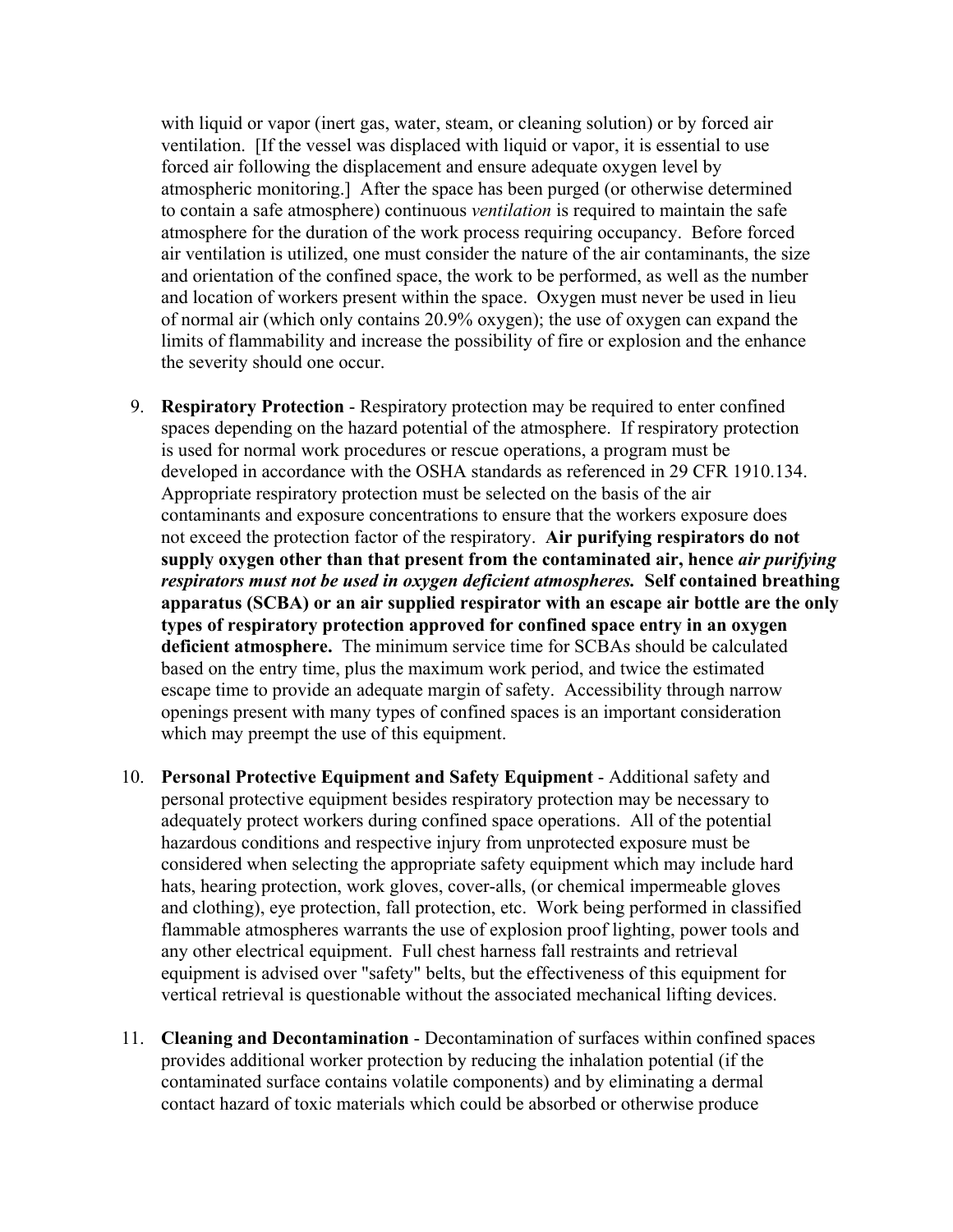irritation/inflammation by direct contact. Obviously, it may be a preventive maintenance task such as cleaning that requires entry into the confined space in the first place; the cleaning procedures by itself can generate hazardous conditions especially if flammable materials are employed which warrants continuous (or frequent) monitoring of the atmosphere.

- 12. **Stand-by Attendant and Communication System** No worker should be allowed to work in confined space areas without another person present directly outside the space. A buddy system allows workers to observe fellow workers during their duties for evaluation of confined space procedures, allows early detection and correction of problems, provides surveillance of work progress, and would also provide a quicker response to a confined space incident. The stand-by attendant cannot function as desired without effective communication with the confined space occupant(s); often visual observation of the confined space occupant by the attendant is obstructed necessitating radio contact or another means of effective audible communication.
- 13. **Contractor Coordination Procedures and Policies** When work within a confined space is conducted by a hired contractor, the employer who owns and operates the confined space has a responsibility to ensure that appropriate confined space entry precautions are in fact utilized by the contractor. The contractor must be informed that the proposed work is within a confined space, and the potential hazards must be identified along with the minimum precautionary measures and procedures required for acceptable entry. The controlling employer should also coordinate and enforce adherence to the confined space entry procedures, especially when both contractor and host company employees must enter the space concurrently or when multiple contractors are present. The contractors have a legal responsibility to protect the safety of their own employees; as a check method, the contractor must obtain all of the necessary background information from the host company and insist on effective confined space entry procedure even if not required to do so by the host company. The contractor should also inform the host employer of the specific details of the confined space program and work procedures that will be employed including any additional hazards that the contracted work will generate.
- 14. **Emergency Contingency Procedures** Well planned contingency procedures should be established in writing and followed during times of a confined space emergency. These procedures should address initial rescue efforts, CPR/first aid procedures, victim transport, medical facility/service arrangements, and emergency contacts. Specific individuals (and alternatives) should be assigned a function within the scope of the contingency plan and periodic practice exercises should be conducted to enhance familiarity with the plan and identify any deficiencies. Everyone involved must memorize their role and responsibilities since response time is critical during a confined space emergency. Multiple fatalities due to confined space accidents is often due to a spontaneous reaction instead of a well planned and executed rescue operation. The importance of properly trained and equipped stand-by and rescue personnel with quick accessibility to the confined space location cannot be overstated. Special consideration must be given to specific design and orientation of each confined space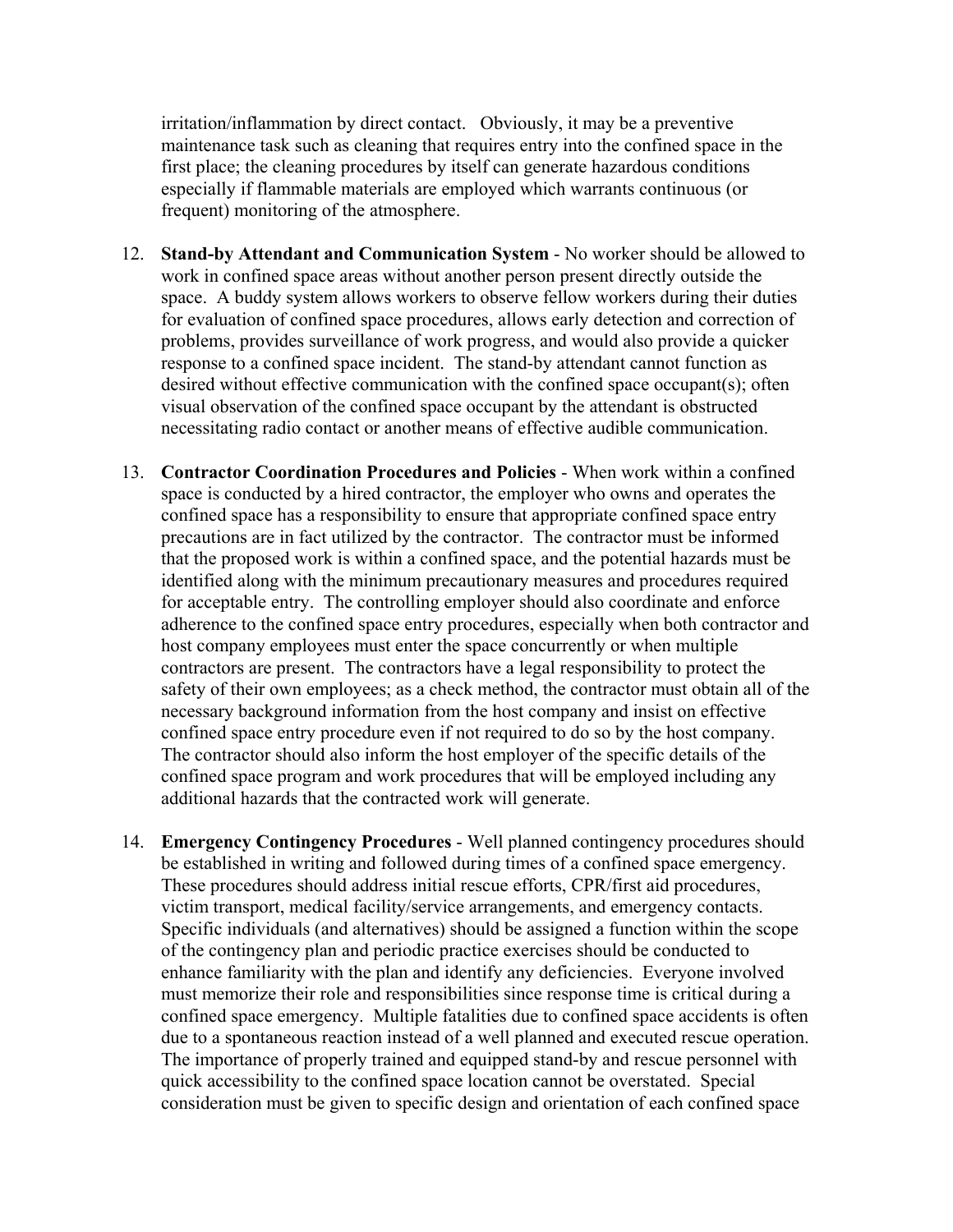when developing contingency procedures as well as the methods required to withdraw an unconscious or injured worker without producing additional injuries.

15. **Assessment of Program Performance and Surveillance of Confined Space Related Incidents** - In order to identify deficiencies with the confined space management program a periodic review is warranted. Input from the workers affected by the program is necessary for the evaluation of the program to be effective. Identification and analysis of the circumstances pertinent to any confined space accident is also crucial for correcting program deficiencies. Generating and maintaining records pertaining to each confined space operation, the protective measures employed, calibration of equipment, as well as information relative to confined space incidents or near misses are necessary to adequately evaluate the program.

# **Table 4 Personal Breathing-Zone Exposures to Solvents Manufacturing Product Z Daubert Coated Products, Inc. HETA 91-004**

| <b>Job Title</b>                    | n-Heptane<br>(ppm) | <b>Toluene</b><br>(ppm) | 2-Butanone<br>(ppm) | <b>Naphtha</b><br>$(mg/m^3)$ | Equivalent<br><b>Exposure</b><br>(unitless) |  |
|-------------------------------------|--------------------|-------------------------|---------------------|------------------------------|---------------------------------------------|--|
| Operator, Coater #4                 | 11.8               | 5.9                     | 36.4                | 199.6                        | 1.01                                        |  |
| Utility, Coater #4                  | 6.5                | 3.9                     | 21.9                | 108.1                        | 0.57                                        |  |
| Operator, Coater #4                 | 10.3               | 6.3                     | 43.9                | 362.9                        | 1.50                                        |  |
| <b>Exposure Criteria (8 hr-TWA)</b> |                    |                         |                     |                              |                                             |  |
| NIOSH-REL                           | 85                 | 100                     | 200                 | 350                          | 1.0                                         |  |
| <b>OSHA-PEL</b>                     | 400                | 100                     | 200                 | 1600                         | 1.0                                         |  |
| <b>ACGIH-TLV</b>                    | 400                | 50                      | 200                 | 525 <sup>1</sup><br>$1370^2$ | 1.0                                         |  |

1 Stoddard Solvent

2 Vm & P Naphtha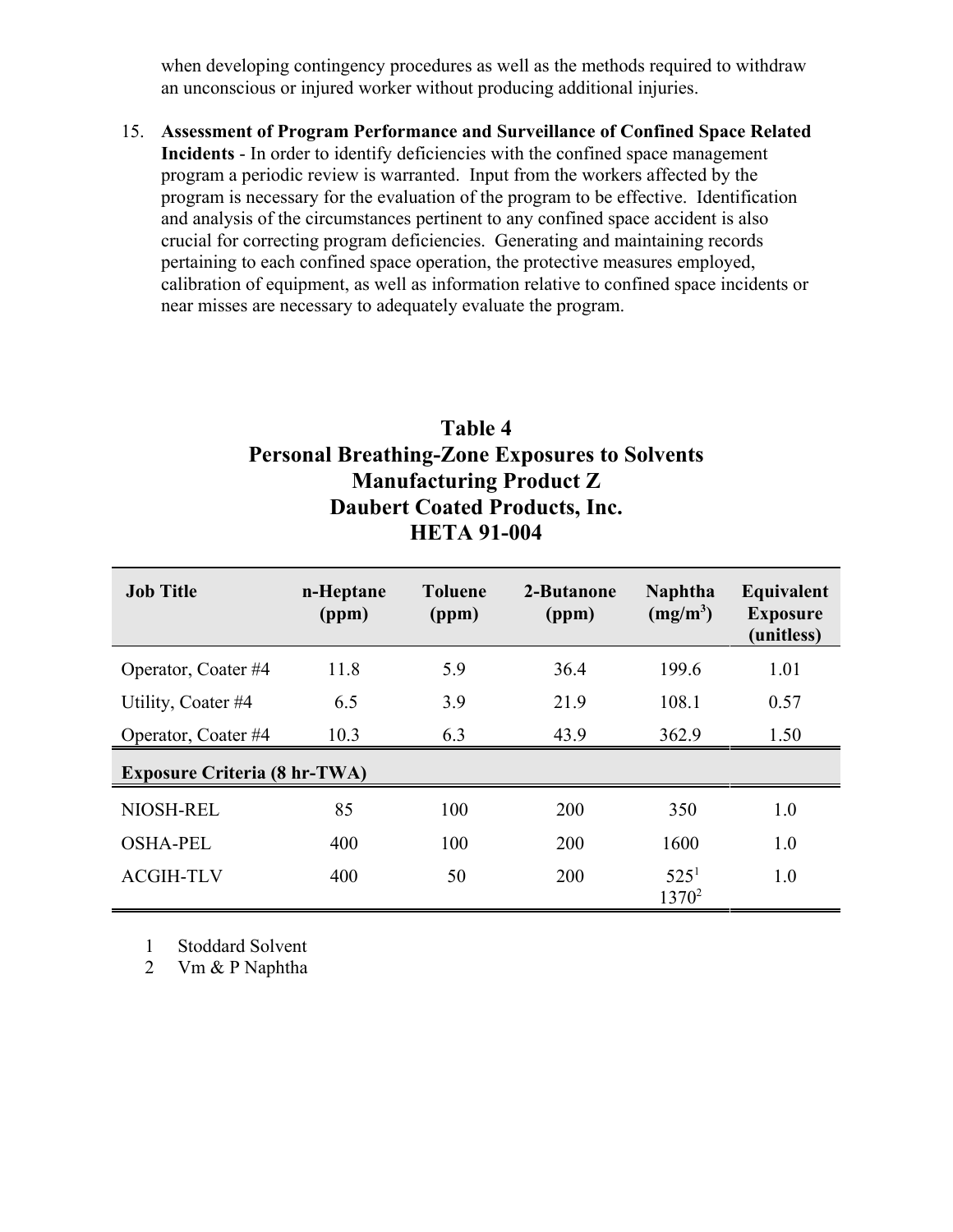# **Table 3 Solvent Levels at Selected Locations Solvent-Based Products Daubert Coated Products, Inc. HETA 91-004**

| Location                             | n-Heptane<br>(ppm) | <b>Toluene</b><br>(ppm) | 2-Butanone<br>(ppm) | <b>Xylene</b><br>(ppm) | <b>Isopropanol</b><br>(ppm) | <b>Naphtha</b><br>$(mg/m^3)$ | Equivalent<br><b>Exposure</b><br>(unitless) | <b>Comments</b>                |
|--------------------------------------|--------------------|-------------------------|---------------------|------------------------|-----------------------------|------------------------------|---------------------------------------------|--------------------------------|
| Coater $#4$ ,<br>Coating Head        |                    |                         | 24.7                |                        |                             | 120.3                        | 0.48                                        | Rear Filling Funnel            |
| Coater #4,<br>Drying Lights          | 247.5              | 142.1                   | 199.3               |                        |                             | 3040.4                       | 15.4                                        | Near the Back                  |
|                                      | 71.7               | 42.1                    | 317.3               |                        |                             | 1921.4                       | 8.7                                         | Near the Front                 |
| Coater# $44$<br><b>Ink Coater</b>    |                    |                         |                     |                        | 81.4                        |                              |                                             |                                |
| <b>Explosion Room</b>                | 4.0                | 7.9                     | 14.0                |                        |                             |                              | 0.28                                        |                                |
| Coater #9,<br><b>Operator's Desk</b> | 11.0               | 4.4                     |                     |                        |                             | 85.6                         | 0.46                                        |                                |
| Coater $#10$ ,<br>Mix Room           | 67.6               | 164.5                   |                     |                        |                             | 598.9                        | 6.14                                        |                                |
| Coater $#10$ ,<br>Coating Head       | 2.3                | 5.6                     |                     |                        |                             | 89.4                         | 0.39                                        | Glass Plenum<br>Closed         |
|                                      | 8.4                | 21.5                    |                     |                        |                             | 333.3                        | 1.46                                        | Glass Plenum Open<br>Part-Time |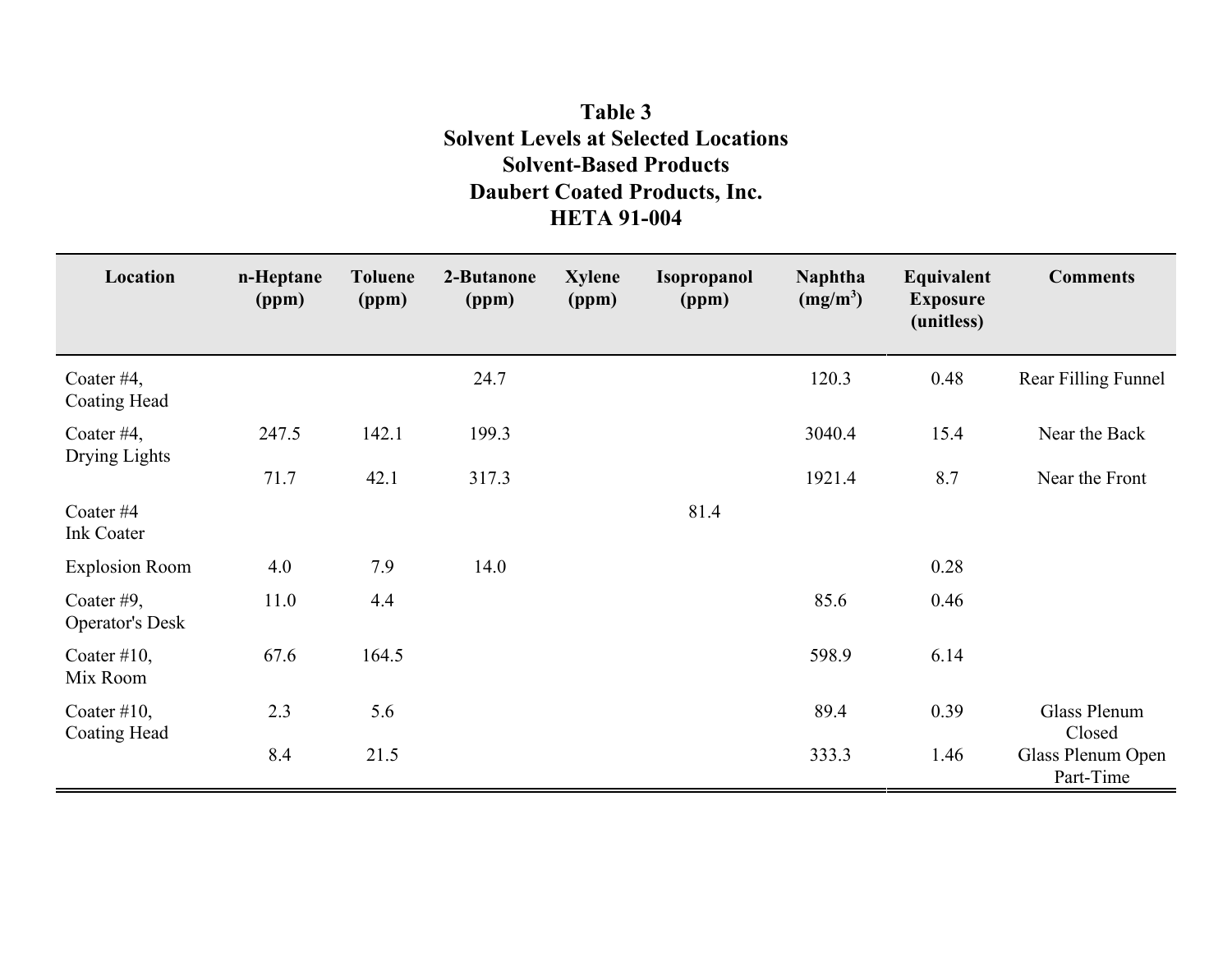# **Table 5 Example Calculation of Equivalent Exposure to Solvent Mixture Daubert Coated Products, Inc. HETA 91-004**

| <b>Operator, Full-Shift:</b>          |               |                       |        |  |  |
|---------------------------------------|---------------|-----------------------|--------|--|--|
| <b>Air Contaminant</b>                | Concentration | Criteria <sup>1</sup> | Factor |  |  |
| Heptane                               | 11.8          | 85                    | 0.14   |  |  |
| Toluene                               | 5.9           | 50                    | 0.12   |  |  |
| 2-Butanone                            | 36.4          | <b>200</b>            | 0.18   |  |  |
| Naphtha                               | 199.6         | 350                   | 0.57   |  |  |
| $\Sigma$ = Equivalent Exposure = 1.01 |               |                       |        |  |  |

1 Refers to most stringent exposure criteria established by either NIOSH, OSHA or ACGIH.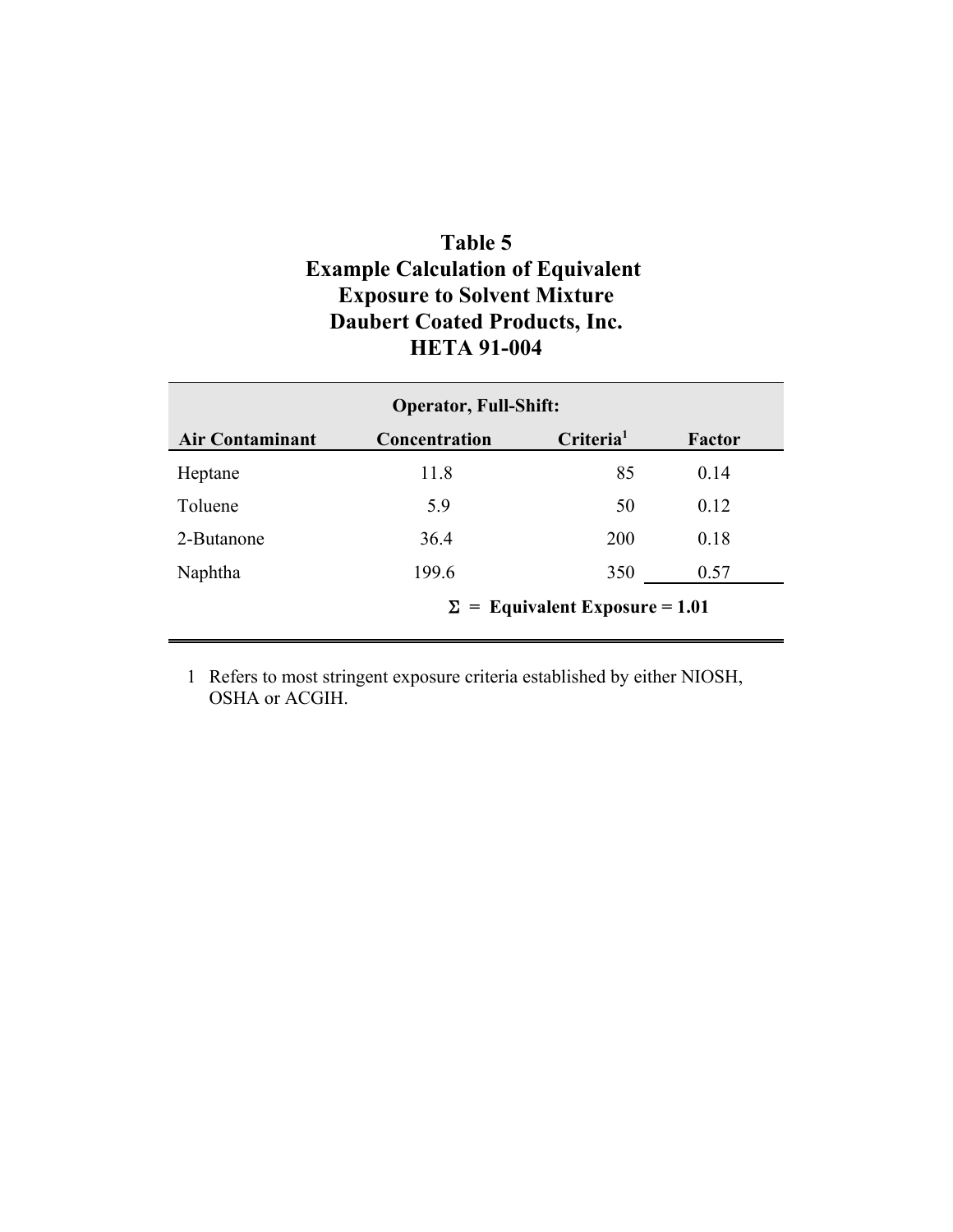# **Table 6 Short-Term Exposure to Solvents During Clean-Up Activities Daubert Coated Products, Inc. HETA 91-004**

| <b>Job Title</b>                                           | n-Heptane<br>(ppm) | <b>Toluene</b><br>(ppm) | 2-Butanone<br>(ppm) | <b>Xylene</b><br>(ppm) | <b>Naphtha</b><br>$(mg/m^3)$ | Equivalent<br><b>Exposure</b><br>(unitless) |
|------------------------------------------------------------|--------------------|-------------------------|---------------------|------------------------|------------------------------|---------------------------------------------|
| Operator, Coater #4                                        | 61.0<br>50.8       | 5.0<br>3.3              | 13.8<br>8.5         | --                     | --                           | 0.27<br>0.20                                |
| Utility, Coater #4                                         | 87.1<br>55.9       | 1.9<br>2.2              | 14.7<br>--          | --<br>--               |                              | 0.28<br>0.16                                |
| Operator, Coater #10                                       | 80.7               | --                      | $ -$                | --                     | 1923                         | 1.25                                        |
| Assistant, Coater #10                                      |                    | 14.7                    | $-$                 | 145                    | 1630                         | 1.97                                        |
| Assistant, Coater #10                                      |                    | 8.4                     |                     | 92                     | 1000                         | 1.30                                        |
| <b>Occupational Health Exposure Criteria (15 min-STEL)</b> |                    |                         |                     |                        |                              |                                             |
| NIOSH-REL                                                  | 440                | 150                     | 300                 | 150                    | 1800                         | 1.0                                         |
| <b>OSHA-PEL</b>                                            | 500                | 150                     | 300                 | 150                    | n.a. <sup>1</sup>            | 1.0                                         |
| <b>ACGIH-TLV</b>                                           | 500                | <b>NA</b>               | 300                 | 150                    | n.a. <sup>1</sup><br>n.a.    | 1.0                                         |

1 not applicable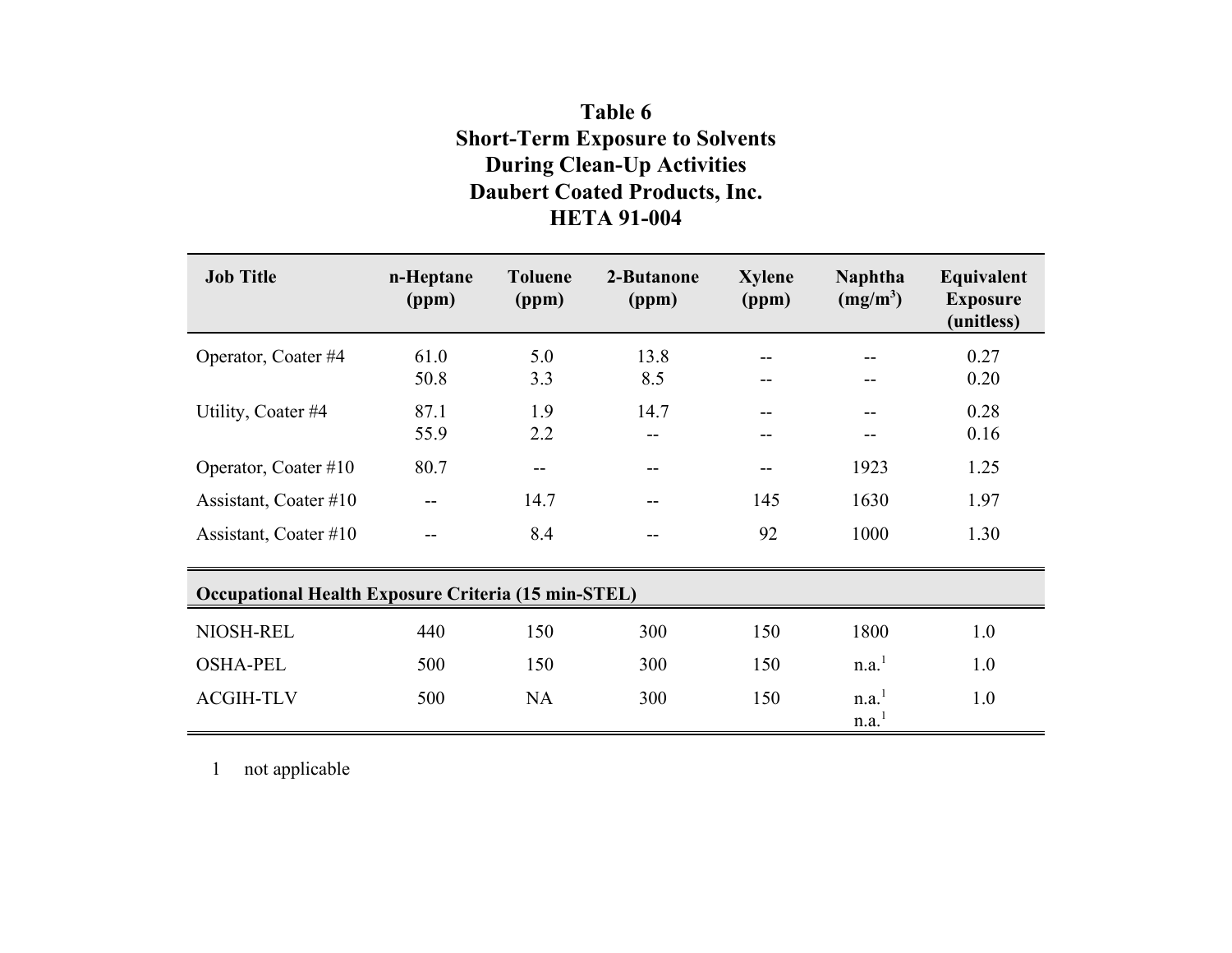# **Table 7 Personal Breathing-Zone Exposures to Solvents Manufacturing Product X Daubert Coated Products, Inc. HETA 91-004**

| <b>Job Title</b>                                        | <b>8-Hour TWA Concentrations</b> | Equivalent              |                              |                               |
|---------------------------------------------------------|----------------------------------|-------------------------|------------------------------|-------------------------------|
|                                                         | <b>Xylene</b><br>(ppm)           | <b>Toluene</b><br>(ppm) | <b>Naphtha</b><br>$(mg/m^3)$ | <b>Exposure</b><br>(unitless) |
| Operator, Coater $#10$                                  | 2.4                              | 1.9                     | 184.2                        | 0.59                          |
| Assistant, Coater #10                                   | 20.7                             | 5.8                     | 269.1                        | 1.09                          |
| Assistant, Coater #10                                   | 10.4                             | 3.3                     | 144.2                        | 0.58                          |
| <b>Occupational Health Exposure Criteria (8 hr-TWA)</b> |                                  |                         |                              |                               |
| NIOSH-REL                                               | 100                              | 100                     | 350                          | 1.0                           |
| <b>OSHA-PEL</b>                                         | 100                              | 100                     | 1600                         | 1.0                           |
| <b>ACGIH-TLV</b>                                        | 100                              | 50                      | 525 <sup>1</sup><br>$1370^2$ | 1.0                           |

1 Stoddard Solvent<br>2 Vm & P Naphtha

Vm & P Naphtha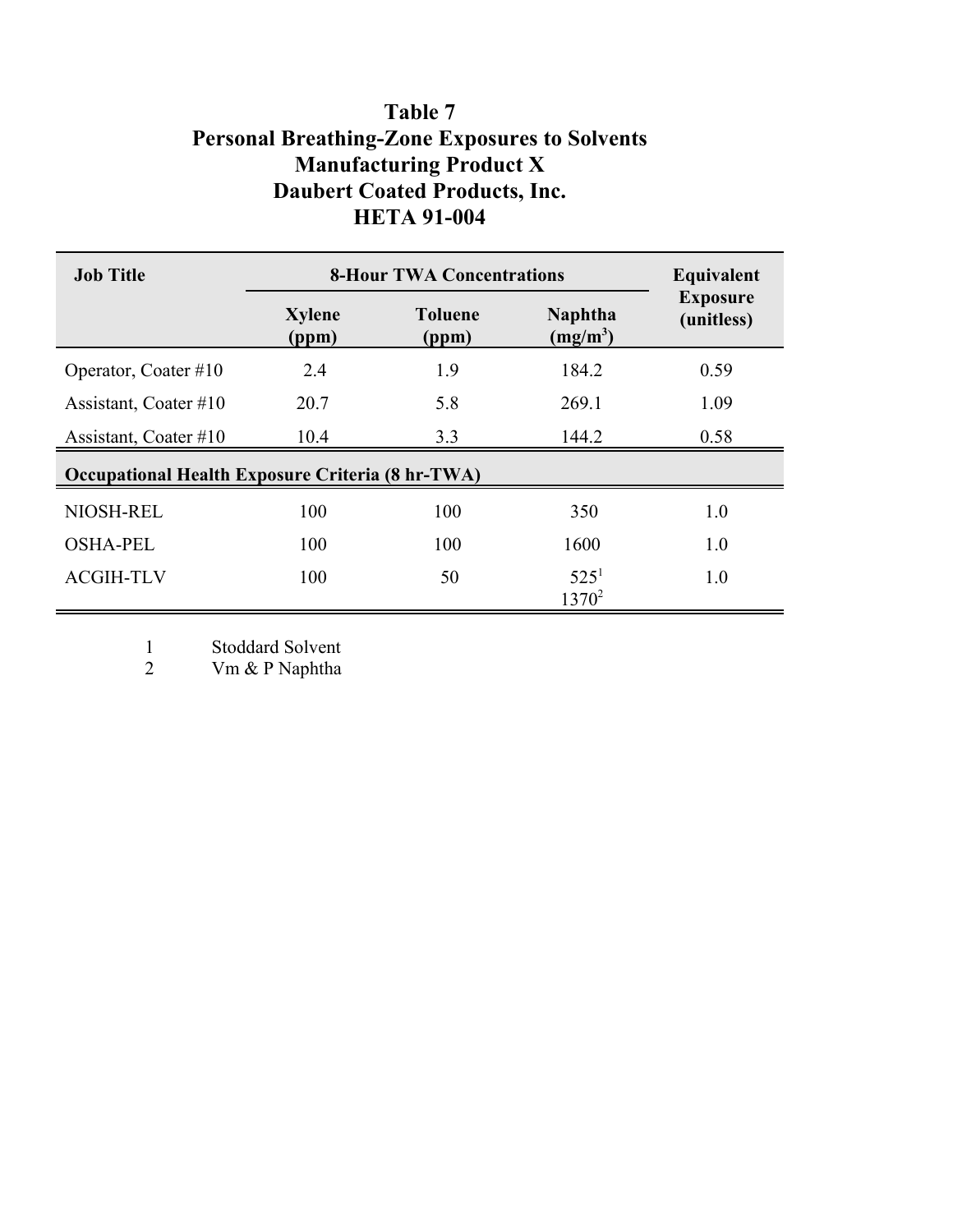# **Table 8 Solvent Levels at Selected Locations Water-Based Products Daubert Coated Products, Inc. HETA 91-004**

| Location                                 | <b>Toluene</b><br>(ppm) | Perchloroethylene<br>(ppm) | <b>Naphtha</b><br>$(mg/m^3)$ | Equivalent<br><b>Exposure</b><br>(unitless) |
|------------------------------------------|-------------------------|----------------------------|------------------------------|---------------------------------------------|
| Coater $#1$ ,<br>Station #2              | 30.0                    | 3.5                        |                              |                                             |
| Coater $#2$ ,<br>Station #1              | 8.0                     | 0.6                        | 196.8                        | 0.72                                        |
| Coater $#2$ ,<br>Station #2              | 40.7                    | 6.1                        | 142.9                        | 1.22                                        |
| Coater $#2$ ,<br>Mix Area for Station #1 | --                      | $(0.26)^1$                 | 113.4<br>202.8               | --<br>--                                    |
| Coater $#2$ ,<br>Mix Area for Station #2 | 3.6                     | 0.3                        | 149.8<br>112.6               | 0.50<br>--                                  |

1 Values in parentheses lie between the limit of detection and the limit of quantitation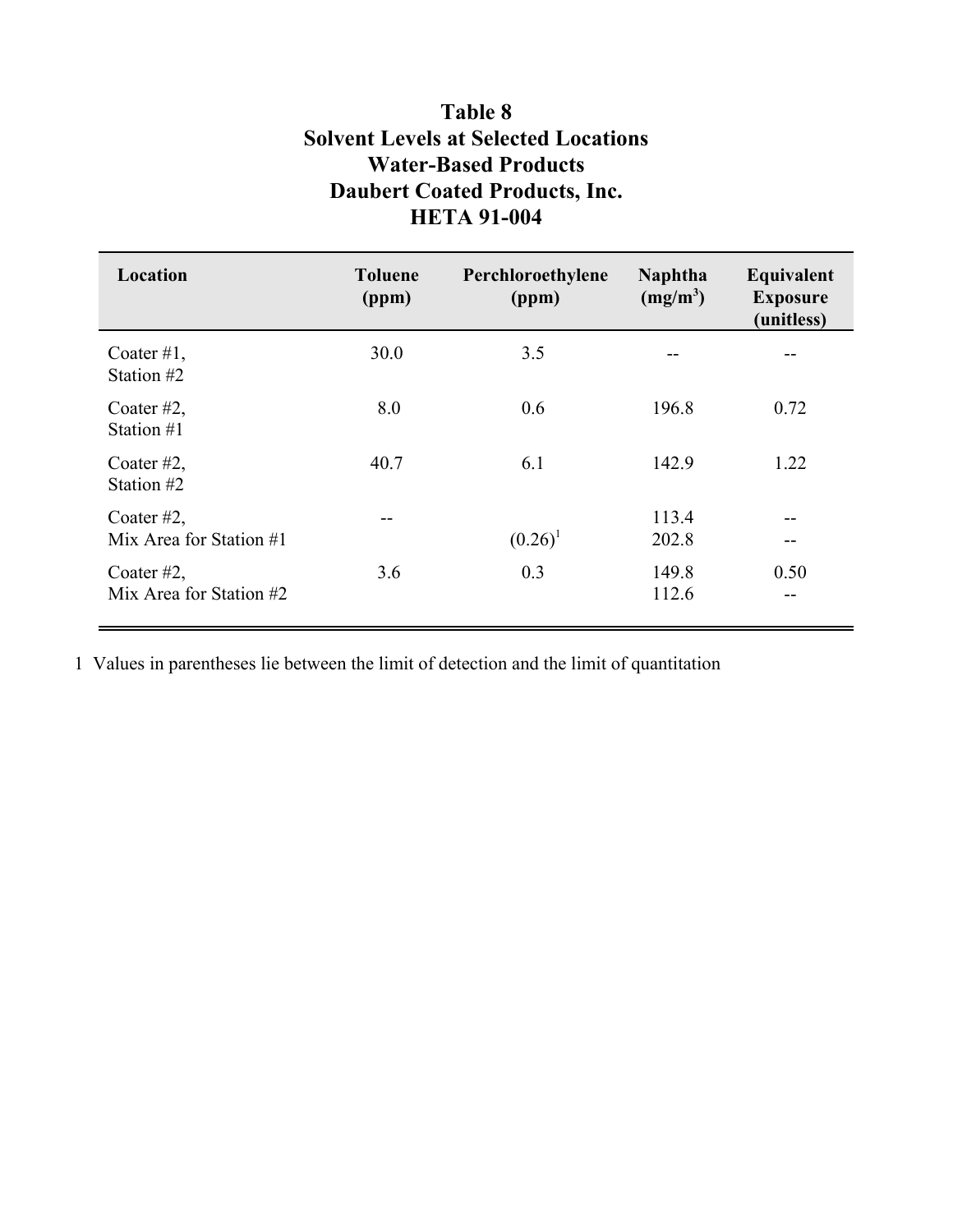# **Table 9 Personal Breathing-Zone Exposures to Solvents Manufacturing Product W Daubert Coated Products, Inc. HETA 91-004**

| <b>Job Title</b>                                        | <b>TWA Concentrations</b> |                      |                |                      |                        |                |
|---------------------------------------------------------|---------------------------|----------------------|----------------|----------------------|------------------------|----------------|
|                                                         |                           | Perchloroethylene    |                | <b>Toluene</b>       |                        | <b>Naphtha</b> |
|                                                         | Conc.<br>(ppm)            | <b>Time</b><br>(min) | Conc.<br>(ppm) | <b>Time</b><br>(min) | Conc.<br>$(\mu g/m^3)$ | Time (min)     |
| Compounder,<br>Day 1                                    | $(0.5)^5$                 | 93                   | 4.0            | 253                  | 7.2                    | 138            |
| Compounder,<br>Day 2                                    | 0.8                       | 163                  | 4.4            | 328                  | 26.1                   | 115            |
| Compounder,<br>Day 3                                    | (0.22)                    | 385                  |                |                      | 64.7                   | 385            |
| Assistant,<br>Coater#1                                  | 0.8                       | 140                  | 7.8            | 140                  | 7.7                    | 130            |
|                                                         |                           |                      |                |                      |                        |                |
| <b>Occupational Health Exposure Criteria (8 hr-TWA)</b> |                           |                      |                |                      |                        |                |
| NIOSH-REL                                               | LFL <sup>1</sup>          |                      | 100            |                      | 350                    |                |
| <b>OSHA-PEL</b>                                         | 25                        |                      | 100            |                      | 1600                   |                |
| <b>ACGIH-TLV</b>                                        |                           | 50 <sup>2</sup>      | 50             |                      | $525^3$<br>13704       |                |

1 Lowest Feasible Level<br>2 ACGIH Notice of Inten

2 ACGIH Notice of Intended Change for 1992-1993 to lower TLV to 25 ppm.<br>
Stoddard Solvent

3 Stoddard Solvent<br>4 Vm & P Naphtha

4 Vm & P Naphtha<br>5 Values in parenth

Values in parentheses lie between the limit of detection and the limit of quantitation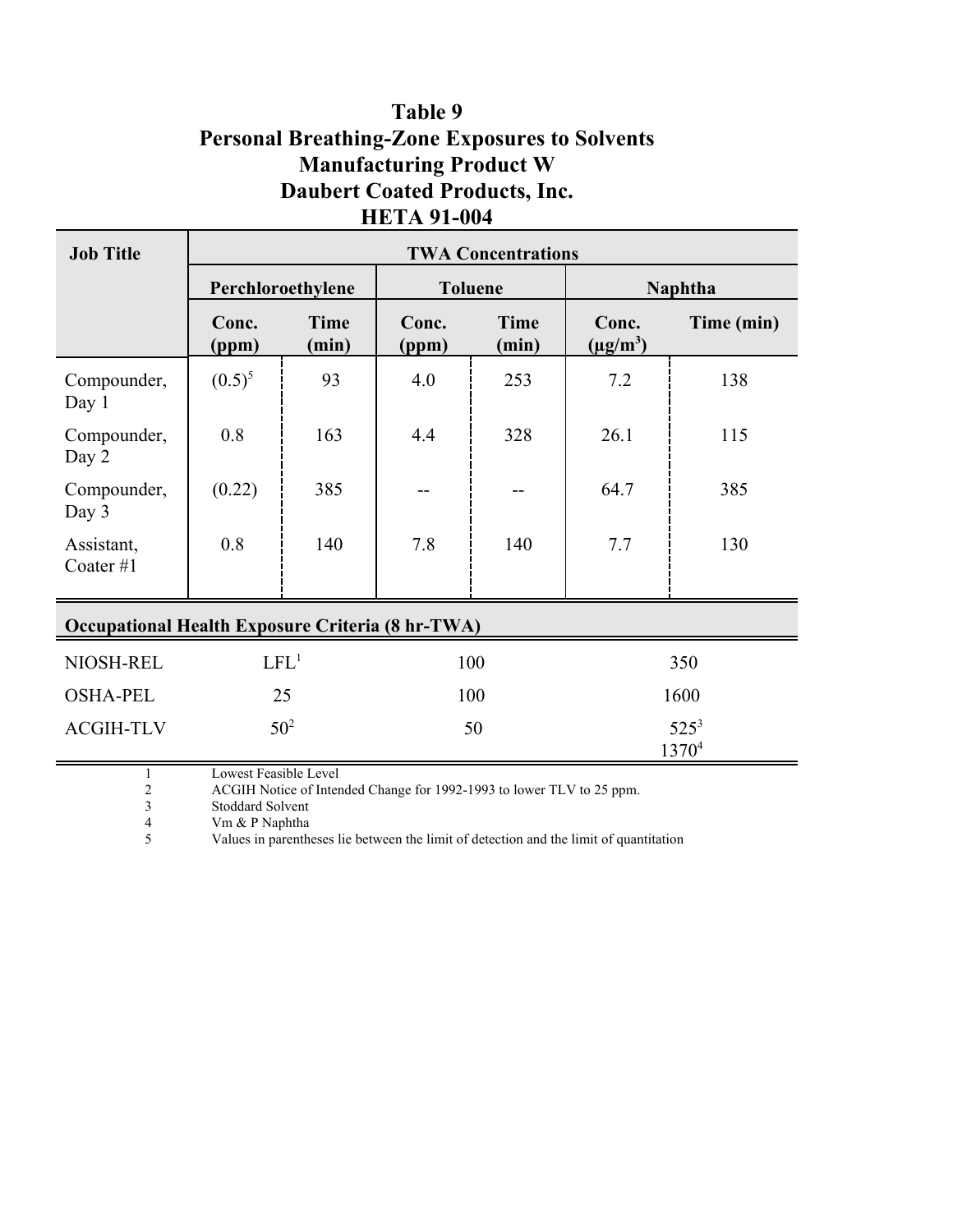## **Table 10 Worker Exposure to Total Dust, n.o.c.1 Air Tube Removal Daubert Coated Products, Inc. HETA 91-004**

| Location                            | <b>Sample Duration (min)</b> | Actual-TWA $(mg/m3)$ | 8 Hr-TWA<br>$(mg/m^3)$ |
|-------------------------------------|------------------------------|----------------------|------------------------|
| Oven $#1$                           | 58                           | 9.8                  | 1.2                    |
| Oven $#1$                           | 50                           | 3.8                  | 0.4                    |
| Oven $#2$                           | 70                           | 2.8                  | 0.4                    |
| Oven $#2$                           | 64                           | 33.3                 | 4.4                    |
| <b>Exposure Criteria (8 hr-TWA)</b> |                              |                      |                        |
| NIOSH-REL                           |                              |                      | n.a.                   |
| <b>OSHA-PEL</b>                     |                              |                      | 15                     |
| <b>ACGIH-TLV</b>                    |                              |                      | 10                     |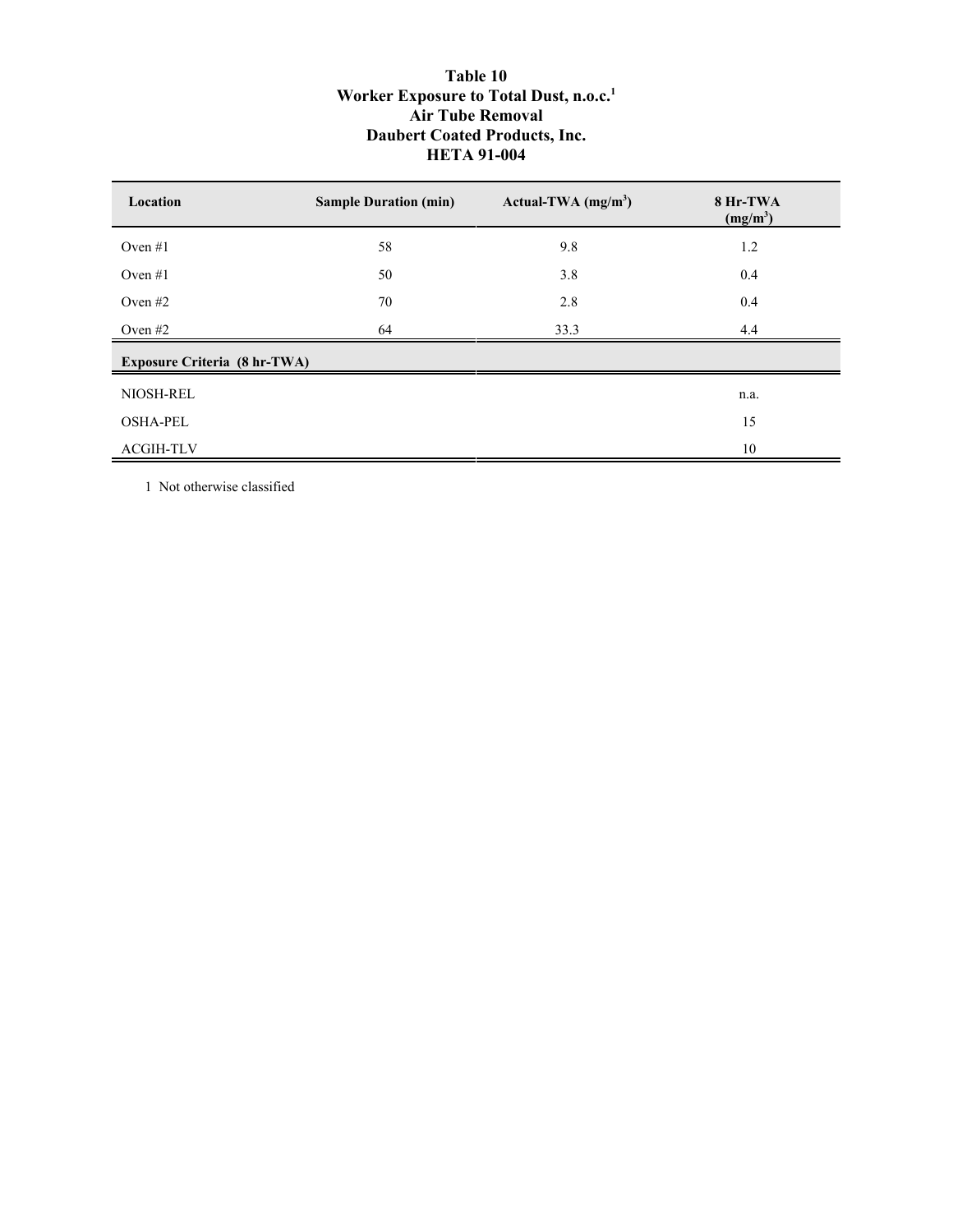## **Table 11 Worker Exposure and Respirable Dust, n.o.c.1 Air Tube Removal Daubert Coated Products, Inc. HETA 91-004**

| Location                            | <b>Sample Duration (min)</b> | Actual TWA $(\mu g/m^3)$ | 8Hr-TWA<br>$(\mu g/m^3)$ |
|-------------------------------------|------------------------------|--------------------------|--------------------------|
| Oven $#1$                           | 59                           | 2.4                      | 0.3                      |
| Oven $#1$                           | 58                           | 0.9                      | 0.1                      |
| Oven $#2$                           | 59                           | 5.0                      | 0.6                      |
| Oven $#2$                           | 57                           | 12.0                     | 1.4                      |
| <b>Exposure Criteria (8 hr-TWA)</b> |                              |                          |                          |
| NIOSH-REL                           |                              |                          | NA                       |
| <b>OSHA-PEL</b>                     |                              |                          | 5.0                      |
| <b>ACGIH-TLV</b>                    |                              |                          | NA.                      |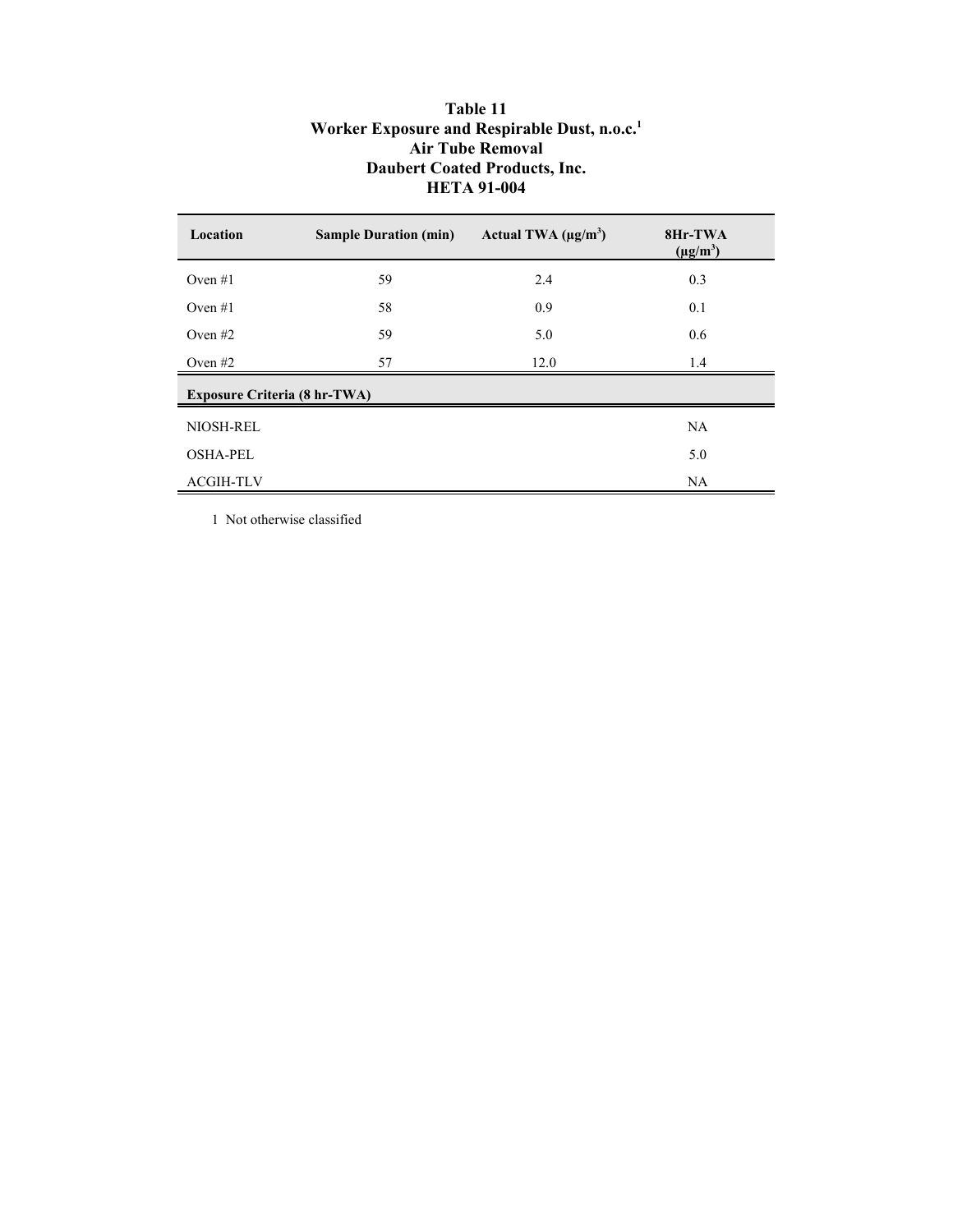## **Table 12 Contractor Exposure to Total Dust, n.o.c.1 Residue Clean-Out Daubert Coated Products, Inc. HETA 91-004**

| Location                                 |         | <b>Sample Duration (min)</b> | <b>Actual-TWA</b><br>$(\mu g/m^3)$ | 8Hr-TWA<br>$(\mu g/m^3)$ |
|------------------------------------------|---------|------------------------------|------------------------------------|--------------------------|
| Worker A                                 |         |                              |                                    |                          |
| -- Fan Housing,<br>#1                    | Oven    | 69                           | 4.6                                | $\overline{\phantom{a}}$ |
| $\sim$ Oven #1,<br>Chamber               | Upper   | 119                          | 47.2                               | --                       |
| $\sim$ Oven #1,<br>Chamber               | Upper   | 168                          | 38.6                               | $-$                      |
| Worker A<br>Full-Shift                   |         | $\Sigma = 356$               | 34.9                               | 25.9                     |
|                                          |         |                              |                                    |                          |
| Worker B                                 |         |                              |                                    |                          |
| -- Inside<br>Exhaust<br>Oven #1<br>Duct, |         | 73                           | 84.9                               | $\overline{\phantom{a}}$ |
| -- Outside<br>Oven #1<br>Duct,           | Exhaust | 23                           | 44.3                               | --                       |
| $-$ Oven #1,<br>Bottom<br>Chamber        |         | 74                           | 44.7                               | $-$                      |
| Worker B<br>Full-Shift                   |         | $\Sigma = 168$               | 61.7                               | 21.6                     |
| <b>Exposure Criteria (8 hr-TWA)</b>      |         |                              |                                    |                          |
| NIOSH-REL                                |         | $\overline{\phantom{a}}$     | $-$                                | NA                       |
| <b>OSHA-PEL</b>                          |         |                              |                                    | 15                       |
| <b>ACGIH-TLV</b>                         |         | --                           |                                    | 10                       |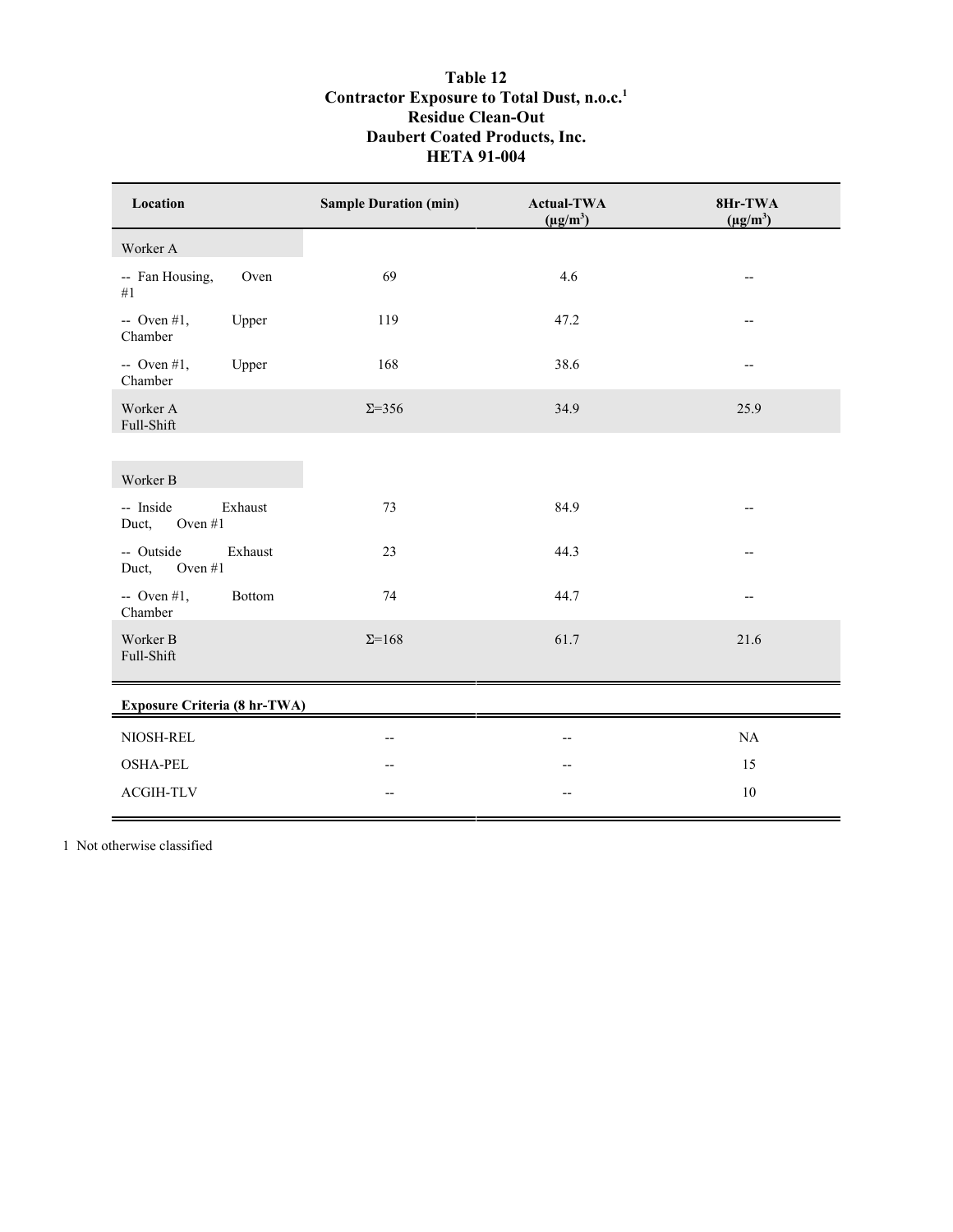## **Table 13 Contractor Exposure to Respirable Dust, n.o.c.1 Residue Clean-Out Daubert Coated Products, Inc. HETA 91-004**

| Location                            | <b>Sample Duration (min)</b> | Actual-TWA $(\mu g/m^3)$ | 8Hr-TWA<br>$(\mu g/m^3)$ |
|-------------------------------------|------------------------------|--------------------------|--------------------------|
| Oven $#1$ ,<br><b>Upper Chamber</b> | 290                          | 21.5                     | 13.0                     |
| <b>Exposure Criteria (8 hr-TWA)</b> |                              |                          |                          |
| NIOSH-REL                           |                              |                          | NA                       |
| <b>OSHA-PEL</b>                     |                              |                          | 5.0                      |
| <b>ACGIH-TLV</b>                    |                              |                          | NA                       |
|                                     |                              |                          |                          |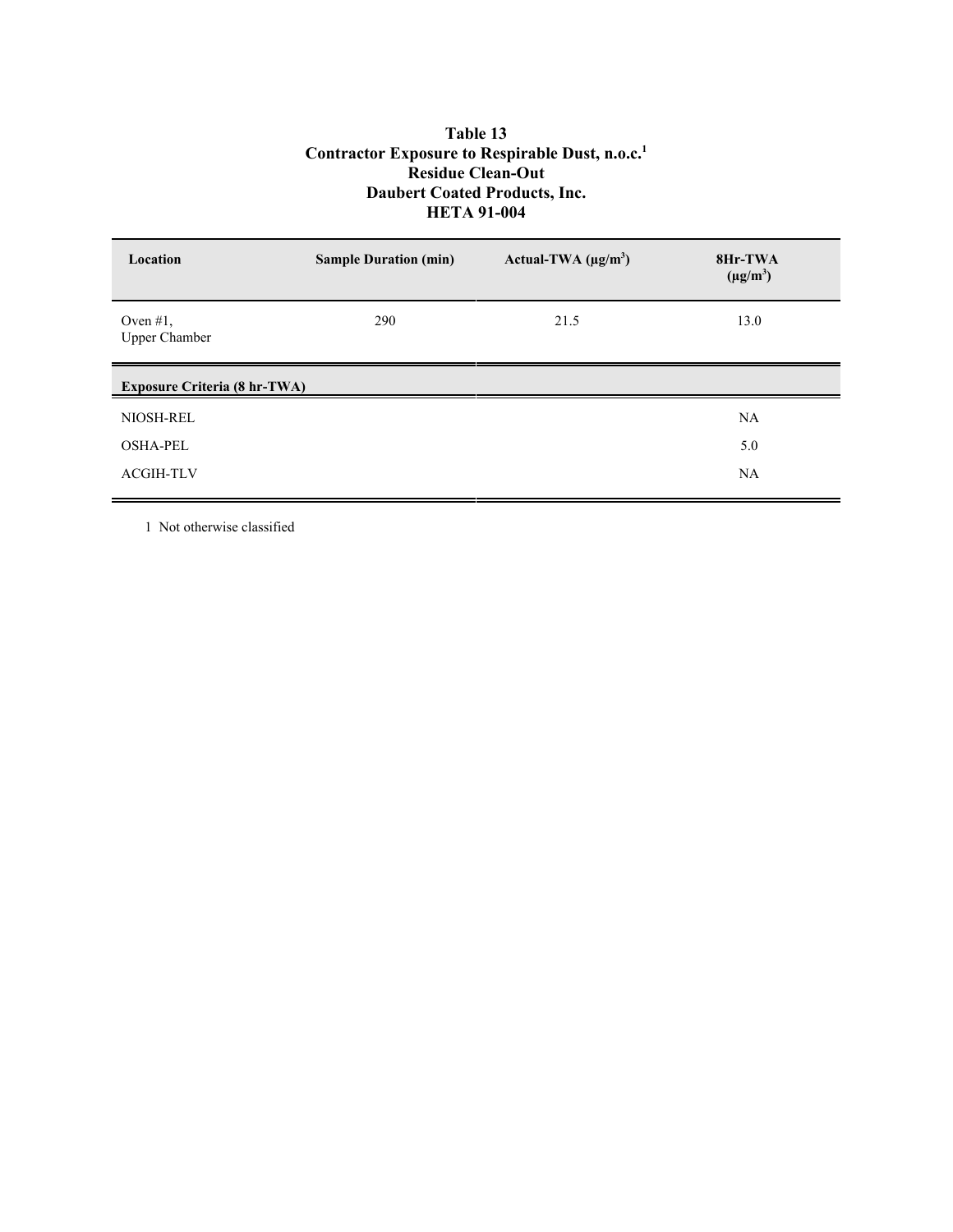## **Table 14 Dust Levels at Selected Locations During Oven Clean-Out Daubert Coated Products, Inc. HETA 91-004**

| Location                                         | <b>Actual TWA</b><br>$(\mu g/m^3)$ | <b>Sample Type</b> | <b>Comments</b>                                                             |  |
|--------------------------------------------------|------------------------------------|--------------------|-----------------------------------------------------------------------------|--|
| Hatch Opening of<br>Top Exhaust Duct, Oven #1    | 4.2                                | <b>Total Dust</b>  | Worker Inside Duct Sweeping and<br>Vacuuming Away from the Hatch<br>Opening |  |
|                                                  | 2.4                                | Respirable Dust    |                                                                             |  |
| Hatch Opening of Bottom<br>Exhaust Dust, Oven #1 | 19.9                               | <b>Total Dust</b>  | Worker Inside Duct Sweeping and<br>Vacuuming Toward the Hatch<br>Opening    |  |
|                                                  | 1.3                                | Respirable Dust    |                                                                             |  |
| North End of<br>Coater Room                      | 1.4                                | <b>Total Dust</b>  | Near Vacuum                                                                 |  |
|                                                  | 0.7                                | Respirable Dust    |                                                                             |  |
| South End of<br>Coater Room                      | 0.2                                | <b>Total Dust</b>  | Opposite Side of Coater Room<br>from Oven $#1$                              |  |
|                                                  | 0.2                                | Respirable Dust    |                                                                             |  |